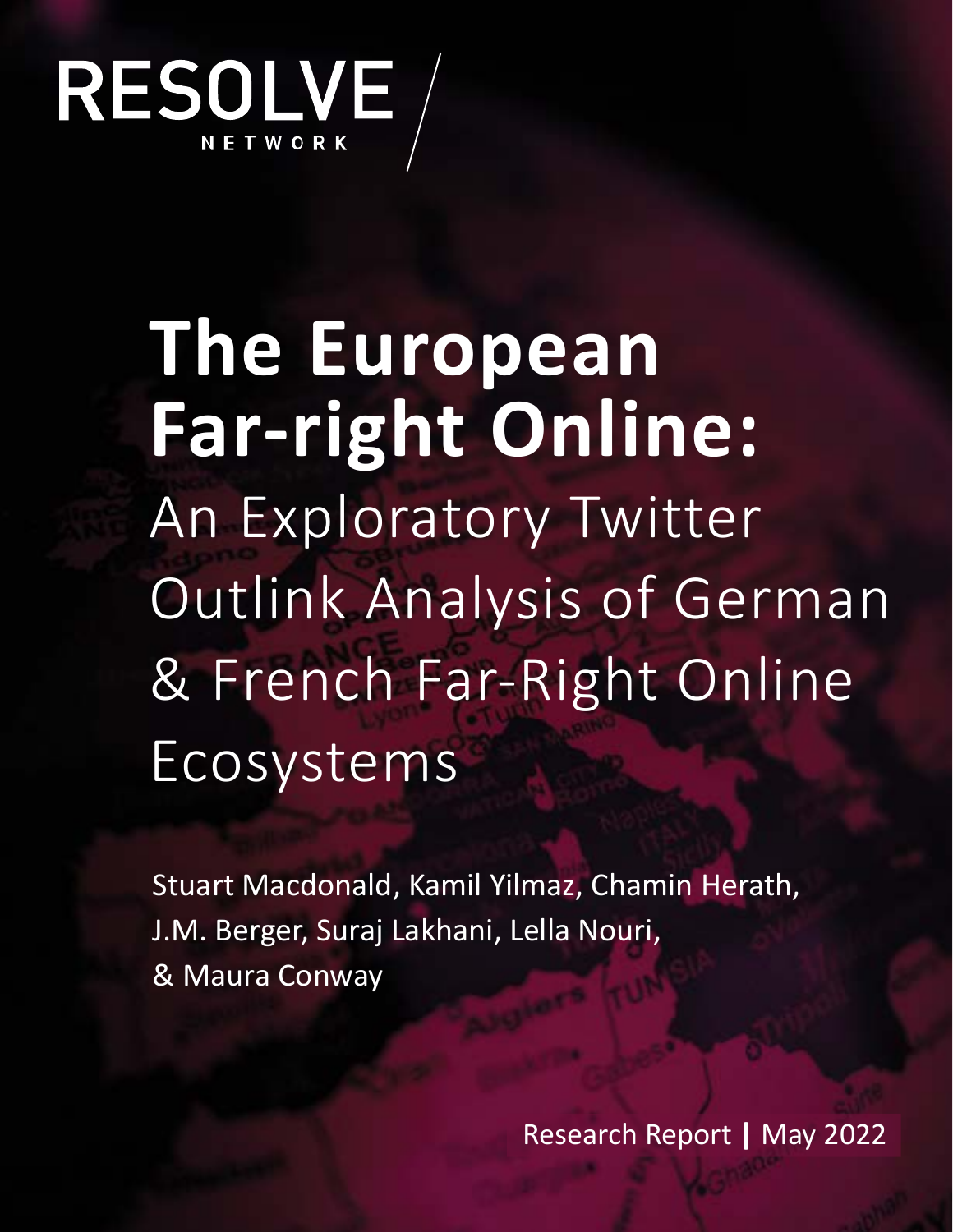# ACKNOWLEDGEMENTS

The authors would like to thank Anna Pingen for excellent research assistance. The authors are also grateful for the financial support for this work provided by the RESOLVE Network and by Swansea University's CHERISH Digital Economy Centre (EPSRC EP/M022722/1) and its Legal Innovation Lab Wales (which is partfunded by the European Regional Development Fund through the Welsh Government).

*The views expressed in this publication are those of the author. They do not necessarily reflect the views of the RESOLVE Network, acknowledged partners contributing to the production of this publication, the U.S. Institute of Peace, or any entity of the U.S. government.*

<https://doi.org/10.37805/remve2022.3>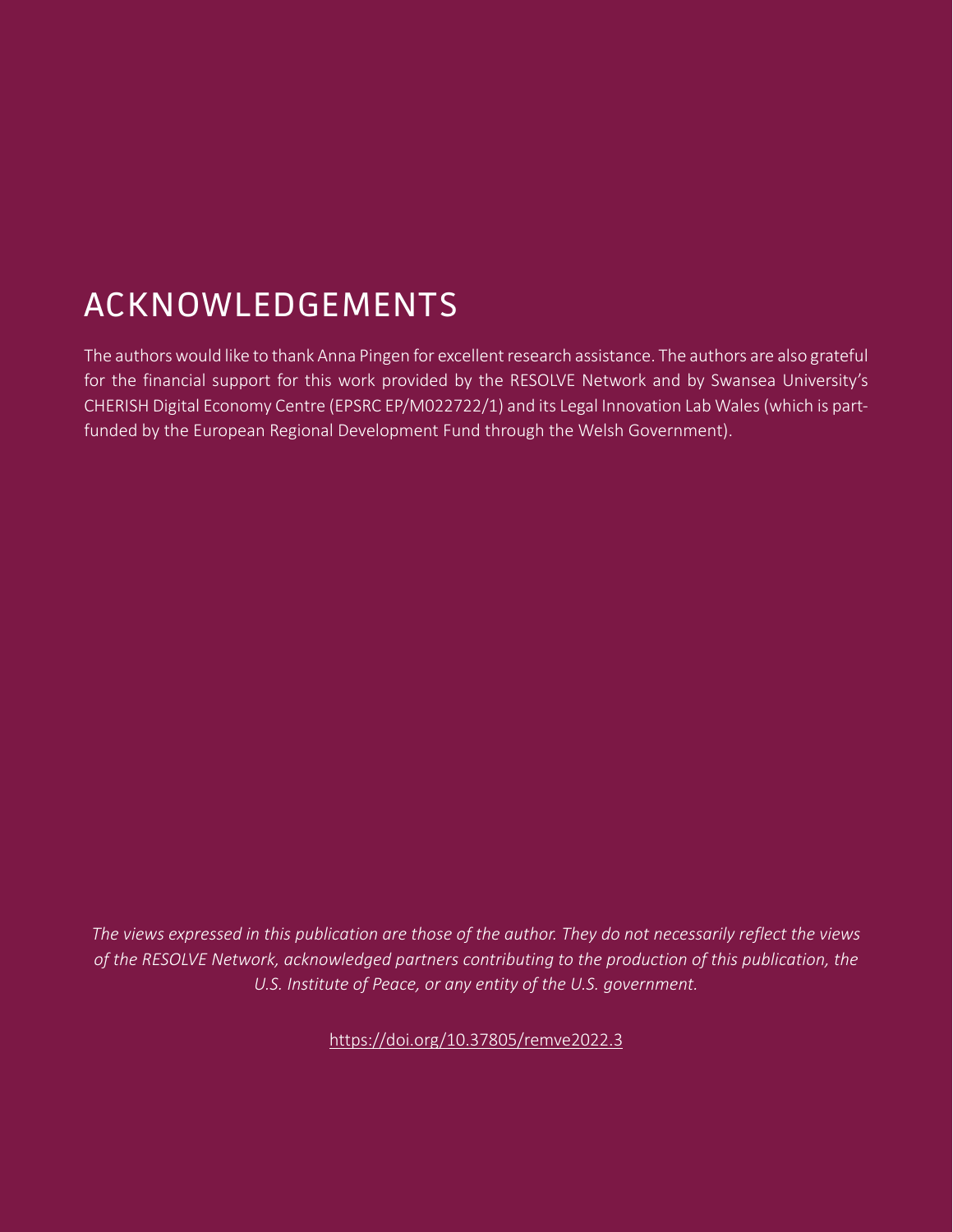# **CONTENTS**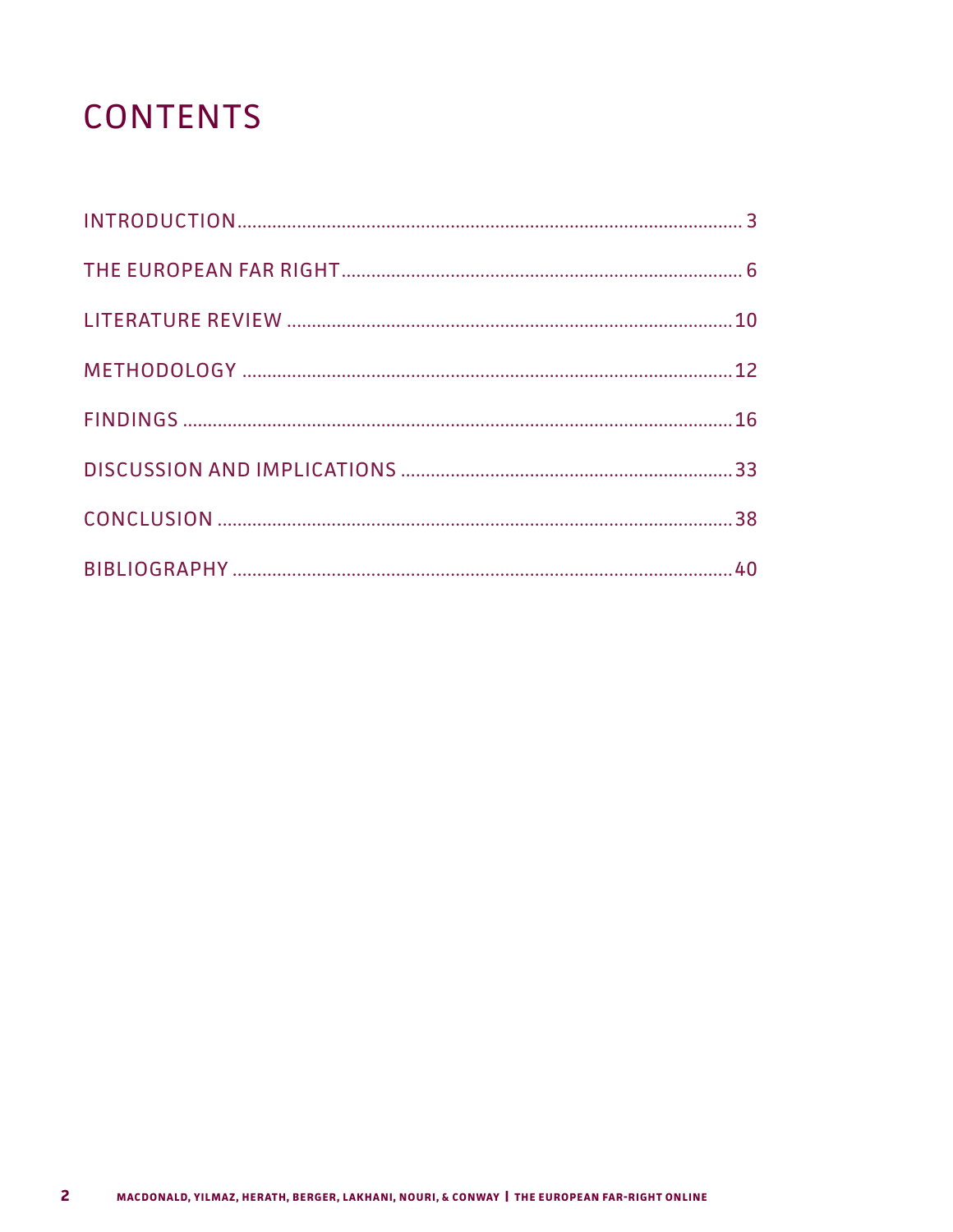# INTRODUCTION

Focus on violent and non-violent activities and content in online spaces has yielded valuable insights into the evolution of extremist exploitation of social media and the internet. Over the past decade, much attention has been dedicated to understanding jihadist—particularly the so-called Islamic State's—use of popular social media platforms and encrypted messaging apps to spread propaganda and entice followers. In recent years, however, attention to far-right extremist exploitation of online spaces has been growing.1

As Conway, Scrivens, and Macnair have comprehensively documented,<sup>2</sup> right-wing extremist (a subset of the broader far-right) online communities have a lengthy history, transitioning from dial-up bulletin board systems; to static websites and online forums; to social media platforms, messaging and other communication "apps." While far-right online communities were and still are largely decentralized, these communities can be considered loosely interconnected, their online interdependence tracing back to the "hot-links" page on the original Stormfront internet forum where outlinks to like-minded websites and forums were posted. Far-right, including right-wing extremist, online communities have since been described as an "ecosystem," consisting of various types of online spaces or "entities" (e.g., websites, social media platforms).<sup>3</sup> Still, the actual extent to which these networks are interdependent or overlapping, as opposed to largely insulated groupings, platforms, and activities, remains to be fully interrogated. Doing so requires more localized research efforts, focused on identifying the nature of content shared and platforms used in far-right communities and ecosystems online to more fully examine interconnections between them.

Until recently, major social media platforms, such as Facebook<sup>4</sup> and Twitter,<sup>5</sup> have been the most accessible entities within far-right and extremist online ecosystems, but increased efforts to remove right-wing extremist communities and content from these platforms has resulted in some migration to "dark social" (e.g., encrypted messaging applications)<sup>6</sup> and various other types of online spaces. While some newer

<sup>1</sup> Jakob Guhl, Julia Ebner, and Jan Rau, *The Online Ecosystem of the German Far-Right* (London: Institute for Strategic Dialogue, 2020), [https://www.isdglobal.org/isd-publications/the-online-ecosystem-of-the-german-far-right/;](https://www.isdglobal.org/isd-publications/the-online-ecosystem-of-the-german-far-right/) Stephane J. Baele, Lewys Brace, and Travis G. Coan, "Uncovering the Far-Right Online Ecosystem: An Analytical Framework and Research Agenda," *Studies in Conflict and Terrorism*  (2020): 1–21, [https://doi.org/10.1080/1057610x.2020.1862895.](https://doi.org/10.1080/1057610x.2020.1862895)

<sup>2</sup> Maura Conway, Ryan Scrivens, and Logan Macnair, *Right-Wing Extremists' Persistent Online Presence: History and Contemporary Trends* (International Centre for Counter-Terrorism—The Hague, 2019), [https://icct.nl/publication/](https://icct.nl/publication/right-wing-extremists-persistent-online-presence-history-and-contemporary-trends/) [right-wing-extremists-persistent-online-presence-history-and-contemporary-trends/](https://icct.nl/publication/right-wing-extremists-persistent-online-presence-history-and-contemporary-trends/).

<sup>3</sup> Baele, Brace, and Coan, "Uncovering the Far-Right Online Ecosystem."

<sup>4</sup> Ofra Klein and Jasper Muis, "Online Discontent: Comparing Western European Far-Right Groups on Facebook," *European Societies* 21, no. 4 (2019): 540–62, <https://doi.org/10.1080/14616696.2018.1494293>.

<sup>5</sup> J.M. Berger, *The Alt-Right Twitter Census: Defining and Describing the Audience for Alt-Right Content on Twitter* (Dublin: VOX-Pol, 2018), [https://www.voxpol.eu/download/vox-pol\\_publication/AltRightTwitterCensus.pdf](https://www.voxpol.eu/download/vox-pol_publication/AltRightTwitterCensus.pdf); Reem Ahmed and Daniela Pisoiu, "Uniting the Far Right: How the Far-Right Extremist, New Right, and Populist Frames Overlap on Twitter—A German Case Study," *European Societies*  (2020): 1–23, [https://doi.org/10.1080/14616696.2020.1818112.](https://doi.org/10.1080/14616696.2020.1818112)

<sup>6</sup> Kevin Grisham, "Far-Right Groups Move to Messaging Apps as Tech Companies Crack Down on Extremist Social Media," *The Conversation*, January 22,, 2021, [https://theconversation.com/far-right-groups-move-to-messaging-apps-as-tech-companies-crack-down-on-ex](https://theconversation.com/far-right-groups-move-to-messaging-apps-as-tech-companies-crack-down-on-extremist-social-media-153181)[tremist-social-media-153181.](https://theconversation.com/far-right-groups-move-to-messaging-apps-as-tech-companies-crack-down-on-extremist-social-media-153181)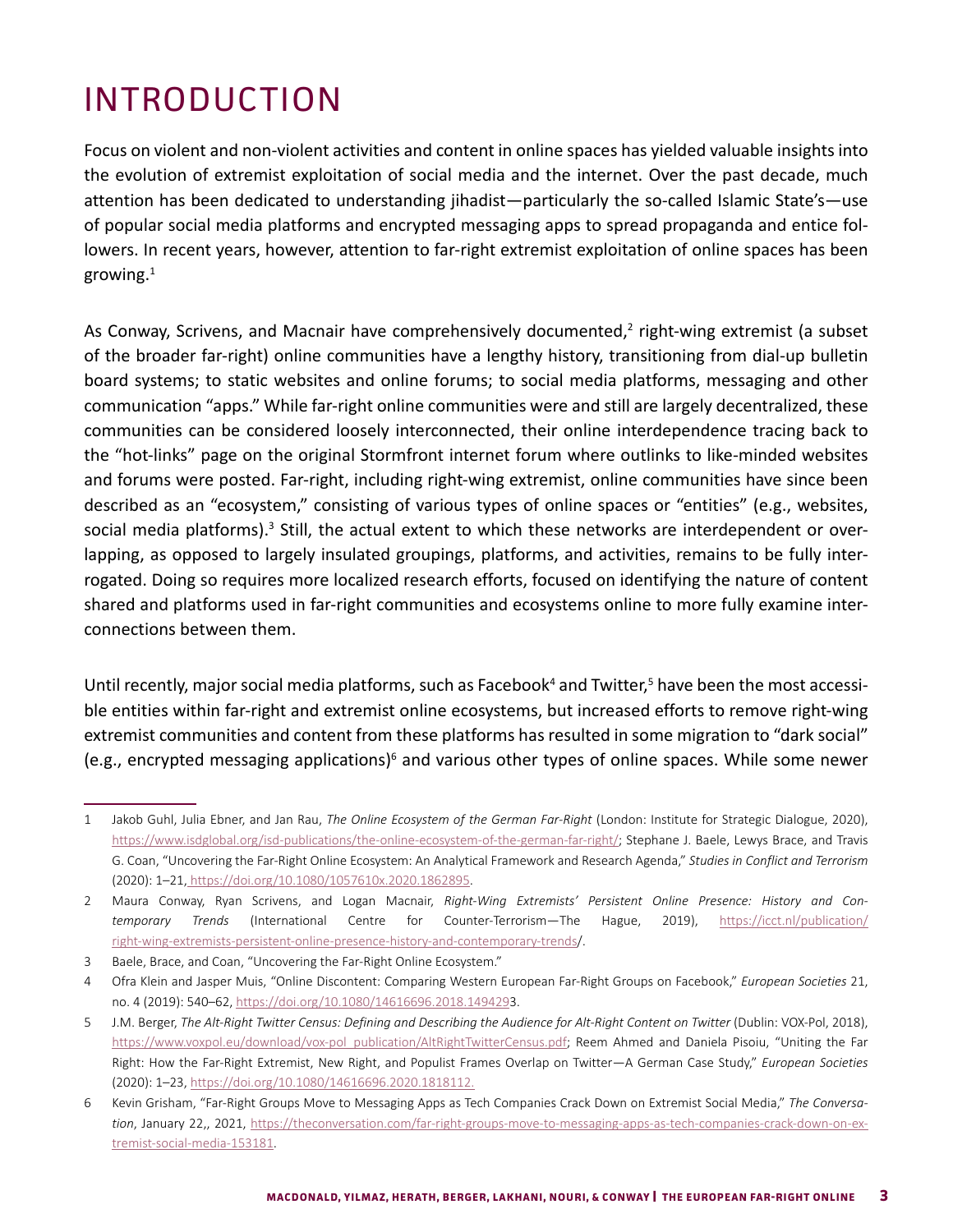studies have focused on understanding far-right activity on individual online platforms (e.g., Twitter, Telegram)<sup>7</sup> others have taken a cross-platform approach to understanding far-right engagement online.<sup>8</sup> However, as noted by Guhl, Ebner, and Rau, "further cross-platform research of the uses, networks, audiences and cultures that exist not just within, but between platforms, is required to build the evidence base required to design effective responses."9

One way to accomplish this is through examining outlinking behaviors or the posting of links that direct users of one platform to content on other websites or platforms, which enables us to identify both the types of online spaces being trafficked and content being engaged with by a cohort of far-right users at a given time. Importantly, for policymakers, practitioners, and researchers alike, ecosystem(s)-based analyses of the online far-right also allow for teasing out the extent to which violent extremist—including racially- and ethnically motivated violent extremist (REMVE)—content is present within them. Doing so is not only crucial in understanding the extent to which right-wing extremist and REMVE content is being spread within broader far-right online ecosystems, but also in determining whether broader far-right and REMVE online activities and interactions might actually overlap. Both of these questions are significant to crafting policies that recognize and are appropriately nuanced to address the heterogeneity of online far-right communities and users.

Seeking to further explore these questions and the nature of European far-right online ecosystems overall, this report examines the outlinking activity of identified pro-far-right users among the followers of the official Twitter accounts of two prominent far-right European political parties, Germany's *Alternative für Deutschland* (AfD) and France's *Rassemblement National* (RN). To be clear, this report does not broadly imply that AfD, RN, or their networks of supporters are themselves violent extremists, but instead identifies AfD and RN as subsets of the broader far-right, which includes far-right individuals, parties, groups, and movements, and their more extremist elements.<sup>10</sup> As such, the official Twitter accounts of AfD and RN were chosen as jumping-off points, in this case, to identify a curated sample of the two parties' *explicitly pro-far-right* Twitter followers and thus the broader far-right online ecosystem(s) within which those followers are active.

#### Twitter was chosen as the initial data collection site for this study, as opposed to other platforms such as Telegram or Gab, given the comparatively greater accessibility of Twitter content for research purposes.<sup>11</sup>

<sup>7</sup> Mathilda Åkerlund, "The Importance of Influential Users in (Re)Producing Swedish Far-Right Discourse on Twitter," *European Journal of Communication* 35, no. 6 (2020): 613–628, <https://doi.org/10.1177/0267323120940909>; Ahmed and Pisoiu, "Uniting the Far Right"; Caterina Froio and Bharath Ganesh, "The Transnationalisation of Far Right Discourse on Twitter," *European Societies* 21, no. 4 (2019): 513–39, <https://doi.org/10.1080/14616696.2018.1494295>; Jakob Guhl and Jacob Davey, *A Safe Space to Hate: White Supremacist Mobilisation on Telegram* (London: Institute for Strategic Dialogue, 2020), [https://www.isdglobal.org/isd-publications/a-safe-space-to](https://www.isdglobal.org/isd-publications/a-safe-space-to-hate-white-supremacist-mobilisation-on-telegram/)[hate-white-supremacist-mobilisation-on-telegram/;](https://www.isdglobal.org/isd-publications/a-safe-space-to-hate-white-supremacist-mobilisation-on-telegram/) Aleksandra Urman and Stefan Katz, "What They Do in the Shadows: Examining the Far-Right Networks on Telegram," *Information, Communication & Society* (2020), [https://doi.org/10.1080/1369118X.2020.1803946.](https://doi.org/10.1080/1369118X.2020.1803946)

<sup>8</sup> Guhl, Ebner, and Rau, *The Online Ecosystem of the German Far-Right*.

<sup>9</sup> Ibid.

<sup>10</sup> Tore Bjørgo and Jacob Aasland Ravndal, *Extreme-Right Violence and Terrorism: Concepts, Patterns, and Responses* (International Centre for Counter-Terrorism—The Hague, 2019),<https://icct.nl/publication/extreme-right-violence-and-terrorism-concepts-patterns-and-responses/>.

<sup>11</sup> J.M. Berger, *The Alt-Right Twitter Census: Defining and Describing the Audience for Alt-Right Content on Twitter* (VOX-Pol, 2018), [https://](https://www.voxpol.eu/download/vox-pol_publication/AltRightTwitterCensus.pdf) [www.voxpol.eu/download/vox-pol\\_publication/AltRightTwitterCensus.pdf;](https://www.voxpol.eu/download/vox-pol_publication/AltRightTwitterCensus.pdf) Ahmed and Pisoiu, "Uniting the Far Right."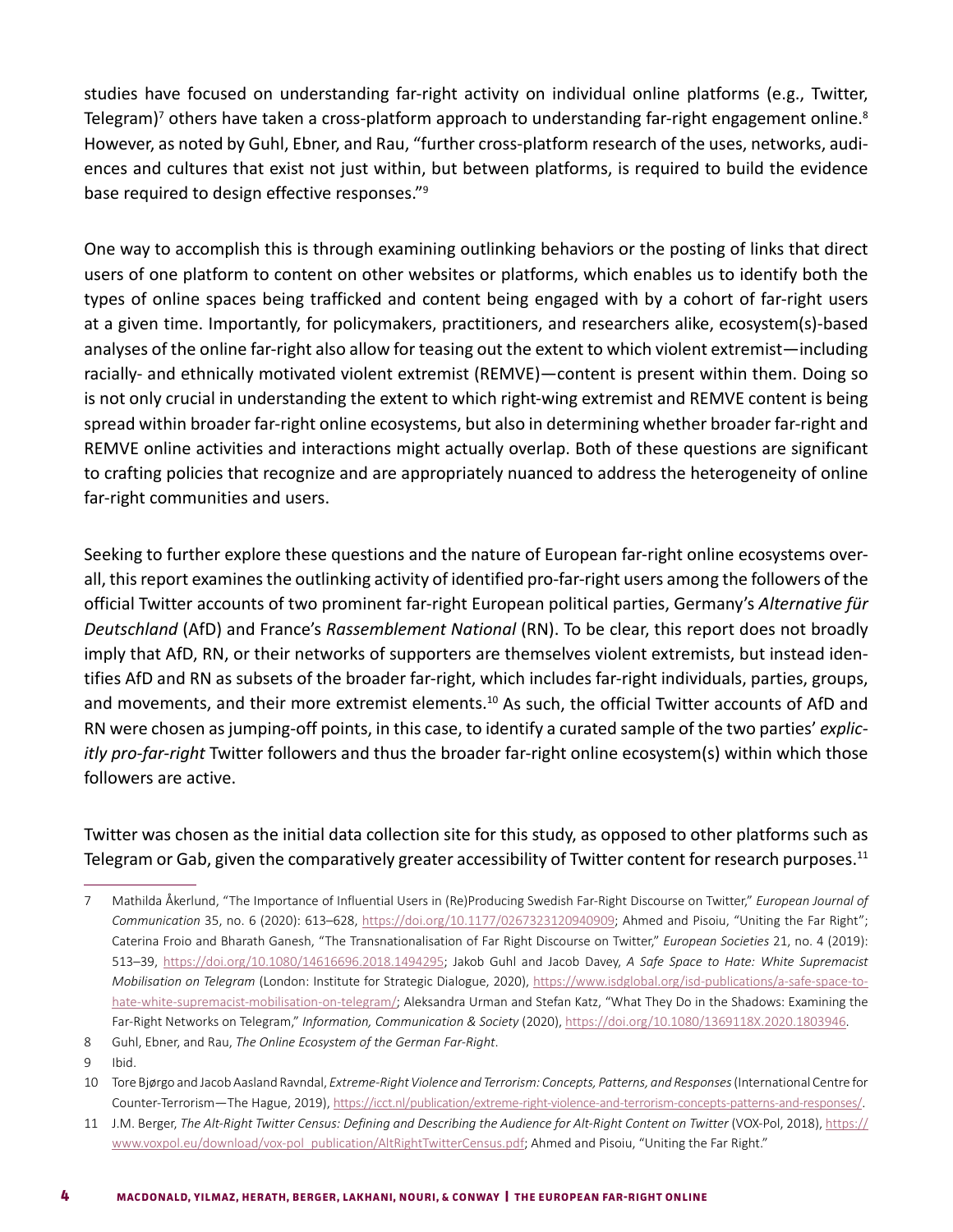What is more, Twitter can also be considered a type of "gateway" due partly to its 280 characters per tweet limit (i.e. micro-blogging function) to content and engagement on other, potentially less regulated, platforms.12 Given this, attention was paid in this research to identifying the presence of outlinks to explicitly violent extremist content or actors hosted on other platforms.

# Key Questions and Aims

This report focuses on the outlinking activity of identified pro-far-right followers of AfD and RN to analyze three main questions:

- **•** What types of online spaces do the two parties' confirmed far-right Twitter followers link to?
- **•** What is the nature of the content being outlinked to by these supporters and do any of these outlinks direct users to explicitly extremist or REMVE content?
- **•** What are the similarities and/or differences between AfD and RN's pro-far-right Twitter followers with regards to the types of online spaces they outlink to, the characteristics of these online entities, and the content housed within them?

Findings from this report point to the importance of ecological approaches to advance a more thorough and nuanced understanding of broader far-right ecosystems in Germany and France and real or potential violent extremist exploitation of them. Importantly, research conducted for this report found no discernable evidence within the data collected that pro-far-right AfD and RN Twitter followers outlinked to explicitly violent extremist online spaces or content. While numerous qualifications, detailed in our discussion and conclusion, attach to this finding, our results nonetheless underline the importance of avoiding over-conflating the online activity, engagement, and ecosystems of political parties' far-right followers with more fringe violent right-wing extremist individuals, groups, and movements, with concomitant implications for policy and practice.

Having said this, the research turned-up a preponderance of content that, while not necessarily explicitly violent extremist in nature, was hateful or "othering" in its rhetoric and/or fell into the category of disinformation. Often this content took the form of both mainstream and fringe media-produced "news" articles. These findings, when combined, highlight the importance of adopting regulatory and other approaches that distinguish between violent extremist, including REMVE, activity and content, online dissemination of and engagement with hateful content, and the context in which otherwise legitimate news content is posted and spread.

<sup>12</sup> Stuart Macdonald et al., "A Study of Outlinks Contained in Tweets Mentioning Rumiyah," *Global Research Network on Terrorism and Technology* no. 2 (2019), [https://gnet-research.org/2020/01/07/a-study-of-outlinks-contained-in-tweets-mentioning-rumiyah/.](https://gnet-research.org/2020/01/07/a-study-of-outlinks-contained-in-tweets-mentioning-rumiyah/)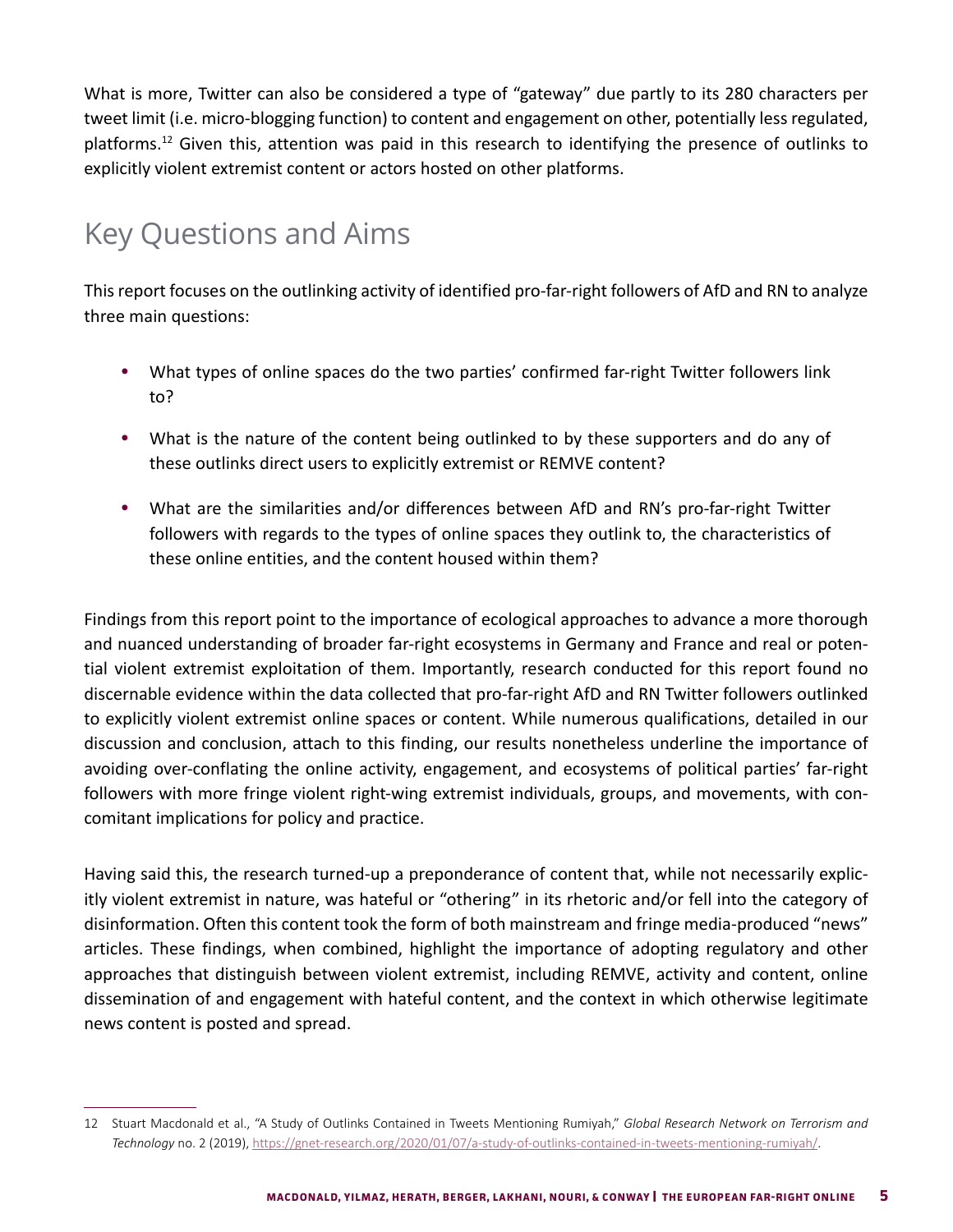The report is divided into six parts:

- Part one provides an overview of this report's conceptualization of "far-right" and rationale for choosing the official Twitter accounts of AfD and RN as a starting point for examining the European far-right's outlinking behaviors and wider online ecosystem(s), including potential overlaps with violent extremists;
- **•** Part two provides an overview of literature related to the study of far-right online ecologies and outlinking behaviors is supplied;
- **•** Part three summarizes our methodology, including details of data collection and an overview of the final dataset;
- **•** Part four presents the findings from our triple-layered ecological analysis, which addresses both the service types and ideological types of the top-level domains outlinked to by our sample of explicitly far-right AfD and RN Twitter followers, the technical types (i.e., webpage, video, page, channel, etc.) of a sample of the content outlinked to by these followers, and the ideological nature of the most-tweeted outlinks;
- Part five discusses these findings and their relevance for policymakers and researchers;
- **•** The conclusion underlines our core findings and discusses avenues for future research.

# THE EUROPEAN FAR-RIGHT

# Conceptualizing the "Far-right"

Debate exists around the meaning of terms such as "far-right," "radical right," and "right-wing extremism," particularly given the variety of actors, ideologies, and behaviors that may (or may not) fall within the ambit of these, as well as an increasing tendency to associate the terms with illegal and/or violent extremist activity.<sup>13</sup> While Carter suggests that there is "a high degree of consensus" among scholars' definitions,<sup>14</sup> no universally accepted definitions of the terms exist. And each has been employed, at various times, as blanket terms, simultaneously describing political ideologies, parties, and movements *and* violent rhetoric and actions. This tendency to use the terms interchangeably, despite fundamental differences that can exist in the ideologies, motives, and propensity to violence both within and among different right-wing parties, groups, and movements, can be problematic.<sup>15</sup>

<sup>13</sup> Anders Ravik Jupskås and Iris Beau Segers, "What is Right-Wing Extremism?," *C-REX Compendium*, August 31, 2020, [https://www.sv.uio.](https://www.sv.uio.no/c-rex/english/groups/compendium/what-is-right-wing-extremism.html) [no/c-rex/english/groups/compendium/what-is-right-wing-extremism.html.](https://www.sv.uio.no/c-rex/english/groups/compendium/what-is-right-wing-extremism.html)

<sup>14</sup> Elisabeth Carter, "Right-Wing Extremism/Radicalism: Reconstructing the Concept," *Journal of Political Ideologies* 23, no. 2 (2018): 174, <https://doi.org/10.1080/13569317.2018.1451227>.

<sup>15</sup> Tore Bjørgo and Jacob Aasland Ravndal, *Extreme-Right Violence and Terrorism: Concepts, Patterns, and Responses* (International Centre for Counter-Terrorism—The Hague, 2019), 1–22, [https://icct.nl/publication/extreme-right-violence-and-terrorism-concepts-patterns-and-responses/.](https://icct.nl/publication/extreme-right-violence-and-terrorism-concepts-patterns-and-responses/)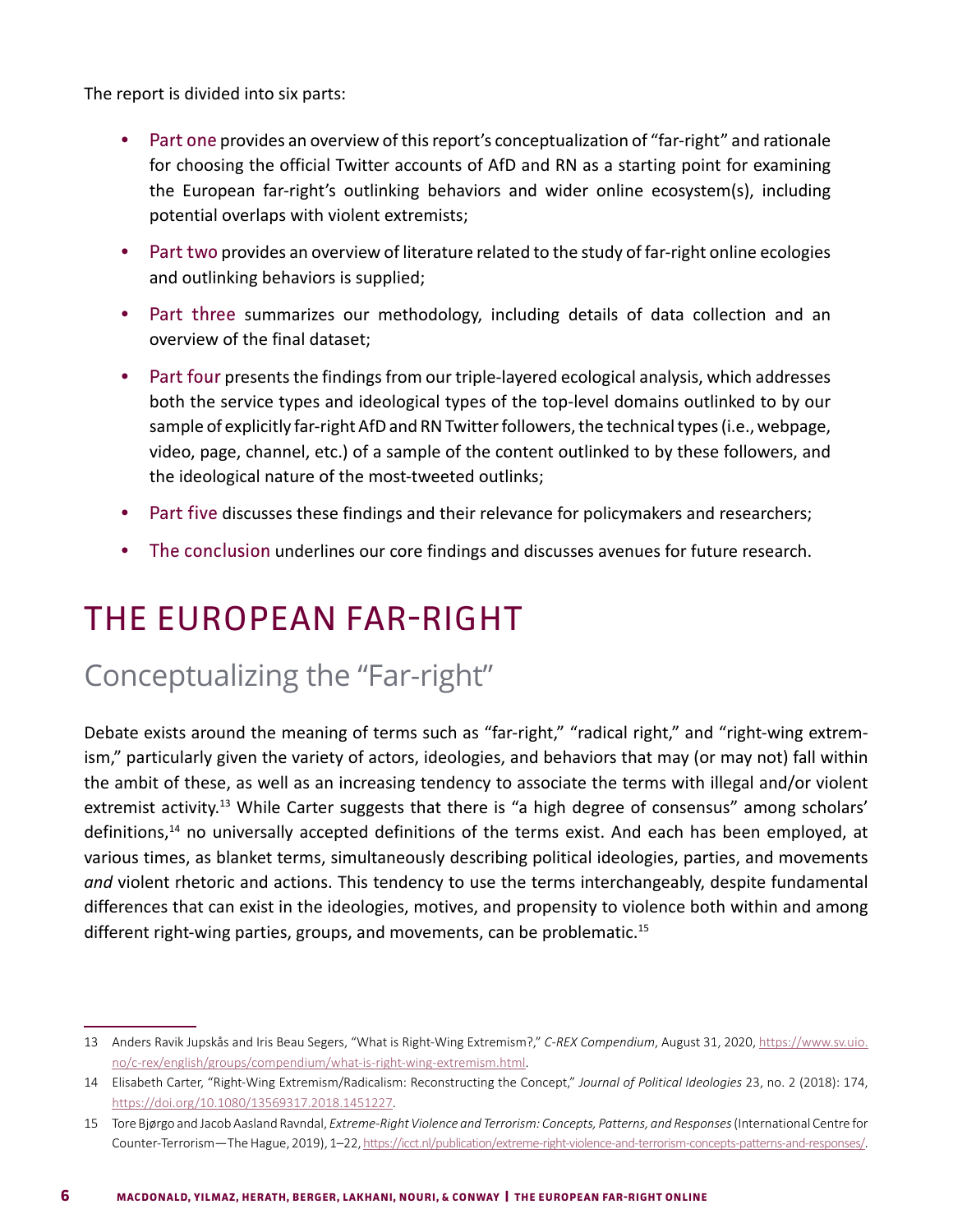Seeking to supplant these difficulties, and in line with Mudde, Bjørgo and Ravndal, we outline a framework that conceptualizes "far-right" as an umbrella term, one that is typified by nativist and authoritarian beliefs, while also differentiating between "radical" and "extremist"—not to mention violent—elements within it. This view is consistent with the views of both Lee<sup>16</sup> and Lakhani and James,<sup>17</sup> the latter of whom suggest that it is important to:

[appreciate] the value of considering the label of 'far-right' as an umbrella term … [as it] enables acknowledgement and engagement with both the fluidity of these organisations, and their ideologies, and the difficulties faced by academics and practitioners alike in distinguishing between the multifaceted forms in which they manifest.<sup>18</sup>

This report adopts a similar conceptualization of the overarching term "far-right," recognizing the heterogeneity of the actors and ideas it describes. In summary:

- **•** We understand the **"far right"** to be situated on the "right-wing" of the global political spectrum and sharing "a core ideology of nationalism, xenophobia, welfare chauvinism, and law and order.<sup>"19</sup> We use this term broadly to identify groups, ideologies, content, and individuals falling within that ideological spectrum. This includes the AfD and RN political parties.
- **• "REMVE" or "violent right-wing extremist,"** on the other hand, refers to a more specific, fringe subset of the far right, comprised of far-right individuals, groups, movements, or content that explicitly legitimate, promote, or support violence.

To be clear, the report does not apply an extremist or violent label to the users, parties, or content discussed, unless they have explicitly called for or sought to legitimate violence or racially and ethnically motivated acts of violent extremism. Nor does the report advance analyses and recommendations related to violent extremism or REMVE, except as appropriate given the data collected.

It is worth reiterating that while the term "far-right" is used broadly, it does not presuppose a direct relationship or association between the groups, ideologies, content, and individuals it is used to define. Indeed, there are notable distinctions between the actors, ideas, and outcomes that can be categorized underneath the far-right umbrella,<sup>20</sup> including those that are otherwise at odds with one another for various reasons. While elements of the far right may react to one another, operate in the same online spaces,

<sup>16</sup> Benjamin Lee, *Overview of the Far-Right* (Lancaster University: CREST, 2019), [https://assets.publishing.service.gov.uk/government/](https://assets.publishing.service.gov.uk/government/uploads/system/uploads/attachment_data/file/816692/Ben_Lee_-_Overview_of_the_far_right.pdf) uploads/system/uploads/attachment\_data/file/816692/Ben\_Lee - Overview\_of\_the\_far\_right.pdf.

<sup>17</sup> Suraj Lakhani and Natalie James, "'Prevent Duty': Empirical Reflections on the Challenges of Addressing Far-Right Extremism within Secondary Schools and Colleges in the UK," *Critical Studies on Terrorism* 14, no. 1 (2021): 67-89, [https://doi.org/10.1080/17539153.2021.1](https://doi.org/10.1080/17539153.2021.1876550) [876550](https://doi.org/10.1080/17539153.2021.1876550).

<sup>18</sup> Ibid., 4.

<sup>19</sup> See, for example: Cas Mudde, "Right-Wing Extremism Analysed: A comparative analysis of the ideologies of three alleged right-wing extremist parties (NPD, NDP, CP'86)," *European Journal of Political Research* 27, no. 2 (1995): 203-224, [https://doi.org/10.1111/j.1475-6765.1995.](https://doi.org/10.1111/j.1475-6765.1995.tb00636.x) [tb00636.x](https://doi.org/10.1111/j.1475-6765.1995.tb00636.x).

<sup>20</sup> Jupskås and Segers, "What is Right-Wing Extremism?"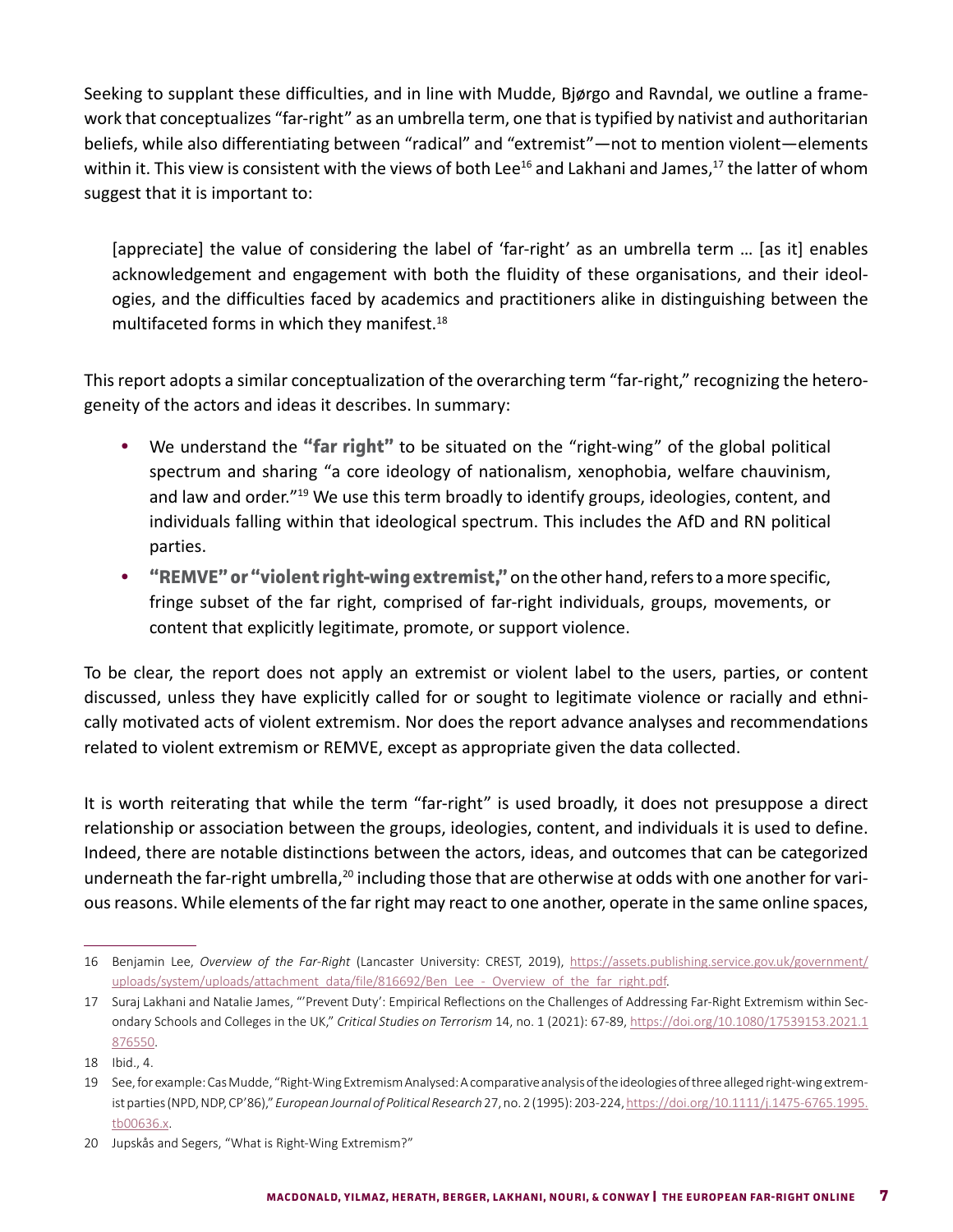or share similar political stances, assuming that far-right political parties and more fringe, extremist, or REMVE elements of the far right are analogous or directly linked without concrete evidence risks overlooking these dynamics and over conflating and/or confusing otherwise distinct entities and the legality or illegality of their activities. Simply put, while mainstream political parties, extremists, and REMVE actors, ideologies, and actions may all fall within the broader far-right umbrella, and even intersect at times, they can, and often do, remain largely distinct from one another. Further discussion on this, as it pertains to AfD and RN specifically and with regard to the data collected and analyzed for this study, is provided below.

# AfD, RN, and the European Far-right Scene

Europe's far-right scene encompasses an extensive—at times interconnected—ideological grouping of individuals and organizational types, from political parties that have achieved electoral success, to extreme right actors who oppose democracy, to REMVE groups that advocate for and/or carry out violence, namely against immigrant and ethnic and racial minorities perceived to be part of the "out-group." The metaphor of the 'Overton window' (i.e., "the range of political ideas and policy solutions considered acceptable by the public at any given time") is routinely used to conceptualize the normalization of farright narratives.<sup>21</sup> On this analysis, the mainstreaming of far-right political parties has shifted this window to allow for more extreme and/or radical views to be expressed in public. As a result, overlaps are apparent between the rhetoric used by these parties and that of right-wing extremist groups,<sup>22</sup> and even terrorists,<sup>23</sup> with the important distinction that political party rhetoric, by and large, does not explicitly condone or call for violence.

"A major surge of electoral successes"24 for Europe's far-right political parties ensured their transition from the political fringes to the mainstream. According to von Beyme,<sup>25</sup> the growth of Europe's "populist" political parties began in the 1980s with the political advancement of parties such as France's *Front National* (now *Rassemblement National*). After initially facing political restrictions, some of these parties adopted more moderate and respectable facades, allowing them to grow into more stable and legitimate

<sup>21</sup> Maura Conway, "Routing the Extreme Right: Challenges for Social Media Platforms," *RUSI Journal* 165, no. 1 (2020): 111, [https://doi.](https://doi.org/10.1080/03071847.2020.1727157) [org/10.1080/03071847.2020.1727157](https://doi.org/10.1080/03071847.2020.1727157); Cynthia Miller-Idriss, *Hate in the Homeland: The New Global Far Right* (New Jersey: Princeton University Press, 2020), 45.

<sup>22</sup> See, for example: Sophie Gaston, "Far-Right Extremism in the Populist Age," *Demos Briefing Paper*, May 23, 2017, [https://www.demos.](https://www.demos.co.uk/wp-content/uploads/2017/06/Demos-Briefing-Paper-Far-Right-Extremism-2017.pdf) [co.uk/wp-content/uploads/2017/06/Demos-Briefing-Paper-Far-Right-Extremism-2017.pdf](https://www.demos.co.uk/wp-content/uploads/2017/06/Demos-Briefing-Paper-Far-Right-Extremism-2017.pdf); Ahmed and Pisoiu, "Uniting the Far Right."

<sup>23</sup> Jacob Davey and Julia Ebner, *'The Great Replacement': The Violent Consequences of Mainstream Extremism* (London: Institute for Strategic Dialogue, 2019), [https://www.isdglobal.org/wp-content/uploads/2019/07/The-Great-Replacement-The-Violent-Consequenc](https://www.isdglobal.org/wp-content/uploads/2019/07/The-Great-Replacement-The-Violent-Consequences-of-Mainstreamed-Extremism-by-ISD.pdf)[es-of-Mainstreamed-Extremism-by-ISD.pdf](https://www.isdglobal.org/wp-content/uploads/2019/07/The-Great-Replacement-The-Violent-Consequences-of-Mainstreamed-Extremism-by-ISD.pdf).

<sup>24</sup> Daniel Koehler, "Right-Wing Extremism and Terrorism in Europe: Current Developments and Issues for the Future," *PRISM* 6, no. 2 (2016): 87, [https://cco.ndu.edu/PRISM/PRISM-Volume-6-no-2/Article/839011/right-wing-extremism-and-terrorism-in-europe-current-de](https://cco.ndu.edu/PRISM/PRISM-Volume-6-no-2/Article/839011/right-wing-extremism-and-terrorism-in-europe-current-developments-and-issues-fo/)[velopments-and-issues-fo/.](https://cco.ndu.edu/PRISM/PRISM-Volume-6-no-2/Article/839011/right-wing-extremism-and-terrorism-in-europe-current-developments-and-issues-fo/)

<sup>25</sup> Klaus von Beyme, "Right-Wing Extremism in Post-War Europe," *West European Politics* 11, no. 2 (1988): 1-18, [https://doi.](https://doi.org/10.1080/01402388808424678) [org/10.1080/01402388808424678.](https://doi.org/10.1080/01402388808424678)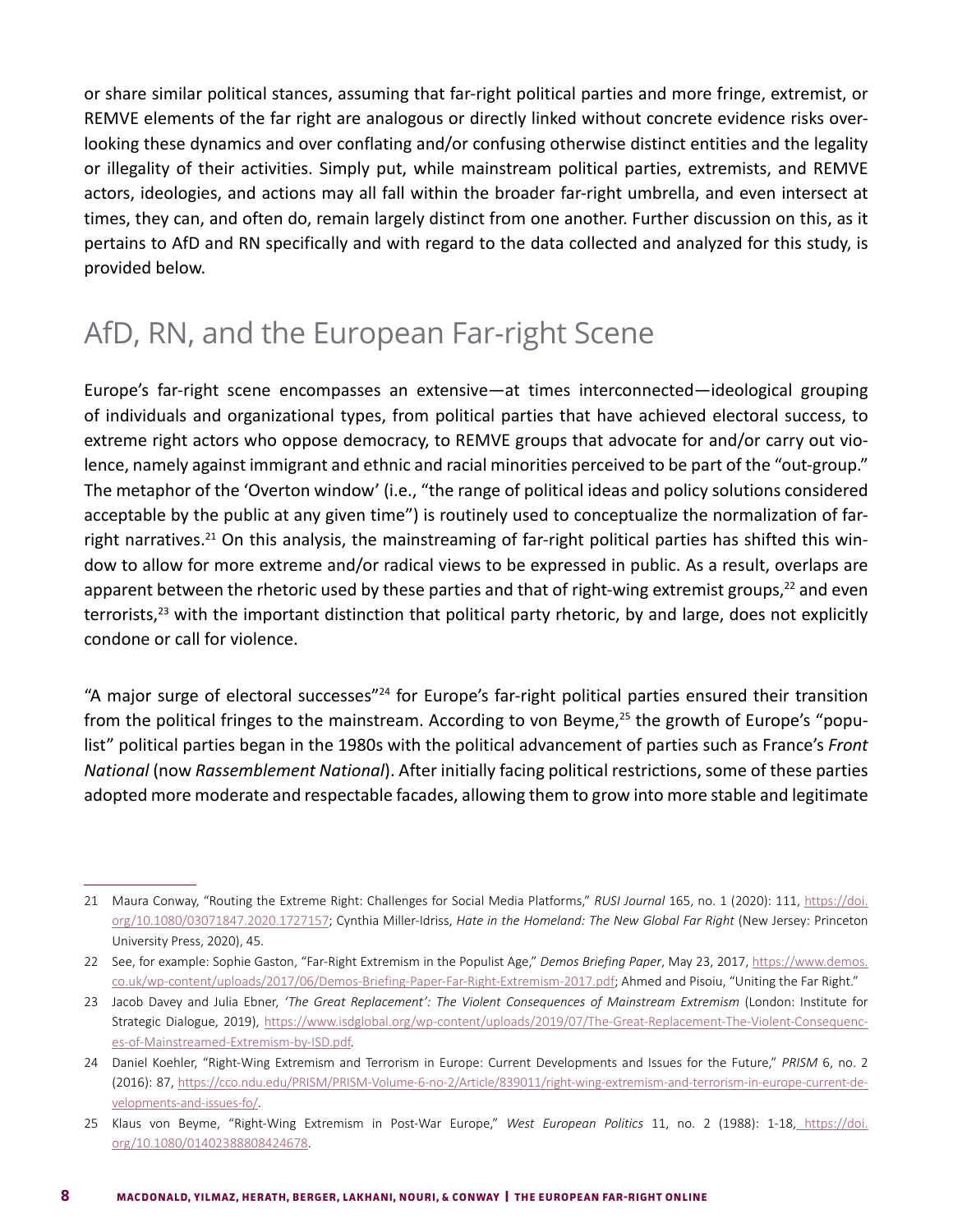political organizations.26 Still, research suggests that the political agendas of the contemporary iterations of these parties have actually become more, rather than less, radical over time.<sup>27</sup> Such parties garnered increased influence Europe-wide in the wake of the so-called "refugee crisis," which provided an opportunity through which they could further rationalize nationalist and xenophobic policy agendas.<sup>28</sup>

This is certainly the case for Germany's AfD and France's RN. In 2017, AfD identified multiculturalism as "a serious threat to social space and the survival of the nation state as a cultural unit."<sup>29</sup> In the same year, AfD became the third largest German political party, gaining 12.6% of the vote in the Federal Elections,<sup>30</sup> suggesting they held significant political and societal influence at the time. In March 2020 however, Germany's domestic intelligence agency, the Federal Office for the Protection of the Constitution or *Bundesamt für Verfassungsschutz* (BfV), put the most extreme section of the party, referred to as "Der Flügel" ("The Wing") under surveillance, classifying the now-dissolved branch<sup>31</sup> as an "extremist entity."<sup>32</sup> In March 2021, the BfV expanded its surveillance efforts, placing the entire party under national surveillance "over concerns that the influence of extreme forces within the party is growing."33 Attempts to nationally surveil the entire AfD were suspended by a German court a few days after they were announced.<sup>34</sup> However, in March 2022, the ruling suspending surveillance of the party was overturned by the Administrative Court of Cologne, which upheld the BfV's "right to surveil the populist far-right Alternative for Germany (AfD) as part of its remit to monitor extremism,"35 upholding the categorization of the group as a "suspicious entity."36

RN's use of far-right rhetoric similarly dates back over 30 years. While RN was more outspoken about concerns with migration and multiculturalism in the past than it is today, $37$  its ties to extremist organiza-

<sup>26</sup> Nicole Berbuir, Marcel Lewandowsky, and Jasmin Siri, "The AfD and Its Sympathisers: Finally a Right-Wing Populist Movement in Germany?" *German Politics* 24, no.2 (2015): 154–178, [https://doi.org/10.1080/09644008.2014.982546.](https://doi.org/10.1080/09644008.2014.982546)

<sup>27</sup> Tjitske Akkerman and Matthijs Rooduijn, "Pariahs or Partners? Inclusion and Exclusion of Radical Right Parties and the Effects on Their Policy Positions," *Political Studies* 63, no. 5 (2015): 1140–1157, [https://doi.org/10.1111/1467-9248.12146.](https://doi.org/10.1111/1467-9248.12146)

<sup>28</sup> Cas Mudde, *The Far Right Today* (Wiley, 2019).

<sup>29</sup> Alternative für Deutschland, "Manifesto for Germany: The Political Programme of the Alternative for Germany," 2017, 46, [https://www.](https://www.afd.de/wp-content/uploads/sites/111/2017/04/2017-04-12_afd-grundsatzprogramm-englisch_web.pdf) [afd.de/wp-content/uploads/sites/111/2017/04/2017-04-12\\_afd-grundsatzprogramm-englisch\\_web.pdf](https://www.afd.de/wp-content/uploads/sites/111/2017/04/2017-04-12_afd-grundsatzprogramm-englisch_web.pdf).

<sup>30</sup> Charles Lees, "The 'Alternative for Germany': The Rise of Right-Wing Populism at the Heart of Europe," *Politics* 38, no. 3 (2018): 295-310, <https://doi.org/10.1177/0263395718777718>.

<sup>31</sup> "Germany's Far-right AfD to Dissolve Extreme 'Wing' Faction," *DW,* March 20, 2020, [https://www.dw.com/en/](https://www.dw.com/en/germanys-far-right-afd-to-dissolve-extreme-wing-faction/a-52864683) [germanys-far-right-afd-to-dissolve-extreme-wing-faction/a-52864683](https://www.dw.com/en/germanys-far-right-afd-to-dissolve-extreme-wing-faction/a-52864683).

<sup>32</sup> Joseph Nasr, "Germany Designates Radical Wing of Far-right AfD as 'Extremist Entity,'" *Reuters*, March 12, 2020, [https://www.reuters.](https://www.reuters.com/article/us-germany-security/germany-designates-radical-wing-of-far-right-afd-as-extremist-entity-idUSKBN20Z1SW) [com/article/us-germany-security/germany-designates-radical-wing-of-far-right-afd-as-extremist-entity-idUSKBN20Z1SW.](https://www.reuters.com/article/us-germany-security/germany-designates-radical-wing-of-far-right-afd-as-extremist-entity-idUSKBN20Z1SW)

<sup>33</sup> Laurenz Gehrke, "Germany's Far-Right AfD Files Lawsuit to Avoid Security Service Surveillance," *Politico*, January 22, 2021, [https://www.](https://www.politico.eu/article/germany-afd-lawsuits-against-security-service-surveillance/) [politico.eu/article/germany-afd-lawsuits-against-security-service-surveillance/.](https://www.politico.eu/article/germany-afd-lawsuits-against-security-service-surveillance/)

<sup>34</sup> "German Court Suspends Surveillance of Far-Right AfD, For Now," *DW,* March 5, 2021, *[https://www.dw.com/en/](https://www.dw.com/en/german-court-suspends-surveillance-of-far-right-afd-for-now/a-56785125) [german-court-suspends-surveillance-of-far-right-afd-for-now/a-56785125](https://www.dw.com/en/german-court-suspends-surveillance-of-far-right-afd-for-now/a-56785125)*.

<sup>35</sup> Elizabeth Schumacher, "Germany's Far-right AfD Can Be Put Under Surveillance," *DW*, March 8, 2022, [https://www.dw.com/en/](https://www.dw.com/en/germanys-far-right-afd-can-be-put-under-surveillance/a-61058359) [germanys-far-right-afd-can-be-put-under-surveillance/a-61058359.](https://www.dw.com/en/germanys-far-right-afd-can-be-put-under-surveillance/a-61058359)

<sup>36</sup> Ibid.

<sup>37</sup> Peter Davies, *The National Front in France: Ideology, Discourse and Power* (Routledge, 2012).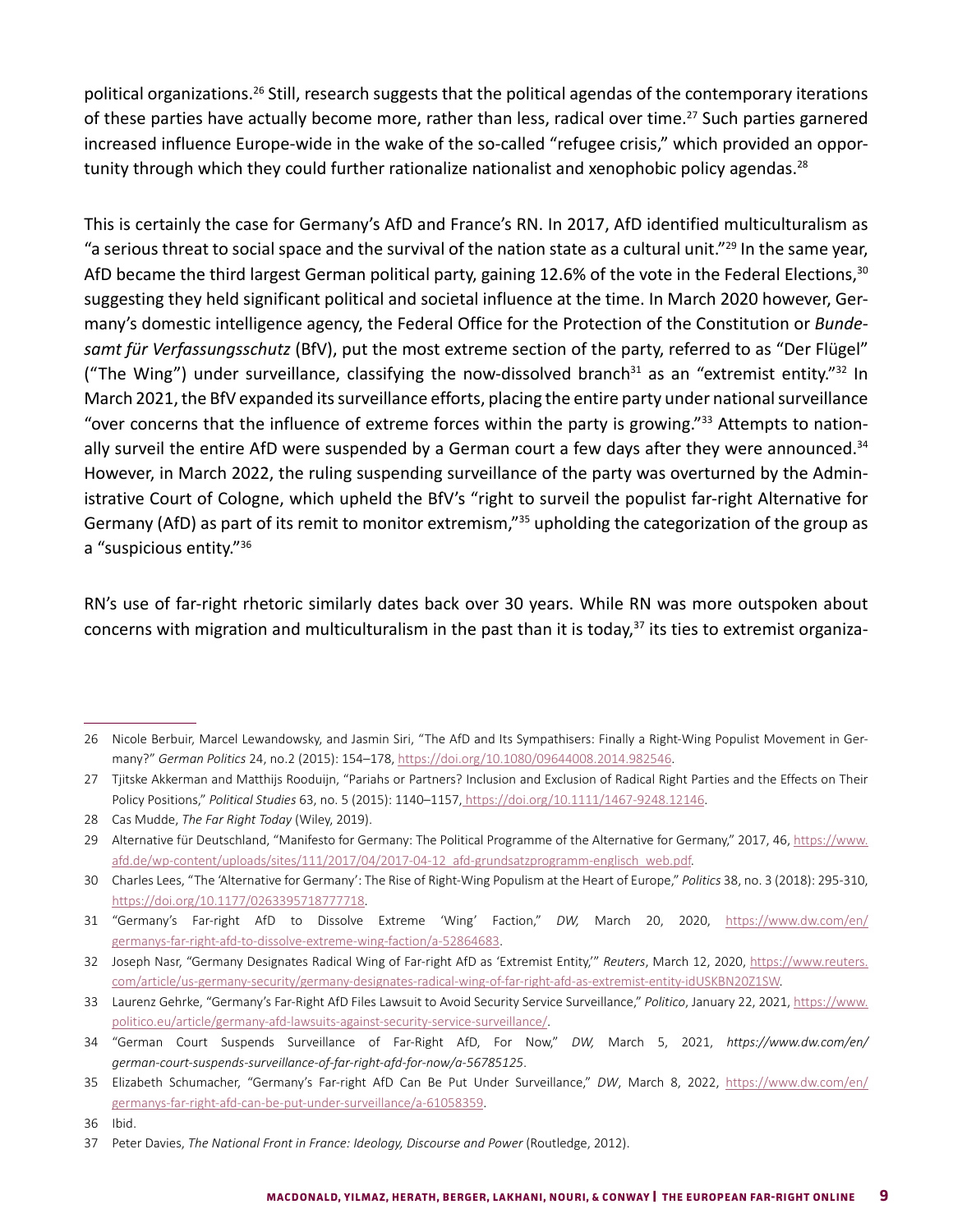tions such as Generation Identity<sup>38</sup> suggest that RN's connection to Europe's right-wing extremist scene likely remains strong.

Despite this, RN and AfD both largely fall under the category of far-right political actors and for the purposes of this report that is how they are categorized. While ties between far-right political parties like AfD and RN and extremist actors, as detailed above, have been alleged, the extent of their connections is not necessarily clear cut. In some cases, the extremist entities to which RN and AfD are speculated to have or known to have had previous ties (including Generation Identity in the case of RN and Der Flügel in the case of AfD) have been banned or surveilled for inciting hatred and inciting violence that could motivate or inspire violent attacks.<sup>39</sup> Recent court rulings related to the AfD also spark additional questions as to whether the political party should or can be categorized as an extremist political entity, rather than just a far-right party. Regardless of the categorization, however, based on their rhetoric and behaviors, it appears likely that both parties, while not necessarily violent or extreme, contribute to mainstreaming far-right anti-immigration and ethnonationalist sentiments—both online and off.

Examining this further, this study focuses on confirmed far-right Twitter followers of both AfD and RN. Both parties and their confirmed far-right followers can be considered a component of European far-right online ecosystems, based on the conceptualizations above. The content they promote and the outlinks they utilize across platforms, therefore, offer us a window of sorts into the nature of broader German and French online far-right ecosystems and the content shared within them.

# LITERATURE REVIEW

Previous studies of extremist online ecologies via followers' outlinking patterns have yielded useful results. Several research projects<sup>40</sup> have, for example, analyzed the outlinking patterns of jihadist groups, including the so-called "Islamic State" (IS), the Taliban, and Hay'at Tahrir al-Sham, with overlapping findings in several areas. For example, Conway et al.<sup>41</sup> found that jihadists included in their sample from Twitter outlinked to a wide range of "types" of other online spaces, including other (both large and known, and smaller and relatively unknown) social media sites, websites, messaging/telephony sites, and con-

<sup>38</sup> "How the Violent Far-Right Infiltrated France's National Rally," *Al Jazeera,* December 10, 2018, [https://www.aljazeera.com/](https://www.aljazeera.com/news/2018/12/10/how-the-violent-far-right-infiltrated-frances-national-rally) [news/2018/12/10/how-the-violent-far-right-infiltrated-frances-national-rally](https://www.aljazeera.com/news/2018/12/10/how-the-violent-far-right-infiltrated-frances-national-rally). It should also be noted that on March 3, 2021, the French Interior Ministry banned Generation Identity on the instructions of President Macron; for more, see: Jules Darmanin, "France bans far-right group Generation Identity," *Politico,* March 3, 2021, <https://www.politico.eu/article/france-bans-far-right-group-generation-identity/>.

<sup>39</sup> Kim Wilsher, "France bans far-right 'paramilitary' group Génération Identitaire," *The Guardian*, March 3, 2021, [https://www.theguardian.](https://www.theguardian.com/world/2021/mar/03/france-bans-far-right-paramilitary-group-generation-identitaire) [com/world/2021/mar/03/france-bans-far-right-paramilitary-group-generation-identitaire;](https://www.theguardian.com/world/2021/mar/03/france-bans-far-right-paramilitary-group-generation-identitaire) "Germany to spy on far-right AfD's Flügel faction," *BBC News,* March 12, 2020, *<https://www.bbc.com/news/world-europe-51850840>*.

<sup>40</sup> Maura Conway et al., "Disrupting Daesh: Measuring Takedown of Online Terrorist Material and Its Impacts," *Studies in Conflict and Terrorism* 42, no. 1/2 (2019): 141–160, [https://doi.org/10.4324/9781003015406-8;](https://doi.org/10.4324/9781003015406-8) Maura Conway et al., "A Snapshot of the Syrian Jihadi Online Ecology: Differential Disruption, Community Strength, and Preferred Other Platforms," *Studies in Conflict and Terrorism* (2021): 1-17, <https://doi.org/10.1080/1057610x.2020.1866736>; Stuart Macdonald et al., "A Study of Outlinks Contained in Tweets Mentioning Rumiyah."

<sup>41</sup> Conway et al., "A Snapshot of the Syrian Jihadi Online Ecology."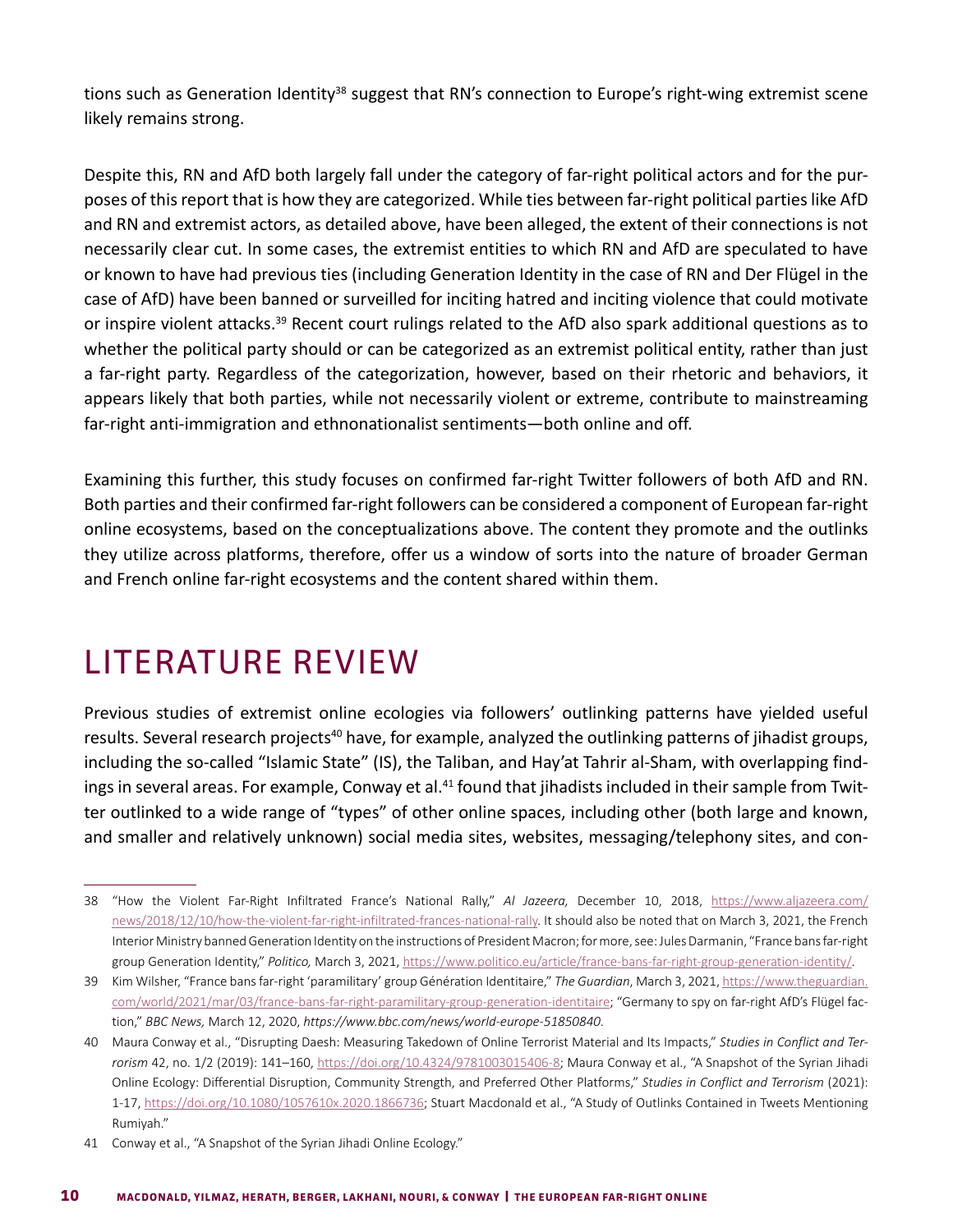tent hosting platforms.<sup>42</sup> These—and similar studies—underlined the diversity of the jihadist online ecology, whereas prior studies were very narrowly focused on content appearing only on major mainstream social media platforms, particularly Twitter, and, more recently, the messaging application Telegram.

Limiting analysis to content appearing on a single platform overlooks the broader online ecosystem across which users interact. It constrains our ability not only to understand which online spaces users are gravitating towards at any given time and why but also to track potential or actual migration of users from one platform to another. This can occur when, for example, more extremist or violent content that violates some platforms' terms of service and/or community guidelines is known to remain accessible on some other service(s).

While attention to outlinking in previous studies of jihadist online behaviors has provided us with valuable insight into their online activities, content, strategies, and movement, there remains a dearth of comparable research on the outlinking patterns of far-right groups.<sup>43</sup> Consequently, a gap exists in our understanding of both *where* far-right users are directing followers using outlinks—that is, what types of online entities they are linking to and using—and *what* they are providing links to—that is, what types of content is housed within those links.

Based on the little research that does exist on the far right's use of outlinking, it is argued that their networks are highly connected across different countries and political contexts. For instance, in a study that traced the website outlinking patterns of extreme right groups from six different European countries, Pavan and Cainai<sup>44</sup> found that outlinking to other groups' websites was used to build relationships and coordinate. Similarly, in a more recent study that examined the use of outlinking by "right-wing digital news sites" from six different European countries, Heft et al.<sup>45</sup> highlighted connections between the sites that essentially formed them into a transnational network of far-right information sites. In contrast, Froio and Ganesh<sup>46</sup> examined the retweets from Twitter followers of far-right parties in four European countries and found that "Twitter activity [remained] mostly limited within national borders."<sup>47</sup>

Though these studies are meaningful contributions to the growing research agenda surrounding the farright online ecosystem, each focuses on a single type of online space: websites of extreme-right groups, right-wing news websites, and activity within Twitter (i.e., retweet activity), respectively. Overlooking

<sup>42</sup> Similarly, Macdonald et al.'s work exploring IS's use of Twitter to disseminate its online magazine, Rumiyah, found that IS employed a primary tactic whereby they "post[ed] outlinks to a large number of different file-sharing sites. Most of these sites were smaller platforms, such as justpaste.it" (Macdonald et al., "A Study of Outlinks," 2).

<sup>43</sup> Baele, Brace, and Coan, "Uncovering the Far-Right Online Ecosystem"; Guhl, Ebner, and Rau, *The Online Ecosystem of the German Far-Right*.

<sup>44</sup> Elena Pavan and Manuela Caiani, "'Not in My Europe': Extreme Right Online Networks and Their Contestation of EU Legitimacy," in *Euroscepticism, Democracy and the Media*, eds. Manuela Caiani and Simona Guerra (London, Palgrave Macmillan, 2017), 169–93.

<sup>45</sup> Annett Heft et al., "Toward a Transnational Information Ecology on the Right? Hyperlink Networking among Right-Wing Digital News Sites in Europe and the United States," *International Journal of Press/Politics* 26, no. 2 (2020): 484–504, [https://doi.](https://doi.org/10.1177/1940161220963670) [org/10.1177/1940161220963670](https://doi.org/10.1177/1940161220963670).

<sup>46</sup> Froio and Ganesh, "The Transnationalisation of Far Right Discourse on Twitter."

<sup>47</sup> Ibid., 531.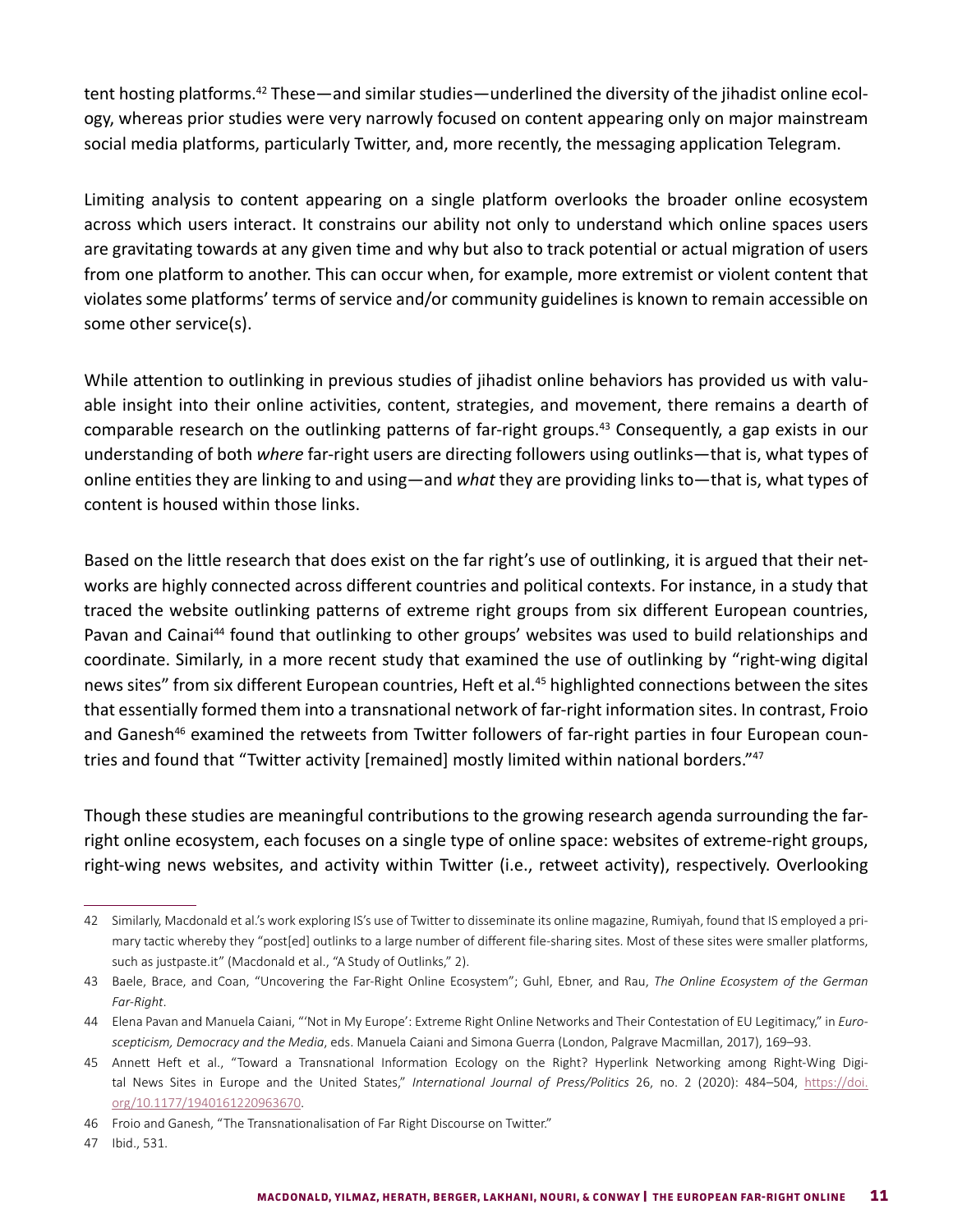interconnections between these types of online spaces and platforms and focusing on a single type of online space is illustrative of Baele, Brace, and Coan's concern that research in the area is at risk of "developing in a scattered, incomplete and non-cumulative way."48 In lieu of fragmented research on singular online entities, therefore, this report explores the development of a more cohesive picture of Europe's far-right online ecosystem via a triple-layered ecological approach, including a comparative element, that specifically focuses on outlinking activity and content. Using Twitter as an initial sampling point has the added benefit of enabling us to explore the "gateway" effect of popular social media sites in understanding ecosystem disconnects and overlaps: the importance and/or prevalence of outlinking as a means of directing users to platforms and content, including potentially REMVE or other violent extremist content, they might not otherwise utilize or see on mainstream social media sites.

# METHODOLOGY

## **Ethics**

Data collection and management was conducted in accordance with the relevant research ethics policies of all institutions involved in the project. For additional security and privacy protection, collected data was not shared outside of the project team and no Twitter accounts are identified in this report, except for the official accounts of AfD and RN, nor are any tweets quoted.

## Data Collection and Parsing

Data collection took place from January 11, 2021, to February 4, 2021, and comprised four stages. In the first stage, two separate subsets of Twitter users were created, one for AfD and one for RN. Included were all followers of each party's official Twitter account that had tweeted in the previous 15 days. This yielded a total of 27,418 users for @AfD (est. September 2012) and 39,797 users for @RNational off (est. September 2009).

Stage two involved filtering these lists of followers via purposive sampling to obtain two lists of followers displaying explicitly far-right inclinations.<sup>49</sup> This was achieved by using Python to identify followers whose biographical information contained one or more keywords related to AfD or RN.<sup>50</sup> An additional filter was then employed so that only accounts with fewer than 1,000 followers or an influence score (potential

<sup>48</sup> Baele, Brace, and Coan, "Uncovering the Far-Right Online Ecosystem," 2.

<sup>49</sup> Algorithmic filtering for bots was not implemented, as the accounts were manually vetted by the research team.

<sup>50</sup> The lists of keywords were created based on background reading and also iteratively by reviewing the biographies of users displaying explicitly far-right inclinations. For AfD, the keywords were: AfD, Pegida, patriot, meuthen, gauland, nationalist, right, junge, alternative, abascal, conscription, Wehrpflicht, anti-islam, gab.ai, trump, le pen, conservative, volk, RNational. For RN, the keywords were: Nazi, Marine, LePen, AfD, Pegida, patriot, steeve, briois, bardella, Rassemblement, Rally, Génération, souverainism, protection, nationalist, Generation Identity, alternative, immigration, pojadism, occident, anti-islam, gab.ai, RNational.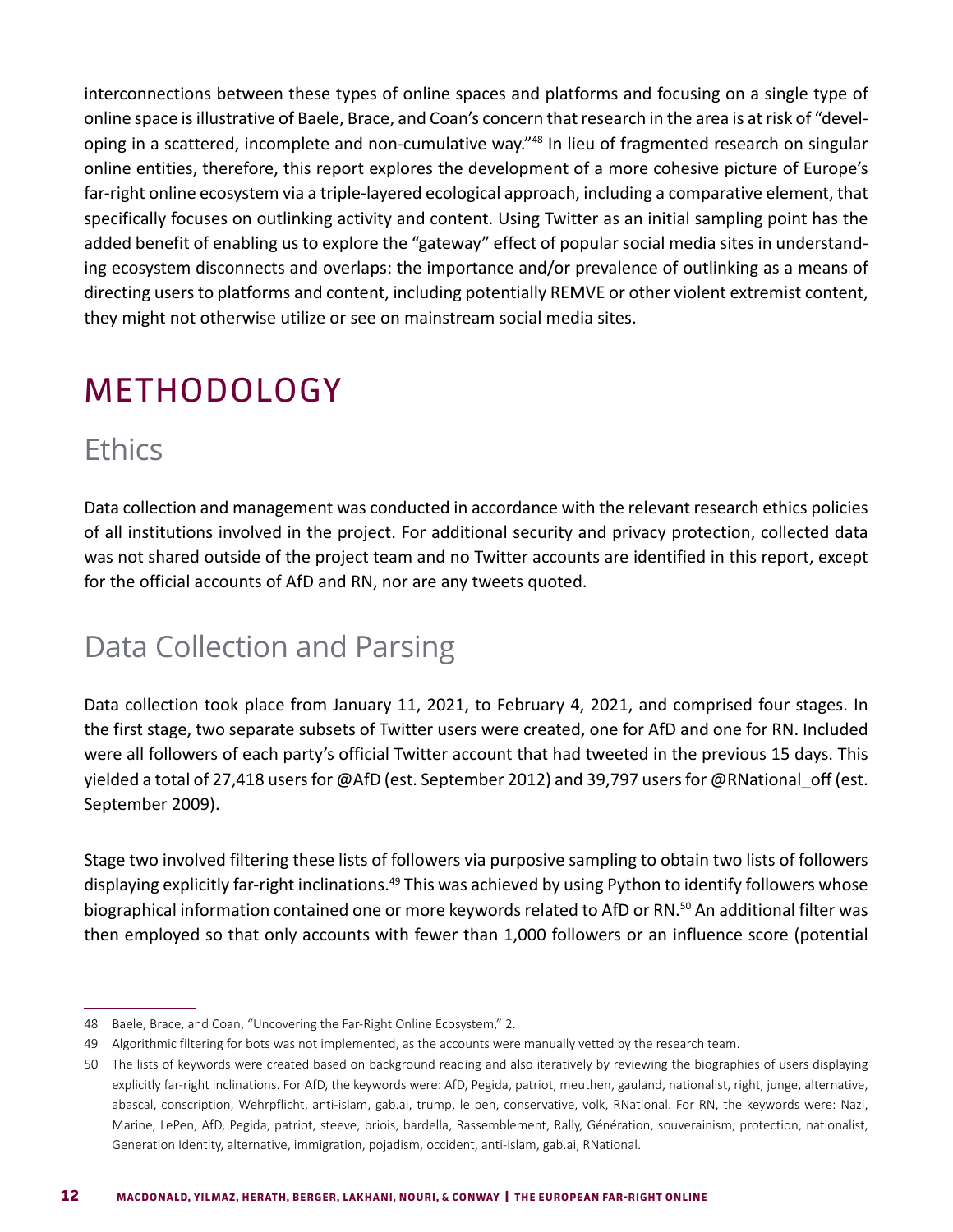level of influence among their followers based on an established set of metrics)<sup>51</sup> of greater than 5,000 were included. Employing these criteria meant that a more coherent (lower profile) list of followers was obtained, while also ensuring that influential accounts within the network were also included (but excluding journalists, researchers, etc.).

The research team then manually inspected the biographies and recent tweets of all remaining accounts (1,645 for AfD and 1,960 for RN), with a researcher fluent in French and German translating as necessary. Any accounts that were not explicitly far-right in their orientation, per the conceptualization outlined earlier, were removed from the dataset. As part of an iterative process, the researchers reviewed the coding of a sample of accounts and resolved differences through discussion. At the end of this stage, the lists of followers had been reduced to 1,137 for AfD and 1,501 for RN.

The third stage was to collect tweets from each of the relevant user accounts. The most recent tweets of each user were collected, up to a maximum of 200 for each account, in accordance with Twitter's default Application Programming Interface (API) result and to ensure expediency. Collecting the most recent 200 tweets is also preferable to collecting tweets from a specific time frame because the approach captures comparable data for users who post frequently as well as those who post infrequently.<sup>52</sup> The tweets were collected on February 2-4, 2021, first for RN, then AfD.

For the purposes of this report, outlinks refer to non-Twitter URLs that take users who click on them off the Twitter platform to other online spaces. The fourth and final stage of the data collection process entailed parsing all outlinks appearing within the data. First, all outlinks were automatically extracted from the collected data and saved in a database for the purposes of our second and third layers of analysis. Then all top-level domain information was extracted from the outlinks to inform the top layer of our analysis (discussed below).<sup>53</sup> For example, all links to RT content (e.g., https://www.rt.com/news/511152-yemen-aden-airport-attack-icrc/) were recorded as 'RT.com.' In addition, certain domains were aggregated, where appropriate, into a single category. For example, not just 'www.rt.com,' but also 'www.de.rt.com' and 'www.francais.rt.com" were all categorized as "rt.com."

<sup>51</sup> Influence was measured using established metrics detailed in the paper cited here. Because follower information was not collected, relevant metrics were omitted from the influence calculation. J. M. Berger and Bill Strathearn, *Who Matters Online: Measuring Influence, Evaluating Content and Countering Violent Extremism in Online Social Networks* (London: ICSR, 2013), [https://icsr.info/wp-con](https://icsr.info/wp-content/uploads/2013/03/ICSR-Report-Who-Matters-Online-Measuring-influence-Evaluating-Content-and-Countering-Violent-Extremism-in-Online-Social-Networks.pdf)[tent/uploads/2013/03/ICSR-Report-Who-Matters-Online-Measuring-influence-Evaluating-Content-and-Countering-Violent-Extrem](https://icsr.info/wp-content/uploads/2013/03/ICSR-Report-Who-Matters-Online-Measuring-influence-Evaluating-Content-and-Countering-Violent-Extremism-in-Online-Social-Networks.pdf)[ism-in-Online-Social-Networks.pdf.](https://icsr.info/wp-content/uploads/2013/03/ICSR-Report-Who-Matters-Online-Measuring-influence-Evaluating-Content-and-Countering-Violent-Extremism-in-Online-Social-Networks.pdf)

<sup>52</sup> For additional examples of research employing a similar methodology, see: J.M. Berger. *The Alt-right Twitter Census: Defining and Describing the Audience for Alt-right Content on Twitter* (Dublin: VOX-Pol, 2018), [https://www.voxpol.eu/download/vox-pol\\_publication/](https://www.voxpol.eu/download/vox-pol_publication/AltRightTwitterCensus.pdf) [AltRightTwitterCensus.pdf](https://www.voxpol.eu/download/vox-pol_publication/AltRightTwitterCensus.pdf).

<sup>53</sup> It was rare for a tweet to contain multiple URLs, but in the case that multiple URLs were included, only the first URL was extracted, consistent with the data format provided by the Twitter API.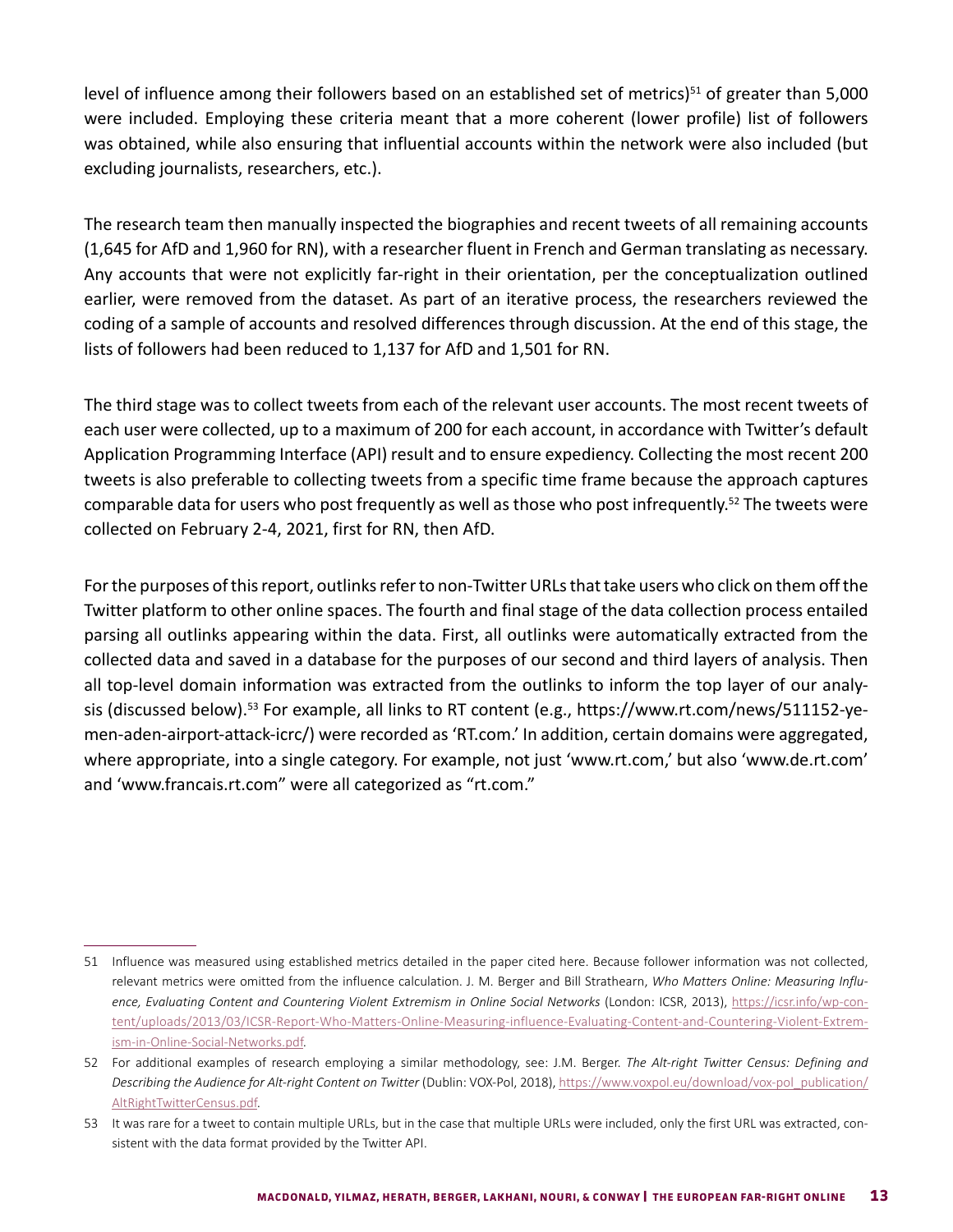## Caveats

This data was gathered not only between one and three weeks following the January 6, 2021, riot at the U.S. Capitol<sup>54</sup> but also during a hate trial against French politician and leader of RN, Marine Le Pen, which she subsequently won.<sup>55</sup> The data was also gathered following the conclusion of German authorities' investigation into AfD for activities including violating the German constitution and threatening Germany's democratic political system and at a time when the BfV had not yet, but was largely expected to announce their decision to put the party under government surveillance.<sup>56</sup> While the authors did not uncover any evidence to suggest the events occurring prior to data collection raised any methodological concerns, they are worth noting here.

It should also be noted that there were a small number of accounts that had either been suspended or deleted (53 for AfD and 46 for RN) in the period between stages one and three of data collection. As a result, it was not possible to collect tweets from these accounts and, thus, these users were removed from the dataset. It is unclear how and why these accounts were removed or deleted, whether because of account holders' own decisions or violation of Twitter's terms of service. Following their deletion, 1,084 user accounts remained in the AfD dataset and 1,455 users in the RN dataset.

## Overview of the Data

Our final research dataset (see Table 1) comprised 2,466 accounts, composed of 1,084 AfD follower accounts and 1,455 RN follower accounts. A total of 440,392 tweets were collected, with approximately 44% of these posted or re-tweeted by the AfD followers and 60% by the RN followers. To be clear, the increased activity of RN followers as compared to AfD followers suggested by these percentages reflects the greater number of RN accounts appearing in the dataset and is not necessarily indicative of a more active RN follower presence. The number of tweets per user account was actually very similar for AfD and RN follower accounts (see Table 1 on the next page).

<sup>54</sup> For RN and other far-right parties' reaction to the January 6 attacks, see: "How was the Capitol Insurrection Viewed by Far-Right Extremists Globally?" *The Soufan Center,* February 8, 2021, [https://thesoufancenter.org/intelbrief-2021-february-8/.](https://thesoufancenter.org/intelbrief-2021-february-8/)

<sup>55</sup> "France's Far-Right Leader Marine Le Pen Acquitted of Hate Speech Charges," *France24,* May 4, 2021, [https://www.france24.com/en/](https://www.france24.com/en/europe/20210504-france-s-far-right-leader-marine-le-pen-acquitted-of-hate-speech-charges) [europe/20210504-france-s-far-right-leader-marine-le-pen-acquitted-of-hate-speech-charges.](https://www.france24.com/en/europe/20210504-france-s-far-right-leader-marine-le-pen-acquitted-of-hate-speech-charges)

<sup>56</sup> "Germany Expected To Put Right-Wing AfD Under Surveillance For Violating Constitution," *NPR,* January 22, 2021, [https://www.npr.org/](https://www.npr.org/transcripts/959264440) [transcripts/959264440.](https://www.npr.org/transcripts/959264440)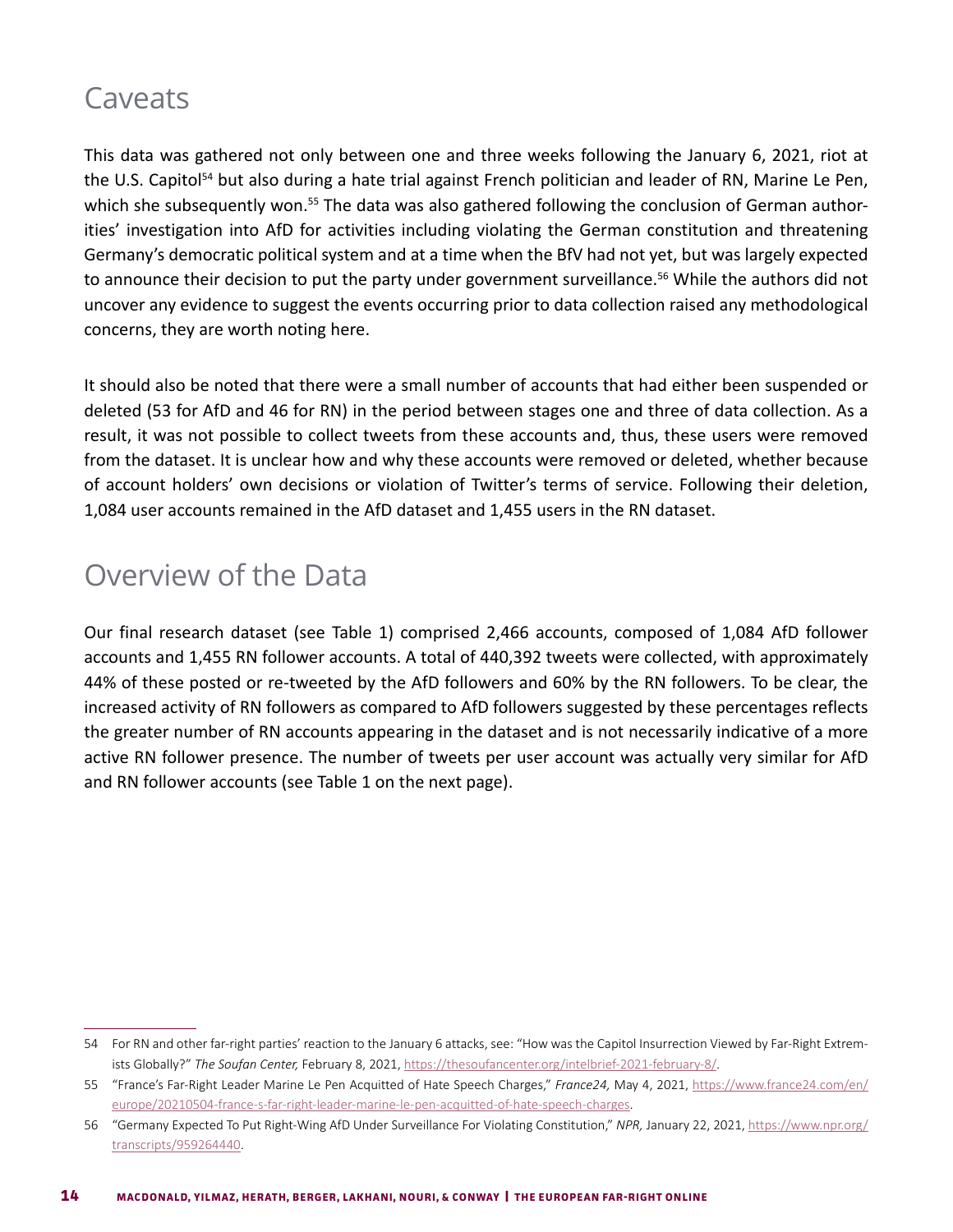|  |  |  | Table 1. Overview of the Data* |  |  |
|--|--|--|--------------------------------|--|--|
|--|--|--|--------------------------------|--|--|

|                                     | <b>AfD</b> | <b>RN</b> | <b>Combined</b> |
|-------------------------------------|------------|-----------|-----------------|
| No. of accounts                     | 1,084      | 1,455     | 2,466           |
| No. of tweets                       | 192,162    | 262,417   | 440,392         |
| No. of tweets containing an outlink | 14,637     | 14,970    | 28,415          |
| No. of distinct links               | 11,714     | 11,363    | 21,973          |

*\*Since there were some users common to both datasets, the figure for the "Combined" column is less than the sum of the "AfD" and "RN" columns.*

Outlinks appeared in 28,415 or 6.45% of the collected tweets. Some 77.32% of those outlinks were unique (i.e., appearing only once in the dataset). This indicates that outlinking was relatively widespread amongst the pro-far-right Twitter followers of AfD and RN, with roughly one in every sixteen tweets directing users to linked content outside of Twitter.

In addition, there was relatively little overlap between the confirmed far-right Twitter followers of AfD and RN within the dataset, with just 73 or 2.96% of accounts following both AfD and RN's official Twitter accounts. This is further illustrated by Figure 1, which shows retweets within and between the two networks and is in keeping with the work of Froio and Ganesh that determined that the Twitter activity of followers of European far-right political parties fit largely within national boundaries.<sup>57</sup> As it pertains to supporters of AfD and RN, specifically, this appears to conform with previous research and reporting on the relative separation between the two political parties, both of which promote Euroskeptic agendas and highly nationalistic (and, therefore, nation-first) rhetoric and policy, but differ on other key policy decisions and in terms of their voter demographics.<sup>58</sup> Such separation follows similar trends amongst far-right parties throughout Europe, even despite efforts to foster greater cooperation amongst them,<sup>59</sup> and calls into question whether these two online ecosystems can, in and of themselves, be considered interdependent or necessarily interconnected.

<sup>57</sup> Froio and Ganesh, "The Transnationalisaton of Far Right Discourse."

<sup>58</sup> Maïa De la Baume, "French, German Euroskeptics Plot Alliance," *Politico,* January 25, 2019, [https://www.politico.eu/article/french-ger](https://www.politico.eu/article/french-german-euroskeptics-plot-alliance-afd-national-rally-nicolas-bay-joerg-meuthen/)[man-euroskeptics-plot-alliance-afd-national-rally-nicolas-bay-joerg-meuthen/;](https://www.politico.eu/article/french-german-euroskeptics-plot-alliance-afd-national-rally-nicolas-bay-joerg-meuthen/) Richard McMahon, "Is Alt-Europe Possible? Populist Radical Right Counternarratives of European Integration," *Journal of Contemporary European Studies* 30, no. 1 (2022): 10-25, [https://doi.org](https://doi.org/10.1080/14782804.2021.1919865) [/10.1080/14782804.2021.1919865](https://doi.org/10.1080/14782804.2021.1919865).

<sup>59</sup> Lili Bayer, Maïa De la Baume, and Hannah Roberts, "European Far-Right Leaders Fail to Tie the Knot," *Politico,* December 4, 2021, [https://](https://www.politico.eu/article/viktor-orban-marine-le-pen-jaroslaw-kaczynski-europe-far-right-parties-coalition/) [www.politico.eu/article/viktor-orban-marine-le-pen-jaroslaw-kaczynski-europe-far-right-parties-coalition/](https://www.politico.eu/article/viktor-orban-marine-le-pen-jaroslaw-kaczynski-europe-far-right-parties-coalition/).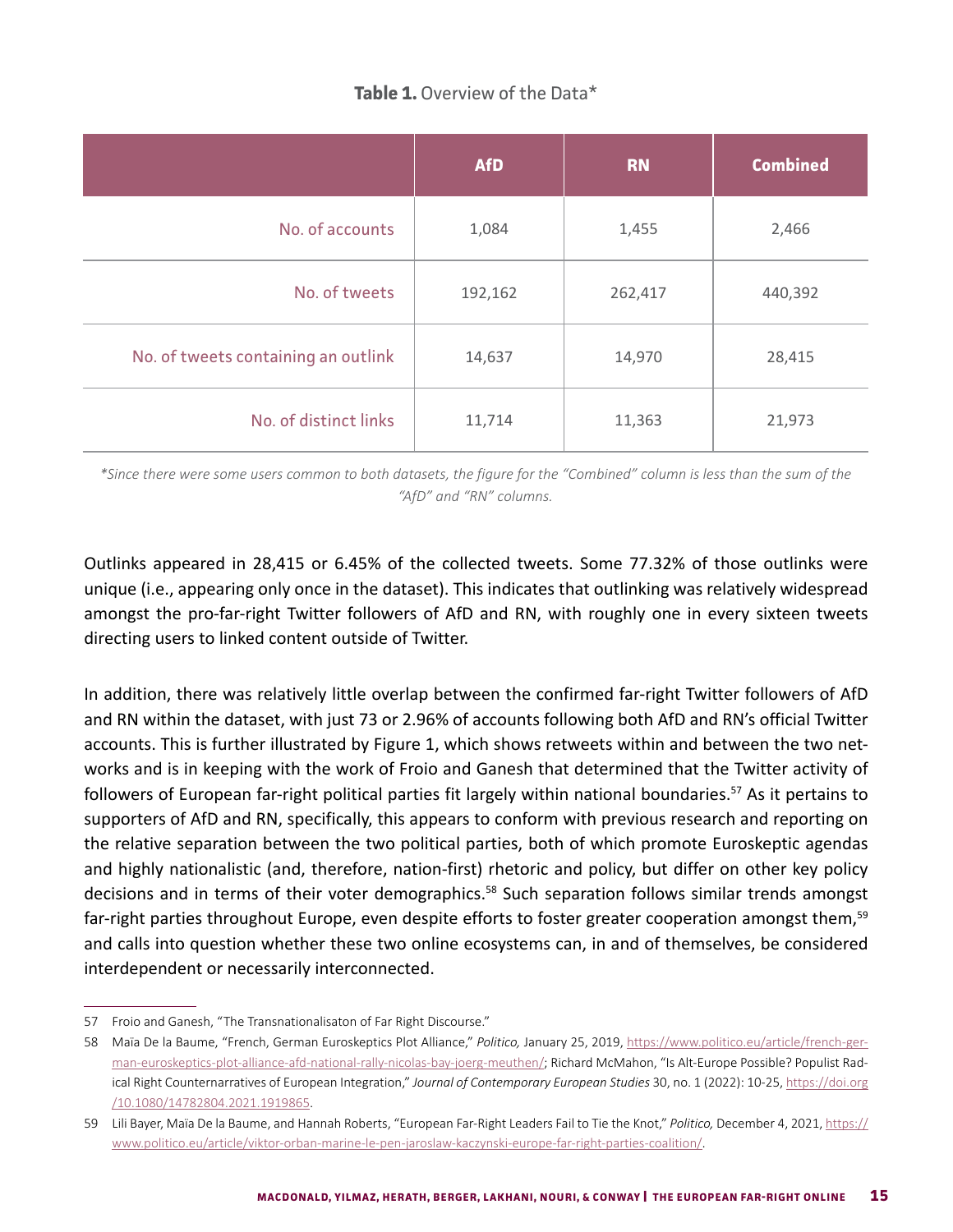# FINDINGS

As noted earlier, the data compiled was subjected to three layers of analysis:

- **•** Exploring the types of online spaces linked to by the two parties' confirmed far-right Twitter followers;
- **•** Analyzing the types of content they outlinked to, including attention to the presence or absence of REMVE content;
- **•** Identifying the similarities and differences between the two parties' explicitly far-right Twitter followers with regards to the types of online spaces trafficked by them, the characteristics of these online entities, and the nature of the content they most heavily outlinked to.

As such, this section is divided into three sub-sections each corresponding to one of the three layers. The largest and most detailed sub-section is the first, which explores our sample of pro-far-right AfD and RN Twitter followers' most outlinked to top-level domains. It addresses both the service types represented in the lists of top 30 domains and, where appropriate, also addresses the domains' ideological types. Sub-section two provides analysis of the technical specifications of the types of content that were outlinked to, while the final sub-section considers the ideological thrust of the content, identified through investigating the nature of the content behind the most tweeted off-platform URLs.



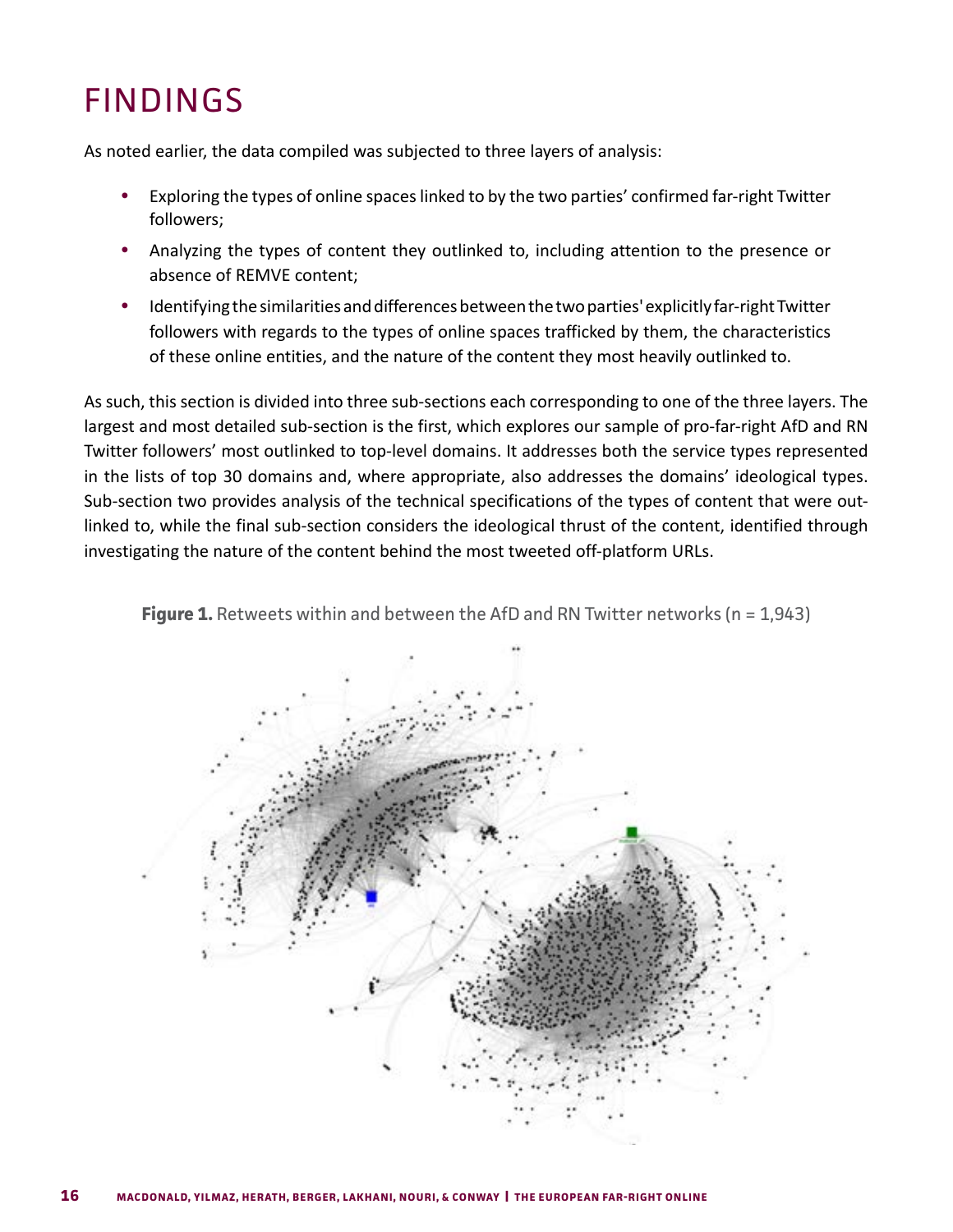# Types of Outlinked Entities

A striking feature of the dataset is the sheer volume of online entities that were outlinked to by the pro-far-right Twitter followers of AfD and RN. The total number of discrete top-level domains identified across both follower networks was over 1,500. Despite this, each follower network's top outlinks were dominated by a relatively small number of platforms, with each displaying a long "tail" of top-level domains (i.e., a large number of social media platforms, websites, and other types of online entities that were only outlinked to once or twice). Both AfD and RN's followers' top three most outlinked toplevel domains appear in less than 30% of the outlinks in the dataset.<sup>60</sup> In fact, for both groups the top 30 hostnames only appear in roughly 55% of the outlinks in the dataset.<sup>61</sup> The fact that the 30th ranked toplevel domain for each group was found in only 63 (tagesspiegel.de) and 54 (vk.com) outlinks respectively indicates how considerable the dispersal of the remaining links was.<sup>62</sup> Put another way, each follower network's long tail of outlinks actually contains far fewer outlinks compared to the top 30 listings, but represent a much greater number of the discrete online entities outlinked to.

The remainder of this section focuses on AfD and RN's explicitly far-right follower networks' top 30 most outlinked to top-level domains (see Tables 2 and 3), as this covers a minimum of 52% of all out-links distributed by each. These top 30 most outlinked to entities were manually categorized for each follower network according to their service type and, if relevant, sub-type. The 11 entity types identified were:

- **•** Website (e.g., news sites);
- **•** Social Media Marketing/Posting/Sharing;
- **•** Social Networking;
- **•** Follower Tracking;
- **•** URL Shortening;
- **•** Video Sharing;
- **•** Instant Messaging;
- **•** Internet Archiving;
- **•** Online Petitioning;
- **•** Personal Blog;
- **•** Video Streaming.

Per Table 4, websites dominated in terms of the service type most outlinked to by AfD and RN's confirmed far-right Twitter followers in our dataset(s), but with a wide diversity of other types of services also represented. Each of the service types outlinked to is discussed in more detail below, in their order of importance on the basis of discrete links. Also addressed is the somewhat anomalous follower tracking.

<sup>60</sup> For AfD, the top three hostnames appear in 27.86% (by number of posts) and 26.64% (by number of distinct links). For RN, the figures are 23.75% and 23.97%, respectively.

<sup>61</sup> For AfD, the top 30 hostnames appear in 55.64% (by number of posts) and 52.78% (by number of distinct links). For RN, the figures are 54.18% and 51.65%, respectively.

<sup>62</sup> For AfD, there were 5,531 distinct links whose top-level domain name did not appear in the top 30 list. For RN, the total was 5,494.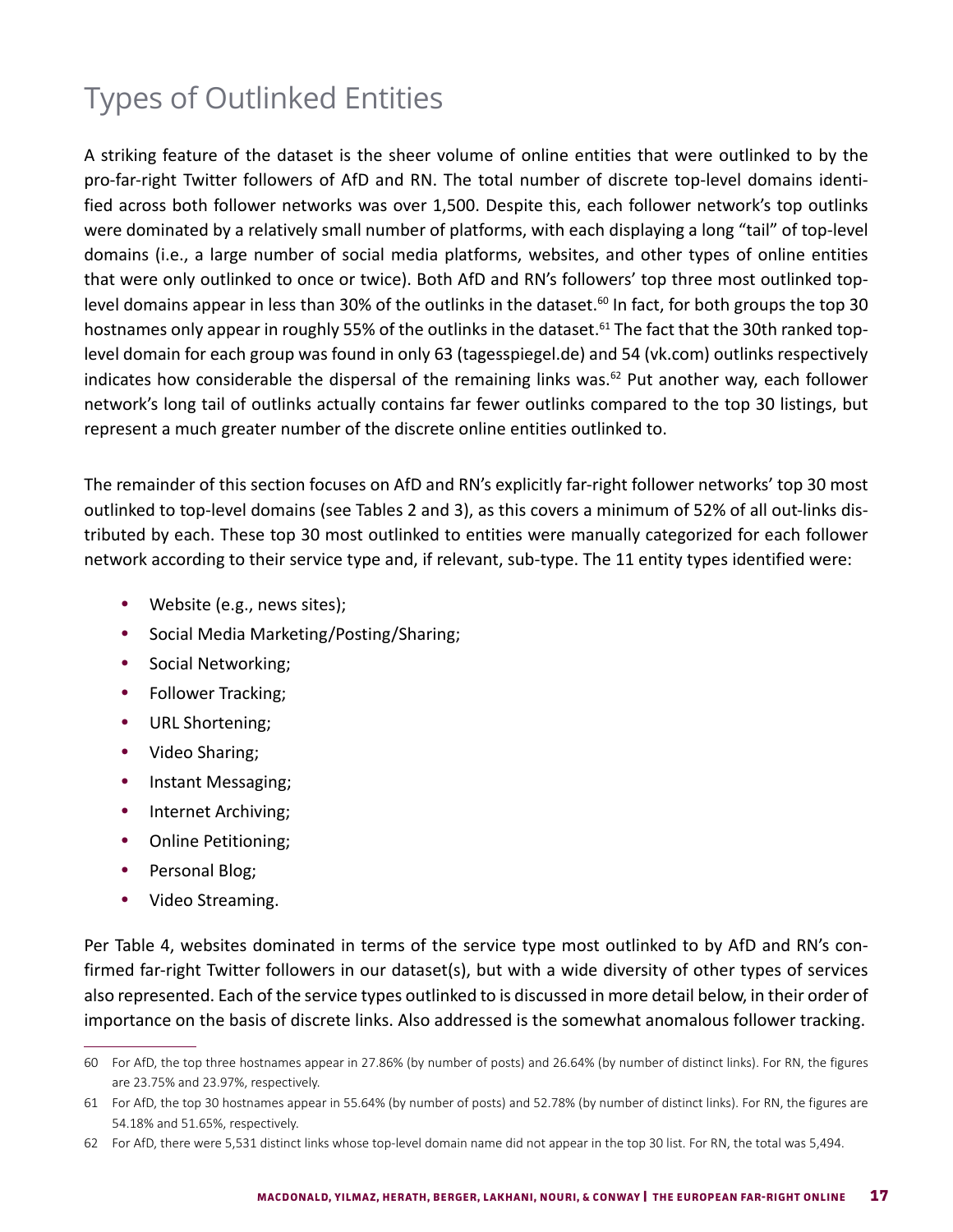### **Table 2.** Top 30 Hostnames in the AfD Far-right Dataset, by Number of Posts and Number of Distinct Links

|                | By number of tweets      |              |                       | By number of distinct links |  |  |
|----------------|--------------------------|--------------|-----------------------|-----------------------------|--|--|
|                | <b>Hostname</b>          | <b>Total</b> | <b>Hostname</b>       | <b>Total</b>                |  |  |
| 1              | youtube.com              | 2,622        | youtube.com           | 2,259                       |  |  |
| $\overline{2}$ | fllwrs.com               | 937          | facebook.com          | 435                         |  |  |
| 3              | bild.de                  | 519          | bild.de               | 427                         |  |  |
| 4              | facebook.com             | 471          | journalistenwatch.com | 306                         |  |  |
| 5              | journalistenwatch.com    | 434          | welt.de               | 279                         |  |  |
| 6              | welt.de                  | 358          | afd.de                | 206                         |  |  |
| 7              | afd.de                   | 277          | focus.de              | 171                         |  |  |
| 8              | focus.de                 | 206          | dlvr.it               | 144                         |  |  |
| 9              | dlvr.it                  | 145          | instagram.com         | 140                         |  |  |
| 10             | tichyseinblick.de        | 144          | rt.com                | 119                         |  |  |
| 11             | instagram.com            | 141          | epochtimes.de         | 117                         |  |  |
| 12             | jungefreiheit.de         | 138          | n-tv.de               | 107                         |  |  |
| 13             | rt.com                   | 137          | jungefreiheit.de      | 105                         |  |  |
| 14             | t.me                     | 134          | tichyseinblick.de     | 102                         |  |  |
| 15             | epochtimes.de            | 133          | breitbart.com         | 102                         |  |  |
| 16             | wochenblick.at           | 124          | t.me                  | 100                         |  |  |
| 17             | n-tv.de                  | 112          | bitchute.com          | 92                          |  |  |
| 18             | breitbart.com            | 110          | faz.net               | 88                          |  |  |
| 19             | bitchute.com             | 101          | va.newsrepublic.net   | 83                          |  |  |
| 20             | faz.net                  | 99           | web.archive.org       | 82                          |  |  |
| 21             | va.newsrepublic.net      | 86           | compact-online.de     | 80                          |  |  |
| 22             | spiegel.de               | 86           | wochenblick.at        | 79                          |  |  |
| 23             | compact-online.de        | 85           | bz-berlin.de          | 77                          |  |  |
| 24             | bz-berlin.de             | 85           | spiegel.de            | 74                          |  |  |
| 25             | web.archive.org          | 82           | bit.ly                | 74                          |  |  |
| 26             | bit.ly                   | 80           | wz.de                 | 74                          |  |  |
| 27             | philosophia-perennis.com | 78           | buff.ly               | 67                          |  |  |
| 28             | buff.ly                  | 74           | voiceofeurope.com     | 66                          |  |  |
| 29             | wz.de                    | 74           | trib.al               | 65                          |  |  |
| 30             | tagesspiegel.de          | 72           | tagesspiegel.de       | 63                          |  |  |
|                | <b>Total</b>             | 8,144        | <b>Total</b>          | 6,183                       |  |  |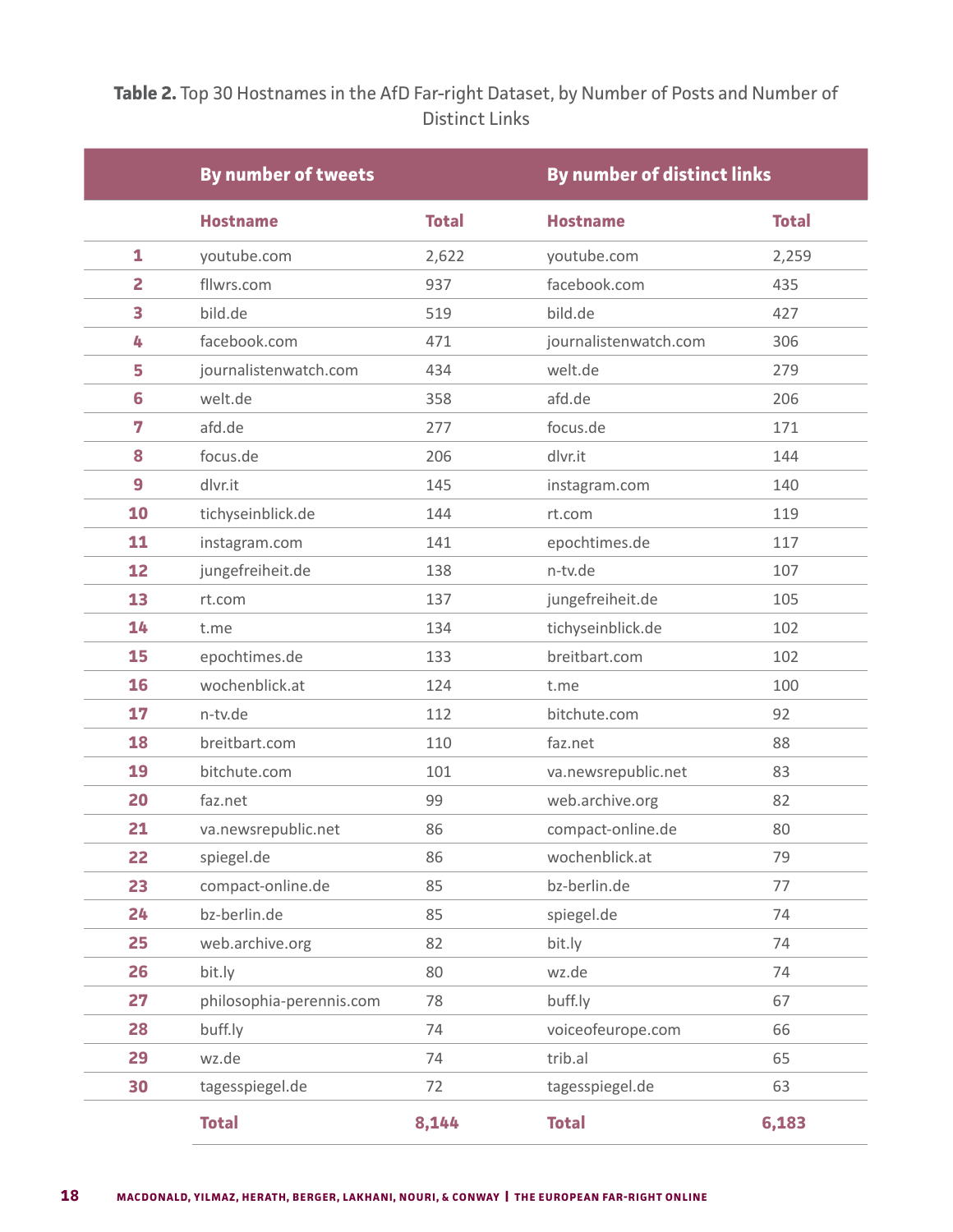### **Table 3.** Top 30 Hostnames in the RN Far-right Dataset, by Number of Posts and Number of Distinct Links

|                | <b>By number of tweets</b> |              |                            | By number of distinct links |  |  |
|----------------|----------------------------|--------------|----------------------------|-----------------------------|--|--|
|                | <b>Hostname</b>            | <b>Total</b> | <b>Hostname</b>            | <b>Total</b>                |  |  |
| 1              | youtube.com                | 2,138        | youtube.com                | 1,859                       |  |  |
| $\overline{2}$ | valeursactuelles.com       | 840          | facebook.com               | 452                         |  |  |
| 3              | fdesouche.com              | 578          | valeursactuelles.com       | 413                         |  |  |
| 4              | facebook.com               | 563          | fdesouche.com              | 296                         |  |  |
| 5              | lefigaro.fr                | 438          | lefigaro.fr                | 285                         |  |  |
| 6              | bit.ly                     | 284          | bit.ly                     | 271                         |  |  |
| 7              | unfollow.fr                | 250          | bvoltaire.fr               | 181                         |  |  |
| 8              | bvoltaire.fr               | 234          | dlvr.it                    | 159                         |  |  |
| 9              | ripostelaique.com          | 208          | rt.com                     | 147                         |  |  |
| 10             | unfollowspy.com            | 204          | leparisien.fr              | 145                         |  |  |
| 11             | fllwrs.com                 | 174          | instagram.com              | 145                         |  |  |
| 12             | leparisien.fr              | 173          | bfmtv.com                  | 143                         |  |  |
| 13             | bfmtv.com                  | 171          | ripostelaique.com          | 130                         |  |  |
| 14             | dlvr.it                    | 163          | zpr.io                     | 113                         |  |  |
| 15             | rt.com                     | 161          | shar.es                    | 108                         |  |  |
| 16             | cnews.fr                   | 151          | resistancerepublicaine.com | 99                          |  |  |
| 17             | instagram.com              | 151          | cnews.fr                   | 98                          |  |  |
| 18             | shar.es                    | 121          | wz.de                      | 74                          |  |  |
| 19             | zpr.io                     | 119          | lepoint.fr                 | 71                          |  |  |
| 20             | resistancerepublicaine.com | 115          | marianne.net               | 71                          |  |  |
| 21             | mesopinions.com            | 104          | dreuz.info                 | 70                          |  |  |
| 22             | damocles.co                | 93           | sputniknews.com            | 65                          |  |  |
| 23             | lepoint.fr                 | 90           | pscp.tv                    | 63                          |  |  |
| 24             | t.me                       | 89           | 20minutes.fr               | 62                          |  |  |
| 25             | marianne.net               | 88           | bitchute.com               | 61                          |  |  |
| 26             | dreuz.info                 | 88           | t.me                       | 61                          |  |  |
| 27             | sputniknews.com            | 81           | lemonde.fr                 | 59                          |  |  |
| 28             | policeetrealites.com       | 81           | mesopinions.com            | 58                          |  |  |
| 29             | pscp.tv                    | 80           | francebleu.fr              | 56                          |  |  |
| 30             | francesoir.fr              | 80           | vk.com                     | 54                          |  |  |
|                | <b>Total</b>               | 8,110        | <b>Total</b>               | 5,869                       |  |  |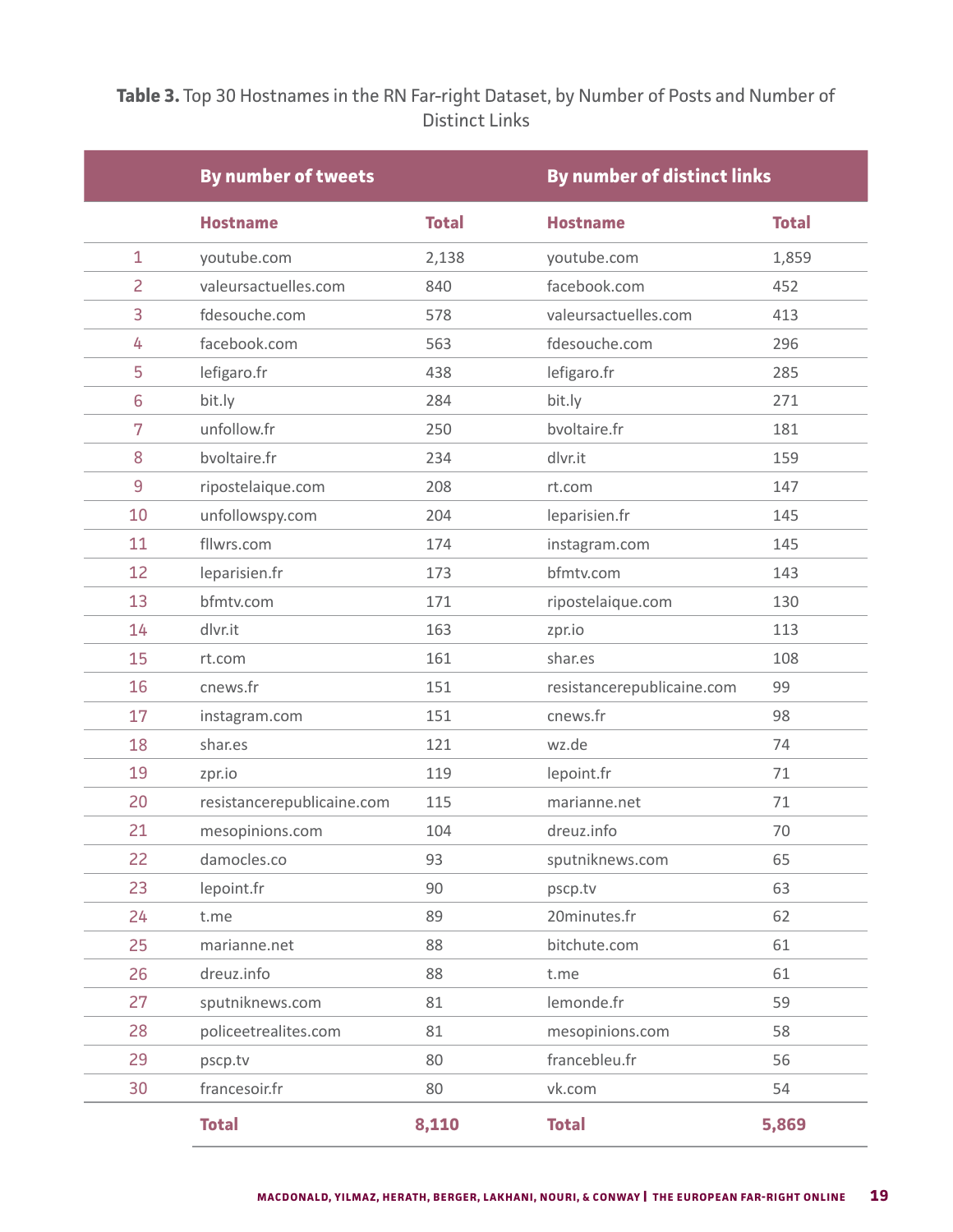#### **Table 4.** Types of Service by Number of Top-level Domains Outlinked To, Number of Tweets Containing Links, and Number of Discrete Links

|                                                      |                                                | <b>AfD</b>                                  |                                 |                                                | <b>RN</b>                                   |                                 |                                                | <b>Total</b>                                |                                 |  |
|------------------------------------------------------|------------------------------------------------|---------------------------------------------|---------------------------------|------------------------------------------------|---------------------------------------------|---------------------------------|------------------------------------------------|---------------------------------------------|---------------------------------|--|
| <b>Type of</b><br>service                            | <b>Top-level</b><br>domains<br>outlinked<br>to | <b>Tweets</b><br>containing<br><b>links</b> | <b>Discrete</b><br><b>links</b> | <b>Top-level</b><br>domains<br>outlinked<br>to | <b>Tweets</b><br>containing<br><b>links</b> | <b>Discrete</b><br><b>links</b> | <b>Top-level</b><br>domains<br>outlinked<br>to | <b>Tweets</b><br>containing<br><b>links</b> | <b>Discrete</b><br><b>links</b> |  |
| Websites                                             | 20                                             | 3,346                                       | 2,725                           | 21                                             | 3,958                                       | 2,589                           | 39                                             | 7,304                                       | 5,314                           |  |
| Video<br>sharing                                     | $\overline{2}$                                 | 2,723                                       | 2,351                           | $\overline{2}$                                 | 2,202                                       | 1,920                           | $\overline{2}$                                 | 4,925                                       | 4,271                           |  |
| Follower<br>tracking                                 | $1\,$                                          | 937                                         | $\mathbf{1}$                    | 3                                              | 623                                         | 4                               | 3                                              | 1,560                                       | 5                               |  |
| Social<br>networking                                 | $\overline{2}$                                 | 612                                         | 575                             | 3                                              | 771                                         | 651                             | 3                                              | 1,383                                       | 1,226                           |  |
| URL<br>shortening                                    | $\overline{2}$                                 | 151                                         | 139                             | $\overline{2}$                                 | 403                                         | 384                             | 3                                              | 554                                         | 523                             |  |
| Social<br>media<br>marketing/<br>posting/<br>sharing | $\overline{2}$                                 | 219                                         | 211                             | $\overline{2}$                                 | 284                                         | 267                             | 3                                              | 503                                         | 478                             |  |
| Instant<br>messaging                                 | $\mathbf 1$                                    | 134                                         | 100                             | $1\,$                                          | 89                                          | 61                              | $\,1$                                          | 223                                         | 161                             |  |
| Online<br>petitioning                                | $\overline{\phantom{a}}$                       | $\overline{\phantom{a}}$                    | $\overline{\phantom{a}}$        | $\mathbf 1$                                    | 104                                         | 58                              | $\,1$                                          | 104                                         | 58                              |  |
| Internet<br>archiving                                | $\mathbf{1}$                                   | 82                                          | 82                              |                                                |                                             |                                 | $\mathbf{1}$                                   | 82                                          | 82                              |  |
| Video<br>streaming                                   | $\blacksquare$                                 | $\overline{\phantom{a}}$                    | $\overline{\phantom{a}}$        | $\mathbf 1$                                    | 80                                          | 63                              | $\,1\,$                                        | 80                                          | 63                              |  |
| Personal<br>blog                                     | $\,1\,$                                        | 78                                          | 50                              | $\qquad \qquad -$                              | $\overline{\phantom{a}}$                    | $\overline{\phantom{a}}$        | $\,1\,$                                        | $78\,$                                      | 50                              |  |
| <b>Total</b>                                         | 32                                             | 8,282                                       | 6,234                           | 36                                             | 8,514                                       | 5,997                           | 58                                             | 16,796                                      | 12,231                          |  |

Worth mentioning here, too, is the ratio of tweets-to-links—or how many times each distinct link, as defined above, appeared in a tweet—for each type of identified service. The overall ratio of tweets-to-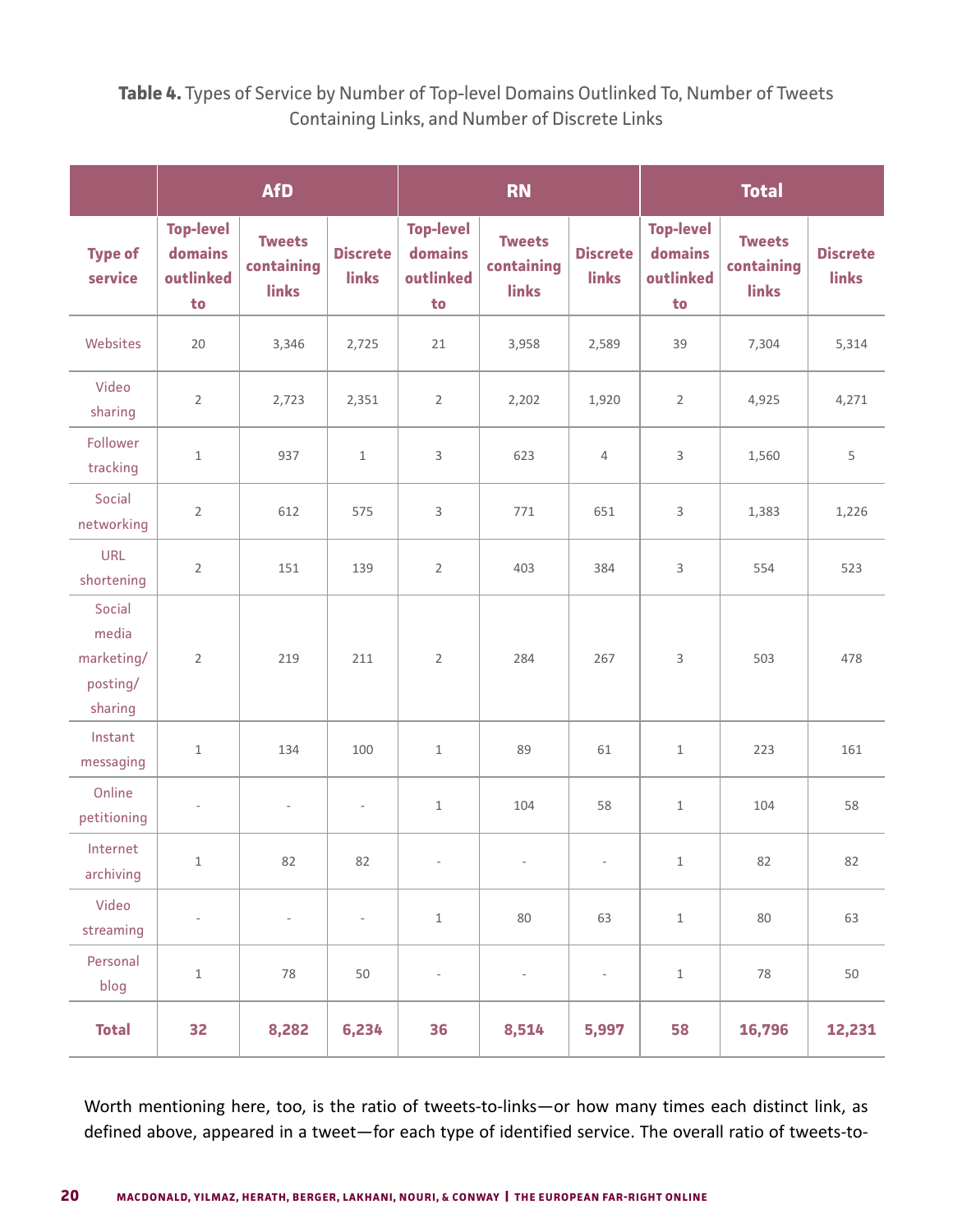links in Table 5 is relatively low, with each distinct link appearing on average in 1.37 posts. While this finding is subject to the important methodological caveat that it is based on only the (up to) last 200 tweets of the 2,466 user accounts in our overall dataset, the limited (re)tweeting of each link within these networks is still surprising given the homogeneity of these users. The tweets-to-links ratio is discussed below in more detail for some of the services.

| <b>Type of Service</b>                 | <b>AfD</b>               | <b>RN</b> | <b>Overall</b> |
|----------------------------------------|--------------------------|-----------|----------------|
| Websites                               | 1.23                     | 1.53      | 1.37           |
| State-owned news site                  | 1.15                     | 1.14      | 1.15           |
| Far-right news site                    | 1.27                     | 1.76      | 1.57           |
| Political party-associated news site   | 1.31                     |           | 1.31           |
| Other news site                        | 1.20                     | 1.31      | 1.25           |
| Far-right political party site         | 1.34                     |           | 1.34           |
| Other website                          | 1.04                     | 1.76      | 1.55           |
| <b>Video sharing</b>                   | 1.16                     | 1.15      | 1.15           |
| <b>Follower tracking</b>               | 937                      | 157       | 313            |
| Social networking                      | 1.06                     | 1.18      | 1.13           |
| <b>URL</b> shortening                  | 1.09                     | 1.05      | 1.06           |
| Social media marketing/posting/sharing | 1.04                     | 1.06      | 1.05           |
| Instant messaging                      | 1.34                     | 1.46      | 1.39           |
| Online petitioning                     |                          | 1.79      | 1.79           |
| Internet archiving                     | $1\,$                    |           | $1\,$          |
| Video streaming                        | $\overline{\phantom{0}}$ | 1.27      | 1.27           |
| Personal blog                          | 1.56                     |           | 1.56           |
| <b>Total</b>                           | 1.33                     | 1.42      | 1.37           |

#### **Table 5.** Ratio of Tweets : Links by Type of Service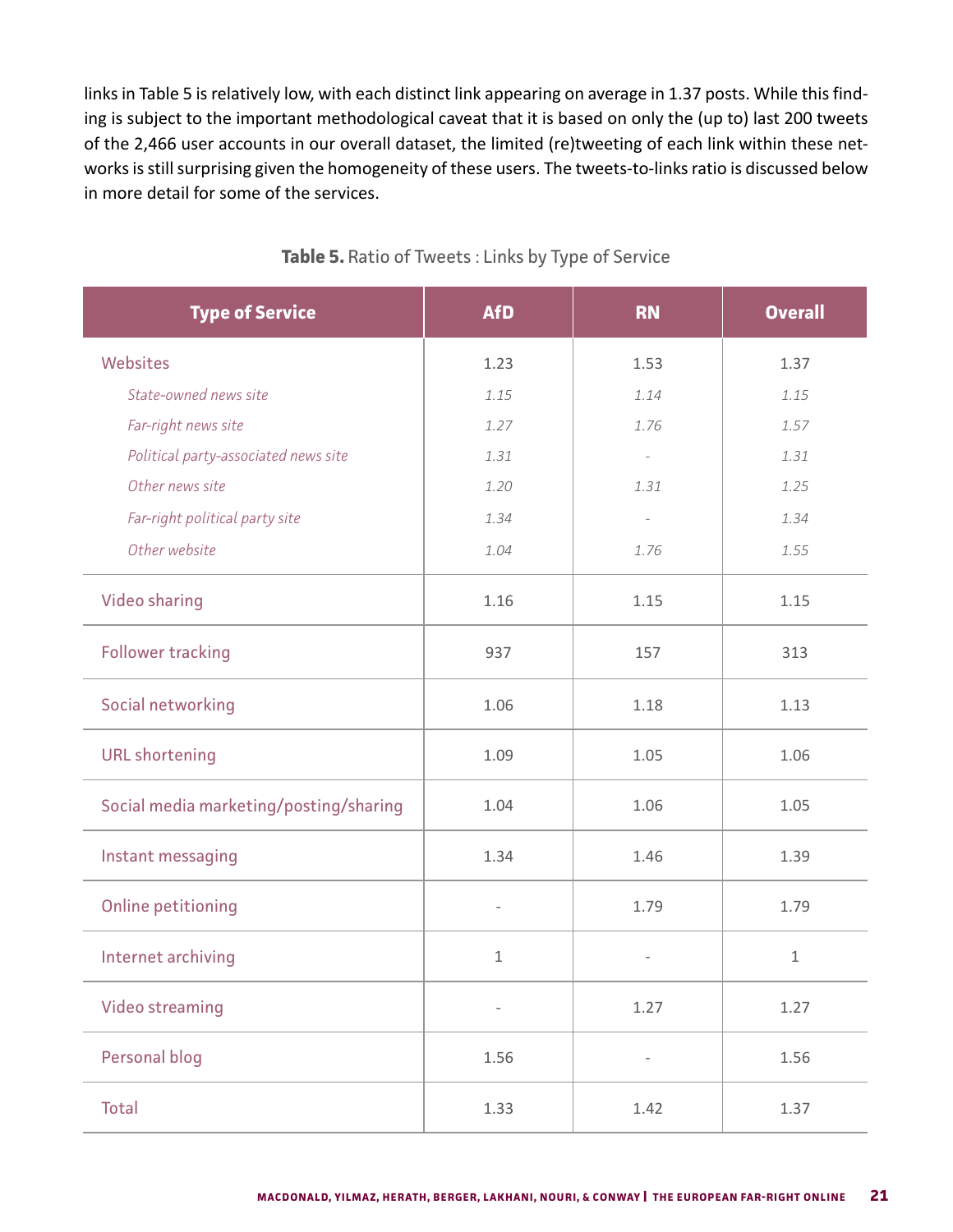## **Websites**

Given the high level of outlinking to websites by both AfD and RN Twitter follower networks, which accounted for approximately 42% of all tweeted outlinks, this category was disaggregated further and found to be comprised largely of outlinks to news sites (see Table 6).

### Website Outlinks: Far-right AfD followers

The top 30 lists for AfD contain a total of 32 different top-level domains,<sup>63</sup> of which 20 are websites. Eighteen of these websites were news sites. One of these was Russian state-owned (rt.com), two were associated with a political party (compact-online.de, wochenblick.at), and five were far-right news sites (journalistenwatch.com, jungefreiheit.de, epochtimes.de, breitbart.com, voiceofeurope.com<sup>64</sup>). Of the remaining ten news sites, the most prevalent were bild.de (a German tabloid newspaper), welt.de (a German television news channel), and focus.de (a German news magazine).<sup>65</sup> The other two websites were AfD's own site, afd.de, and va.newsrepublic.net.

Although va.newsrepublic.net purports to be a news site, two points should be noted. First, Google's link safety analysis flags the URL as unsafe and a Google search for the URL produces hits related to clickbait, disinformation, and malware. Second, searching the URL on Twitter produces a lot of apparent bot-related activity. An examination of our dataset from the end of stage one of the data collection revealed that a total of 129 of the 27,418 AfD followers had tweeted a link to va.newsrepublic.net. On average, these user accounts tweeted 28.9 times per day, compared to 10.8 times for the overall dataset, which is suggestive of astroturf (i.e., fake grassroots) activity.<sup>66</sup> Within the final AfD dataset, there were 86 tweets containing the va.newsrepublic.net hostname. Seventy-one of these were posted by one user account. This user self-identified as a digital patriot ("*digitale Patrioten*"), with a banner photo that included an AfD logo and a biography that signposted users to Telegram, VK, Gab, DLive, and BitChute. The account shows signs of automated activity. It is 11 years old, during which time it has posted more than 125,000 tweets (over 900 tweets per month). It posts outlinks to a wide variety of platforms, from YouTube and mainstream news sites to disinformation sites and personal blogs.

<sup>63</sup> fllwrs.com and philosophia-perennis.com only appear in the top 30 by number of posts; voiceofeurope.com and trib.al only appear in the top 30 by number of distinct links.

<sup>64</sup> Voice of Europe ceased publishing in June 2020 due to what it described as "increased censorship" by major social media platforms that, among other things, affected its ability to monetize its content; for more, see: John Cody, "Voice of Europe Closes Down Following Big Tech Censorship and Ad Service Ban," *REMIX,* June 26, 2020, [https://rmx.news/article/](https://rmx.news/article/voice-of-europe-closes-down-following-big-tech-censorship-and-ad-service-ban/) [voice-of-europe-closes-down-following-big-tech-censorship-and-ad-service-ban/](https://rmx.news/article/voice-of-europe-closes-down-following-big-tech-censorship-and-ad-service-ban/).

<sup>65</sup> The other seven were: tichyseinblick.de, n-tv.de, faz.net, spiegel.de, bz-berlin.de, wz.de and tagesspiegel.de.

<sup>66</sup> Astroturfing is the attempt to create an impression of widespread grassroots support for a policy, individual, or product, where little such support exists and the campaign is, in fact, orchestrated. For more, see: Crofton Black and Abigail Fielding-Smith, "Astroturfing, Twitter Bots, Amplification: Inside the Online Influence Industry," *NS Tech,* December 7, 2017, [https://tech.newstatesman.com/feature/](https://tech.newstatesman.com/feature/astroturfing-twitter-bots-amplification-inside-online-influence-industry) [astroturfing-twitter-bots-amplification-inside-online-influence-industry.](https://tech.newstatesman.com/feature/astroturfing-twitter-bots-amplification-inside-online-influence-industry)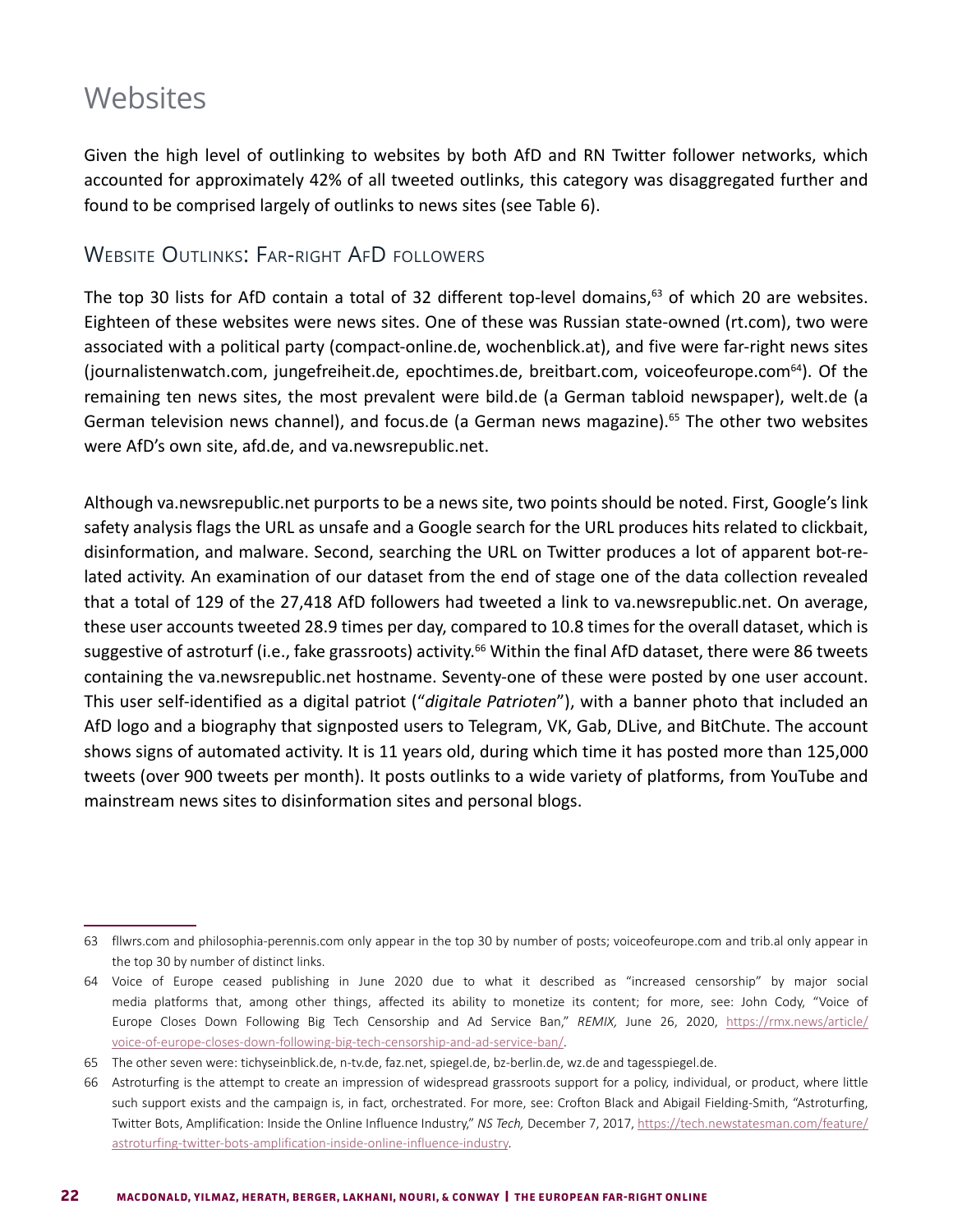#### **Table 6.** Types of Website by Number Outlinked To, Number of Tweets Containing Links, and Number of Discrete Links

|                                                 | <b>AfD</b>                                       |                                        |                                 | <b>RN</b>                                        |                                        |                                 | <b>Total</b>                                            |                                        |                                 |
|-------------------------------------------------|--------------------------------------------------|----------------------------------------|---------------------------------|--------------------------------------------------|----------------------------------------|---------------------------------|---------------------------------------------------------|----------------------------------------|---------------------------------|
| <b>Websites</b>                                 | <b>Top-level</b><br>domains<br>out-<br>linked to | <b>Tweets</b><br>contain-<br>ing links | <b>Discrete</b><br><b>links</b> | <b>Top-level</b><br>domains<br>out-<br>linked to | <b>Tweets</b><br>contain-<br>ing links | <b>Discrete</b><br><b>links</b> | <b>Top-level</b><br><b>domains</b><br>out-<br>linked to | <b>Tweets</b><br>contain-<br>ing links | <b>Discrete</b><br><b>links</b> |
| State-<br>owned<br>news site                    | $1\,$                                            | 137                                    | 119                             | $\overline{2}$                                   | 242                                    | 212                             | $\overline{2}$                                          | 379                                    | 331                             |
| Far-right<br>news site                          | 5                                                | 882                                    | 696                             | 5                                                | 1,975                                  | 1,119                           | 10                                                      | 2,857                                  | 1,815                           |
| Political<br>party-as-<br>sociated<br>news site | $\overline{2}$                                   | 209                                    | 159                             |                                                  | $\overline{\phantom{a}}$               |                                 | $\overline{2}$                                          | 209                                    | 159                             |
| Other<br>news site                              | 10                                               | 1,755                                  | 1,462                           | 10                                               | 1,399                                  | 1,064                           | 19                                                      | 3,154                                  | 2,526                           |
| Far-right<br>political<br>party site            | $\mathbf{1}$                                     | 277                                    | 206                             | $\overline{\phantom{a}}$                         | $\overline{\phantom{a}}$               | $\Box$                          | $1\,$                                                   | 277                                    | 206                             |
| Other<br>website                                | $\mathbf 1$                                      | 86                                     | 83                              | $\overline{4}$                                   | 342                                    | 194                             | 5                                                       | 428                                    | 277                             |
| <b>Total</b>                                    | 20                                               | 3,346                                  | 2,725                           | 21                                               | 3,958                                  | 2,589                           | 39                                                      | 7,304                                  | 5,314                           |

### WEBSITE OUTLINKS: FAR-RIGHT RN FOLLOWERS

The top 30 lists for RN contain a total of 36 different top-level domains<sup>67</sup> and, as with AfD, the most outlinked to entities were websites. RN's top 30 list also contains a total of 21 different websites, 17 of which were news sites. Two of these news sites also appeared in the top 30 lists for AfD. One of them, wz.de, is *Westdeutsche Zeitung*, a regional German newspaper in North Rhine-Westphalia. This appeared in the top 30 lists for both groups as a result of one user, common to both datasets, frequently posting links containing the wz.de hostname. All but two of the tweets containing this hostname were posted by this user. Aside from this anomaly, the only news site that appeared in the top 30 lists for both groups was

<sup>67</sup> unfollow.fr, unfollowspy.com, fllwrs.com, damocles.co, policeetrealites.com and francesoir.fr only appear in the top 30 by number of posts; wz.de, 20minutes.fr, bitchute.com, lemonde.fr, francebleu.fr and vk.com only appear in the top 30 by number of distinct links.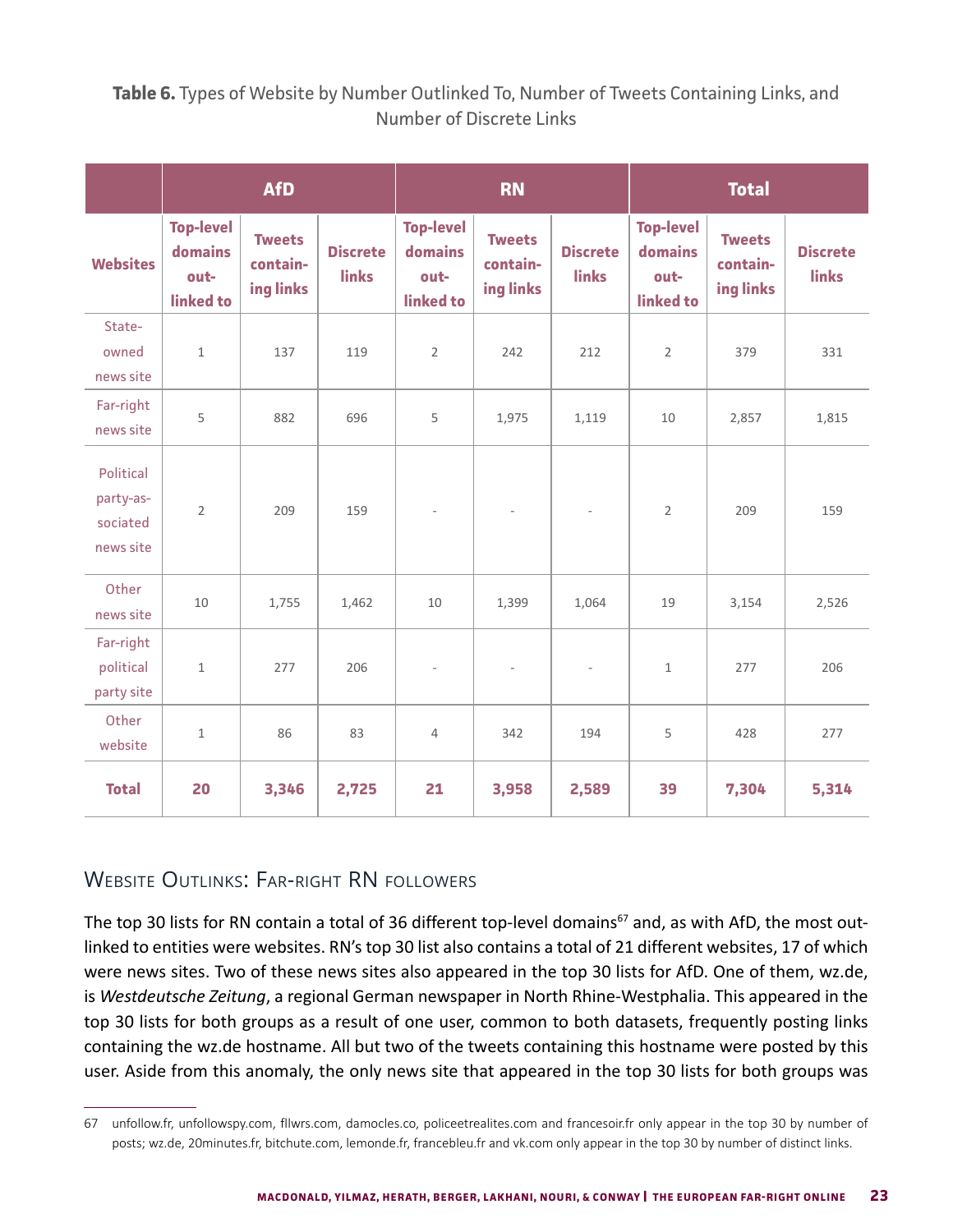rt.com. *RT* (formerly *Russia Today*), is a state-owned Russian news channel. There was a second stateowned Russian news site in the RN top 30 lists: *Sputnik News* (formerly known as *Voice of Russia*).

Five of the news sites in the RN top 30 lists were far-right. These included valeursactuelles.com and fdesouche.com, which were the second and third most common hostnames by number of posts (and third and fourth most common by number of distinct links).<sup>68</sup> The other three were bvoltaire.fr, ripostelaique. com, and resistancerepublicaine.com. Of the remaining news sites, the most prevalent were lefigaro.fr (a French daily newspaper), leparisien.fr (a French daily newspaper), and bfmtv.com (a French 24-hour news channel).69

#### WEBSITE OUTLINK: TWEETS-TO-LINKS

Also noteworthy are the findings for the tweets-to-links ratio in the far-right news sites category (see Table 5). The number of posts outlinking to such content was significantly higher in the RN dataset (1,975 compared to 882 in the AfD dataset). The tweets-to-links ratio was also considerably higher: 1.76:1 for RN, compared to 1.27:1 for AfD. The ratio is higher still for the two most prevalent far-right news sites within the RN dataset. For valeursactuelles.com the ratio is 2.03:1 (840 posts containing 413 distinct links) and for fdesouche.com it is 1.95:1 (578 posts containing 296 distinct links). Together, these findings suggest a greater (re)sharing of explicitly far-right content within the RN network as a general trend based on the collected data.

Within the RN dataset, the other websites category also had a ratio of 1.76:1 (194 links in 342 posts). The four websites in this category were policeetrealites.com (a review of French news concerning law enforcement and the security services), two sites regarded as "identitarian far-right" (damocles.co and dreuz.info),<sup>70</sup> and another (francesoir.fr) associated with spreading conspiracy theories.<sup>71</sup> The last of these, *France-Soir*, had been a daily newspaper until, in 2019, the *France-Soir* President dismissed all the journalists and began using the site to publish personal opinions.<sup>72</sup> Damocles.co had a particularly high ratio of 3.1 posts for every link (93 posts; 30 links).

<sup>68</sup> The other three were: bvoltaire.fr, ripostelaique.com and resistancerepublicaine.com.

<sup>69</sup> The other seven were: cnews.fr, lepoint.fr, marianne.net, wz.de, 20minutes.fr, lemonde.fr and francebleu.fr.

<sup>70</sup> Cointet, et al., describe these two websites as "identitarian far-right," which "combines the most traditionalist components of the French extreme right with the most radical ethno-racial identity fringe," noting that websites under that rubric are "characterized by their hostility to sub-Saharan and Muslim immigrant populations." For more, see: Jean-Philippe Cointet et al., "Uncovering the Structure of the French Media Ecosystem," *IC2S2*, July 2021, [https://halshs.archives-ouvertes.fr/halshs-03299024/document.](https://halshs.archives-ouvertes.fr/halshs-03299024/document)

<sup>71</sup> Clothilde Goujard, "Brussels, Paris Split with Press Publishers Over Exemptions in Online Content Rules," *Politico,* October 20, 2021, <https://www.politico.eu/article/digital-services-act-europe-france-press-publishers-exemptions-online-content-rules/>; Tom Wheeldon, "Martine Wonner, the Pro-Macron MP Turned French Covid Conspiracy 'Figurehead,'" *France24,* August 7, 2021, [https://www.france24.](https://www.france24.com/en/france/20210807-martine-wonner-the-pro-macron-mp-turned-french-covid-conspiracy-figurehead) [com/en/france/20210807-martine-wonner-the-pro-macron-mp-turned-french-covid-conspiracy-figurehead](https://www.france24.com/en/france/20210807-martine-wonner-the-pro-macron-mp-turned-french-covid-conspiracy-figurehead).

<sup>72</sup> Aude Dassonville and William Audureau, "France-Soir, le Nouveau Repaire des Covid-sceptiques," *Le Monde,* September 10, 2021, [https://www.lemonde.fr/politique/article/2020/11/17/francesoir-le-nouveau-repaire-des-covid-sceptiques\\_6060038\\_823448.html](https://www.lemonde.fr/politique/article/2020/11/17/francesoir-le-nouveau-repaire-des-covid-sceptiques_6060038_823448.html).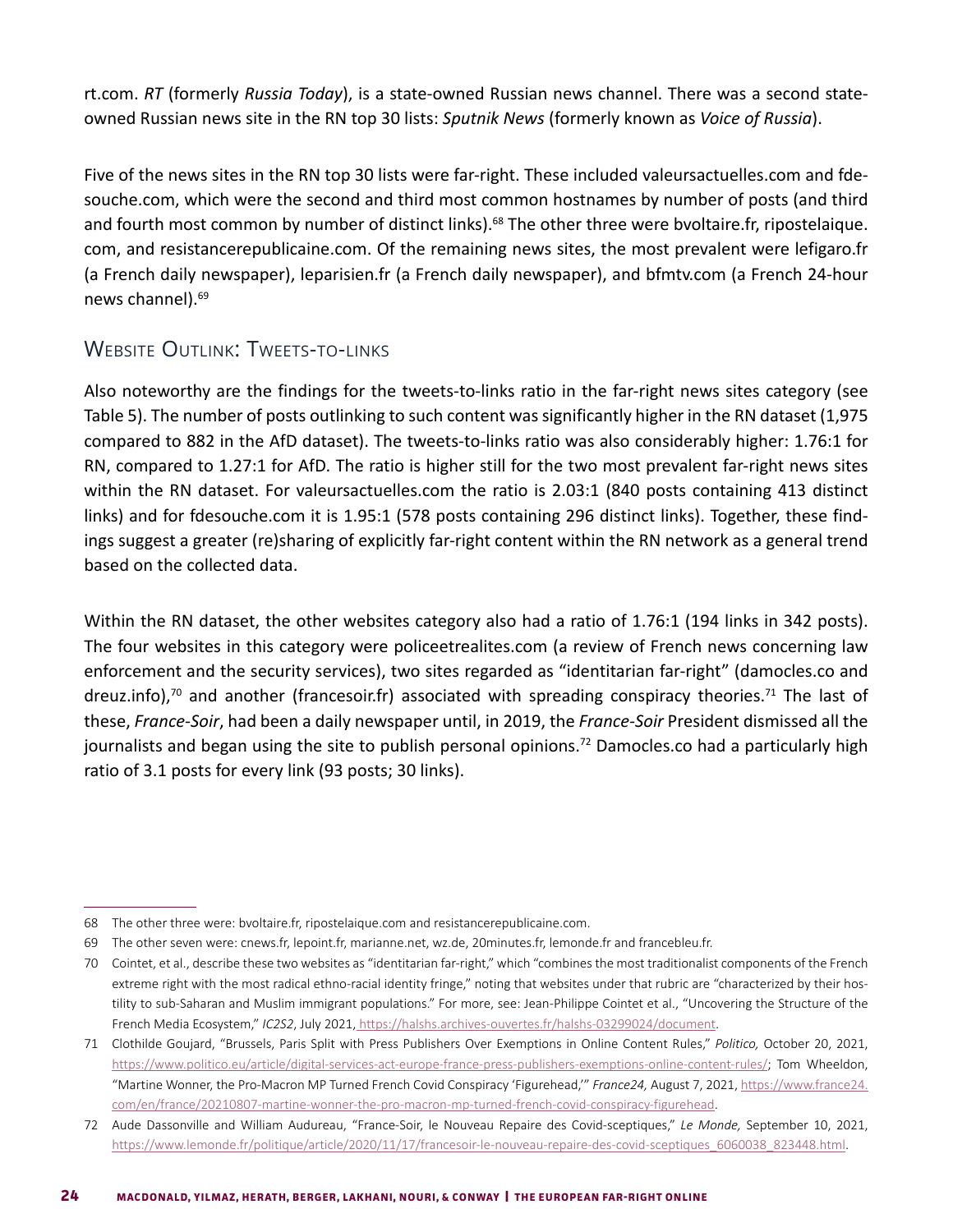# Video Sharing

After websites, the second most outlinked to service type by both AfD and RN's explicitly far-right Twitter followers was video sharing, a category dominated by Google-owned YouTube.

#### Video Sharing: Far-right AfD followers

As Table 2 shows, by far the most common top-level domain appearing in the AfD dataset was youtube. com, which appeared in outlinks contained in 2,622 (17.91%) of the 14,637 overall (re)tweets posted by our sample of confirmed far-right AfD followers. There was a total of 2,259 distinct links containing the youtube.com hostname, which accounted for 19.28% of the 11,714 distinct links in the dataset. Another video sharing platform, bitchute.com—which has gained notoriety for hosting far-right content<sup>73</sup>—also appears in the top 30 list, with 92 distinct links found in a total of 101 tweets.

#### Video Sharing: Far-right RN followers

Youtube.com was also the most common hostname in the RN dataset. It was found in outlinks contained in 2,138 (14.28%) of the 14,970 tweets. There was a total of 1,859 distinct links containing the youtube. com hostname, which accounted for 16.36% of the 11,363 distinct links in the dataset. Bitchute.com also appears, although less prominently than in the AfD dataset. The bitchute.com hostname appeared in a total of 61 distinct links, placing it 25th by this count, and in a total of 64 tweets, meaning that it sat outside the top 30 hostnames by number of posts.

## Social Networking

The third most highly outlinked to service type by both follower networks was social networking. Two of these, Facebook and Facebook-owned image-sharing site Instagram, appear prominently on both AfD and RN's top 30 lists. Facebook was the second most outlinked to top-level domain by distinct links on both lists, while Instagram placed ninth on the AfD list and a slightly lower eleventh on the RN list. Together, these Facebook-owned platforms appear in approximately 8% of all tweets containing outlinks across both follower networks. The only other social networking site in the top 30 listings is the already-mentioned Russian-owned VK, which does not feature in the AfD listing but sneaks in at number 30 in RN's list of distinct links.

### URL Shortening

Once outside of the top three most outlinked top-level domains, the numbers of outlinks to other service types drops precipitously. URL shortening services are the fourth most prevalent type of outlink in the overall dataset, but only 523 of these distinct links are present compared to 1,226 for social networking,

<sup>73</sup> Milo Trujillo, Maurício Gruppi, Cody Buntain, and Benjamin D. Horne, "What is BitChute? Characterizing the 'Free Speech' Alternative to YouTube," *ACM Conference on Hypertext and Social Media,* 2020, <https://arxiv.org/pdf/2004.01984.pdf>.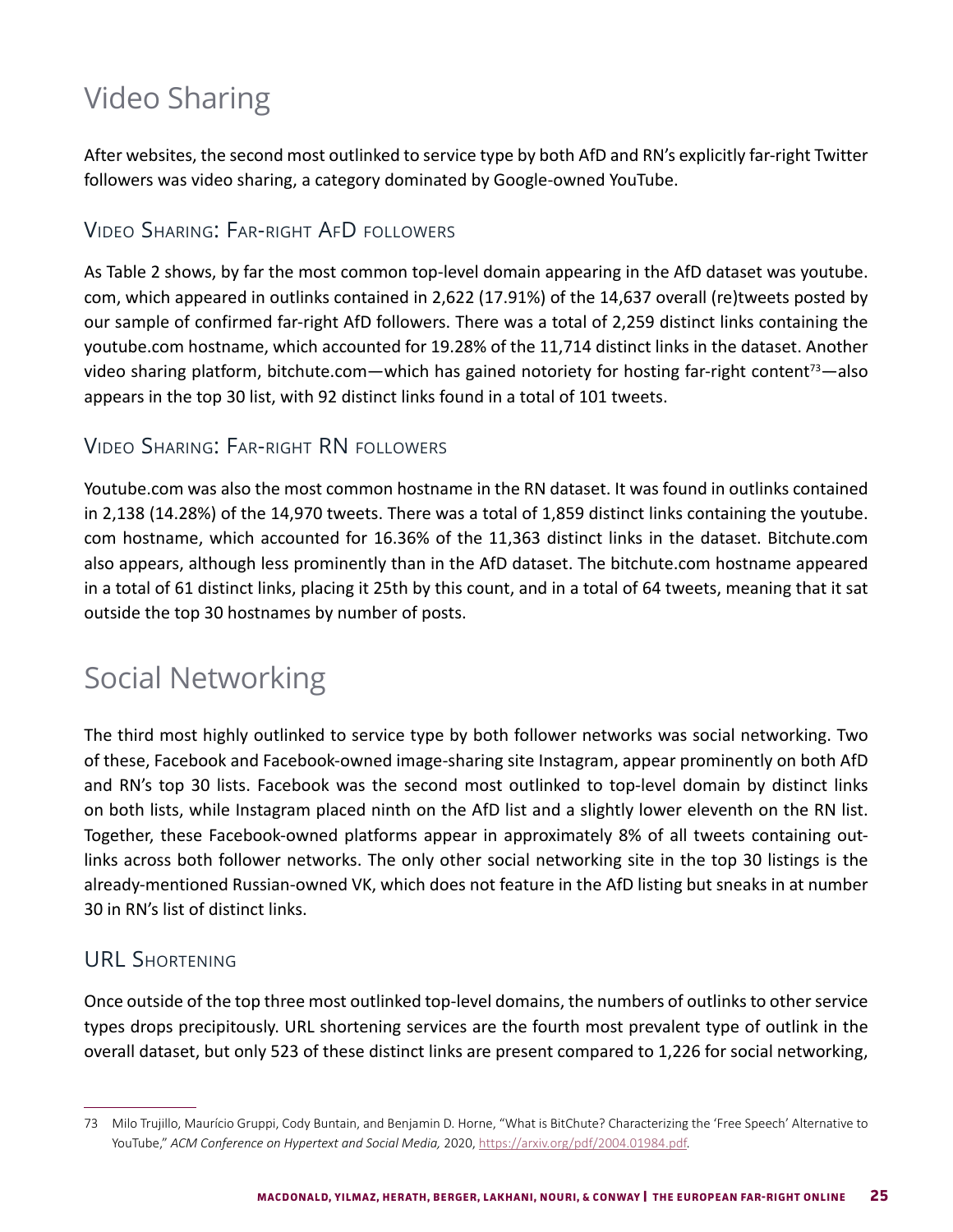the third highest outlinked to service type. It should be noted that, as well as shortening URLs, some URL shortener services also provide enhanced metadata about users who click on the link.

On examination, the URL shorteners bit.ly, trib.al, and zpr.io outlinked to a variety of content types, much of it far-right in nature. As well as numerous news sites, the bit.ly outlinks led to everything from the official websites of the UK Royal Family and the Russian Kremlin to sites selling discounted mobile phones and AirPods and the membership page of the U.S. National Rifle Association and the anti-Islam group Act for America. There were also 22 bit.ly links in the RN dataset that led to content from *Valeurs Actuelles*. All but one of these were retweets from the official *Valeur Actuelles* Twitter account; the other was a link to an article posted by the article's author.74 Of the 65 trib.al links, 35 (53.85%) led to articles in the *New York Post*. Of the remaining 30, eight led to content at breitbart.com and six led to the UK's *Daily Mail*. The vast majority of the zpr.io links led to YouTube videos, although a number of these were no longer available on the site when we sought to access them.<sup>75</sup>

### Social Media Marketing/Posting/Sharing

There was one social media marketing/posting/sharing service that appeared in the top 30 lists for both AfD and RN: dlvr.it. Of the 159 distinct links in the RN dataset that contained the hostname dlvr.it, 106 led to items in the far-right magazine *L'Incorrect*. AfD follower outlinks also included dlvr.it links. In addition, there were 108 distinct links in the RN dataset that used the hostname shar.es. All of these far-right RN follower outlinks to share.es led to items in the far-right magazine *Valeurs Actuelles*, indicating that the dissemination of links to this publication via Twitter was even greater than Table 3 suggested. Links to shar.es were not within the top 30 list for AfD far-right followers, however. Meanwhile, in the AfD dataset, there were 74 tweets that used the buff.ly service. Thirty-one of these far-right AfD follower outlinks to buff.ly led to items on the satirical news site *The Babylon Bee*. Interestingly, buff.ly did not appear within the top 30 links of RN far-right followers. Thus, while delvr.it seemed to be commonly utilized among both RN and AfD far-right followers, RN and AfD followers appeared distinct in their utilization of shar.es and buff.ly respectively, which may indicate differentiation amongst popular sites in each country or, importantly, amongst each subset of far-right users and the extent of their respective online ecosystems more broadly.

#### Instant Messaging

The messaging service Telegram (t.me), which has received considerable scrutiny for hosting violent extremist and terrorist content (both jihadist and right-wing), is the only instant messaging service appearing in the top 30 listings. It is included in the top 30 for both follower networks, with more outlinks to it posted by the pro-far-right followers of AfD than those of RN.

<sup>74</sup> The AfD dataset contained two bit.ly links that led to content at jungefreiheit.de, one that led to content at breitbart.com, and one that led to content at valeursactuelles.com.

<sup>75</sup> Of the 119 posts containing zpr.io links, 94 (79.00%) led to YouTube.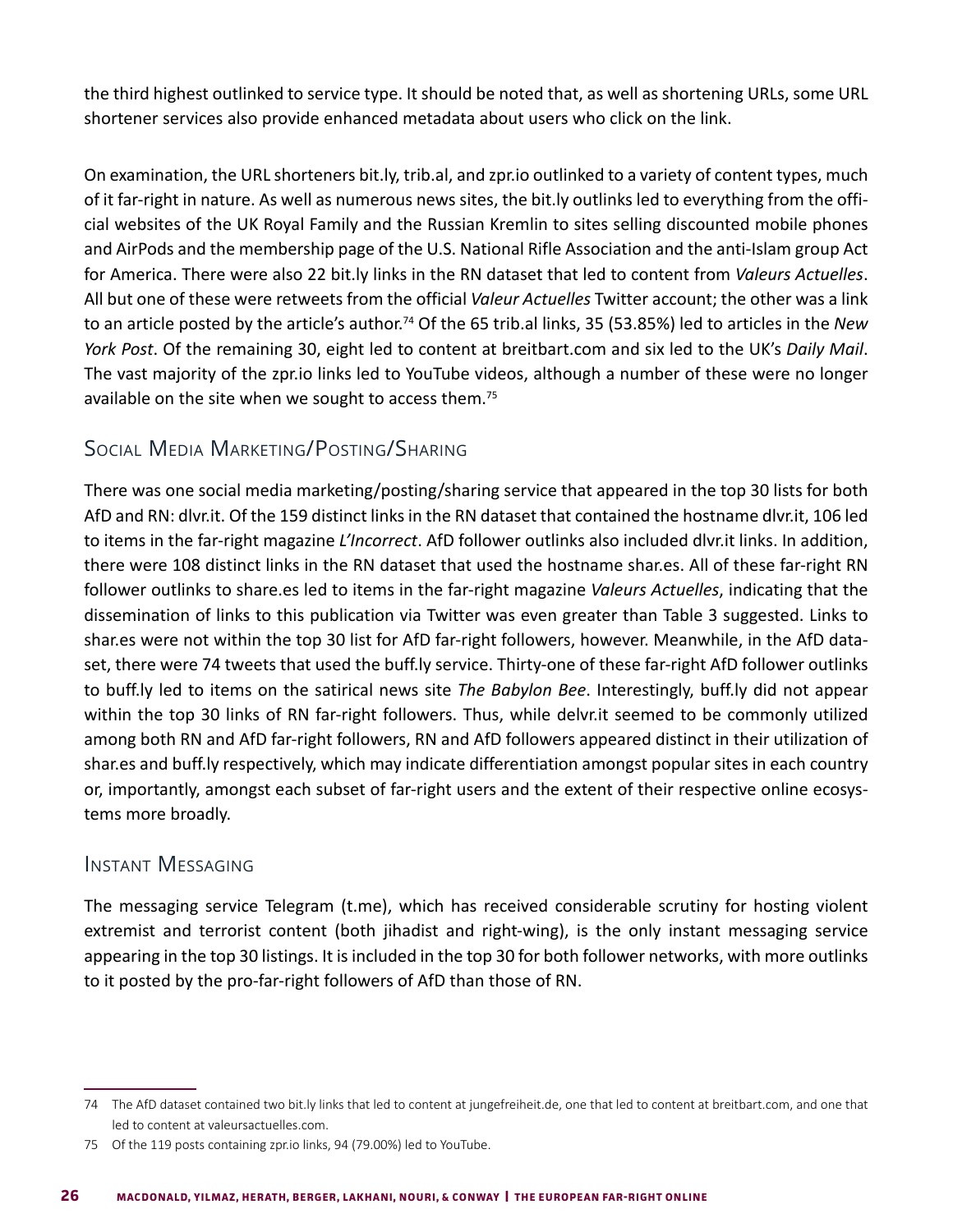### ONLINE PETITIONING

Online petitioning only appeared as a service type in the top 30 list for far-right RN followers. Aside from follower tracking—discussed further below—online petitioning represented the type of service with the highest ratio of tweets-to-links among far-right RN followers (see Table 5). A total of 104 posts, which contained 58 distinct links to petitions, all hosted at mesopinions.com (a ratio of 1.79:1) appeared in the dataset. These petitions spanned a variety of subjects, including animal welfare (e.g., the regulation of animal sanctuaries, the criminalization of animal cruelty, and year-round outdoor poultry farming), the criminal justice system (e.g., legal reforms aimed at tackling domestic violence, increasing the statute of limitations for sexual offences against minors, and the removal of judicial immunity), and the COVID-19 pandemic (e.g., ending the requirement to wear masks outside; opposing COVID passports; and a call to listen to Professor Raoult, a French professor who promoted the use of the anti-malaria drug hydroxychloroquine to treat COVID-19).76 Other petitions included calls for the resignation of French President Macron, for allowing French citizens to carry a weapon, and for the dissolution of the Black African Defense League, a group supporting anti-racism and Pan-Africanism that has since been dissolved in France.<sup>77</sup> The most shared petition, however, called for support for the far-right group Generation Identity, following the conviction and imprisonment of three of the group's members for impersonating border officials during an attempt to stop immigrants crossing into France via the Alps.<sup>78</sup>

#### INTERNET ARCHIVING

While there were 82 links containing the hostname web.archive.org in the AfD dataset, this hostname was found in only one link in the RN dataset (a news item claiming that George Soros sent 1.7 million USD to Antifa). Within the AfD dataset, the outlinks containing web.archive.org led predominantly to news articles. For example, 16 of the links led to articles in *Die Welt*, whilst 12 others led to articles in *Bild*. These news articles covered a range of topics, from reports that Hezbollah was storing hundreds of kilograms of ammonium nitrate in southern Germany, to a survey finding that one-in-five Europeans is concerned about immigration, to reports of a group of "Turkish or Arab-looking men" attacking a snack bar, to the arrest of an Iranian man for throwing a stone slab at a synagogue.

#### Video Streaming

The only live streaming service to appear on the top 30 lists was the Twitter-owned and now discontinued Periscope (pscp.tv), which featured at number 23 on the RN list, with 63 distinct links. However, analysis of the overall dataset's top 20 most commonly tweeted outlinks (see Table 8) showed that, once

<sup>76</sup> "French Professor Faces Disciplinary Case Over Hydroxychloroquine Claims," *The Guardian,* November 12, 2020, [https://www.theguard](https://www.theguardian.com/world/2020/nov/12/covid-professor-didier-raoult-hydroxychloroquine)[ian.com/world/2020/nov/12/covid-professor-didier-raoult-hydroxychloroquine.](https://www.theguardian.com/world/2020/nov/12/covid-professor-didier-raoult-hydroxychloroquine)

<sup>77</sup> "Le Gouvernement Annonce la Dissolution de la Ligue de Défense Noire Africaine," *Le Monde,* September 29, 2021, [https://www.lemonde.](https://www.lemonde.fr/politique/article/2021/09/29/le-gouvernement-annonce-la-dissolution-de-la-ligue-de-defense-noire-africaine_6096474_823448.html) [fr/politique/article/2021/09/29/le-gouvernement-annonce-la-dissolution-de-la-ligue-de-defense-noire-africaine\\_6096474\\_823448.](https://www.lemonde.fr/politique/article/2021/09/29/le-gouvernement-annonce-la-dissolution-de-la-ligue-de-defense-noire-africaine_6096474_823448.html) [html.](https://www.lemonde.fr/politique/article/2021/09/29/le-gouvernement-annonce-la-dissolution-de-la-ligue-de-defense-noire-africaine_6096474_823448.html)

<sup>78</sup> Kim Willsher, "French Court Jails Far-Right Activists Over Anti-Immigrant Alps Stunt," *The Guardian,* August 29, 2019, [https://www.](https://www.theguardian.com/world/2019/aug/29/french-court-jails-far-right-activists-over-anti-migrant-alps-stunt) [theguardian.com/world/2019/aug/29/french-court-jails-far-right-activists-over-anti-migrant-alps-stunt.](https://www.theguardian.com/world/2019/aug/29/french-court-jails-far-right-activists-over-anti-migrant-alps-stunt) In March 2021, after data collection, France officially banned Generation Identity. See: "France bans far-right group Generation Identity," *DW,* March 3, 2021, [https://](https://www.dw.com/en/france-bans-far-right-group-generation-identity/a-56760300) [www.dw.com/en/france-bans-far-right-group-generation-identity/a-56760300](https://www.dw.com/en/france-bans-far-right-group-generation-identity/a-56760300).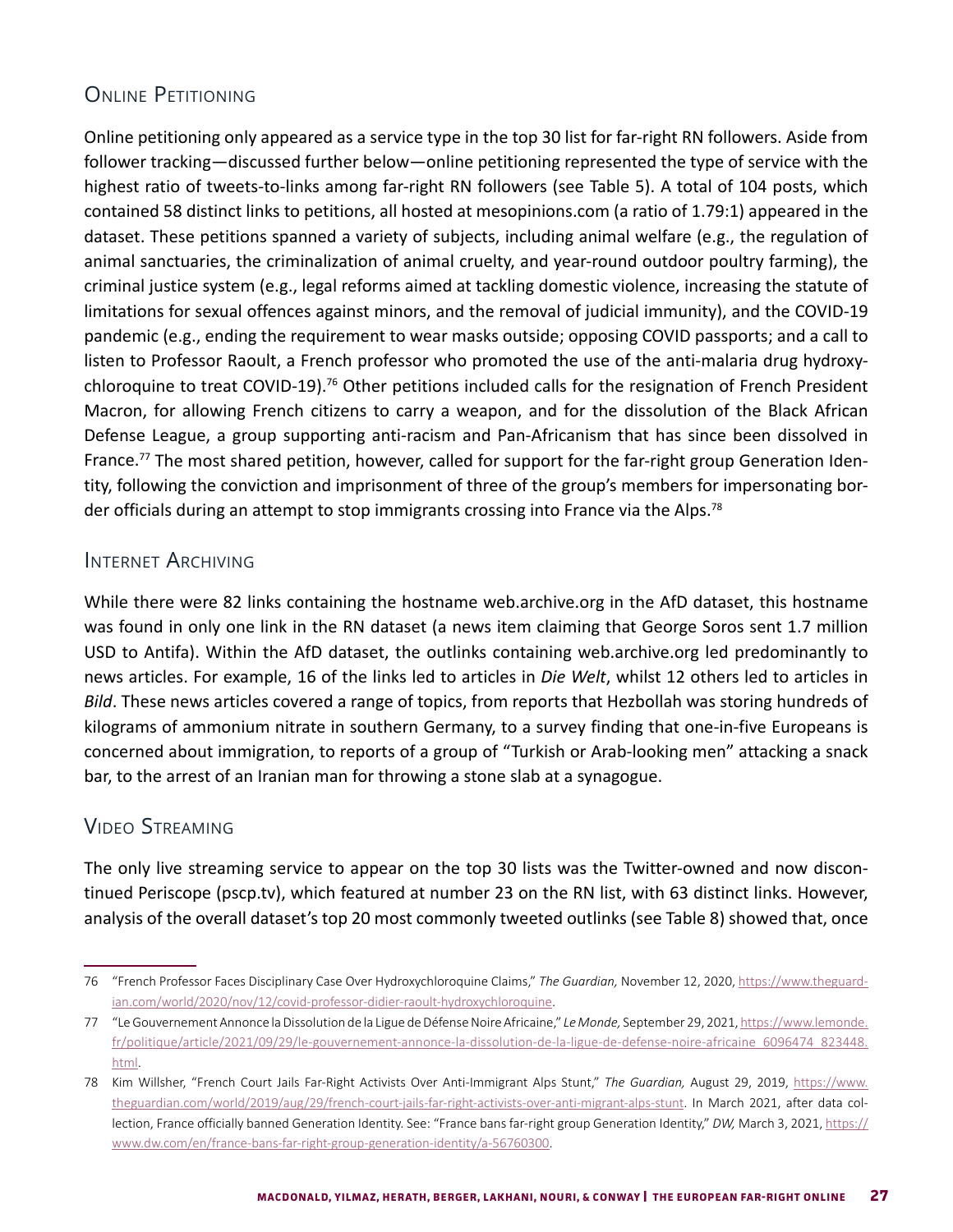follower tracking outlinks were removed, the joint first and joint third most tweeted outlinks in the dataset overall were to twitch.tv, which describes itself as "the world's leading live streaming platform for gamers."79 The Twitch content is discussed further below.

### PERSONAL BLOG

No personal blogs appeared in the top 30 list for RN far-right followers and only one personal blog appeared in the top 30 list for AfD far-right followers. Describing itself as "a look at the world with eyes sharpened by perennial philosophy," the blog is authored by David Berger. Formerly a professor at the Vatican and a gay activist, in 2010 Berger wrote the autobiographical *Der heilige Schein: Als schwuler Theologe in der katholischen Kirche* (*The Holy Sham: A Gay Theologian in the Catholic Church*). Berger describes the blog as liberal-conservative and informed by his Catholic background and claims that on average it receives two million clicks per month. He also describes it as anti-totalitarianism, pro-American, and pro-Israel, asserting that Israel is a "role model for defending against aggressive Islam and, at the same time, upholding human rights and democracy."

A second personal blog (also from the AfD dataset) appeared in 20th position in the list of the 20 most tweeted outlinks (see Table 8). Written in November 2020, the day after an Islamic State-claimed gun attack in Vienna, the outlinked-to blogpost criticized attempts to distance Islam from the attack, arguing that Islamism is inextricably linked to Islam, and that the only possible response is tough and uncompromising action. Interestingly, this blog post was also found to be housed at the far-right news site journalistenwatch.com, behind a web.archive.org outlink.

### Follower Tracking

Follower trackers are social media management tools that allow users—in this case Twitter users—to be notified of and get metrics on their new followers and recent unfollowers. They are widely used by online influencers, but also by "ordinary" users, to keep track of their followers. Three follower tracking services appear across the top 30 lists (i.e., fllwrs.com, unfollow.fr, unfollowspy.com). These same three services also account for the top three most tweeted links in the overall dataset (see Table 8). The highest ratio of tweets-to-links was also for this category (see Table 5). This may be explained by the automated posting of tweets promoting these services and therefore the relative inconsistency in numbers for follower tracking services as opposed to others reflected in Table 4, given that 1,560 tweets containing links to these services were found in the overall dataset. This figure, which reduces to just five discrete links, represents the automated repeated posting of the same five links to the services by the latter on their users' behalf. Worth pointing out here too is that follower tracking services' purposes may include not just monitoring but also manipulation of follower counts.<sup>80</sup> For example, the top two URLs in Table 8, fllwrs.com and unfollowspy.com, were also the most linked-to URLs in Berger's 2018 alt-right Twitter

<sup>79</sup> Devon Delfino, "'What is Twitch?': Here's What You Need to Know About the World's Leading Live-streaming Platform for Gamers," *Business Insider,* June 11, 2020, [https://www.businessinsider.com/what-is-twitch?r=US&IR=T.](https://www.businessinsider.com/what-is-twitch?r=US&IR=T)

<sup>80</sup> Fanyu Que, Krishnan Rajagopalan, and Tauhid Zaman, "Penetrating a Social Network: The Follow-back Problem," *arXiv,* 2018, [https://](https://arxiv.org/abs/1804.02608) [arxiv.org/abs/1804.02608.](https://arxiv.org/abs/1804.02608)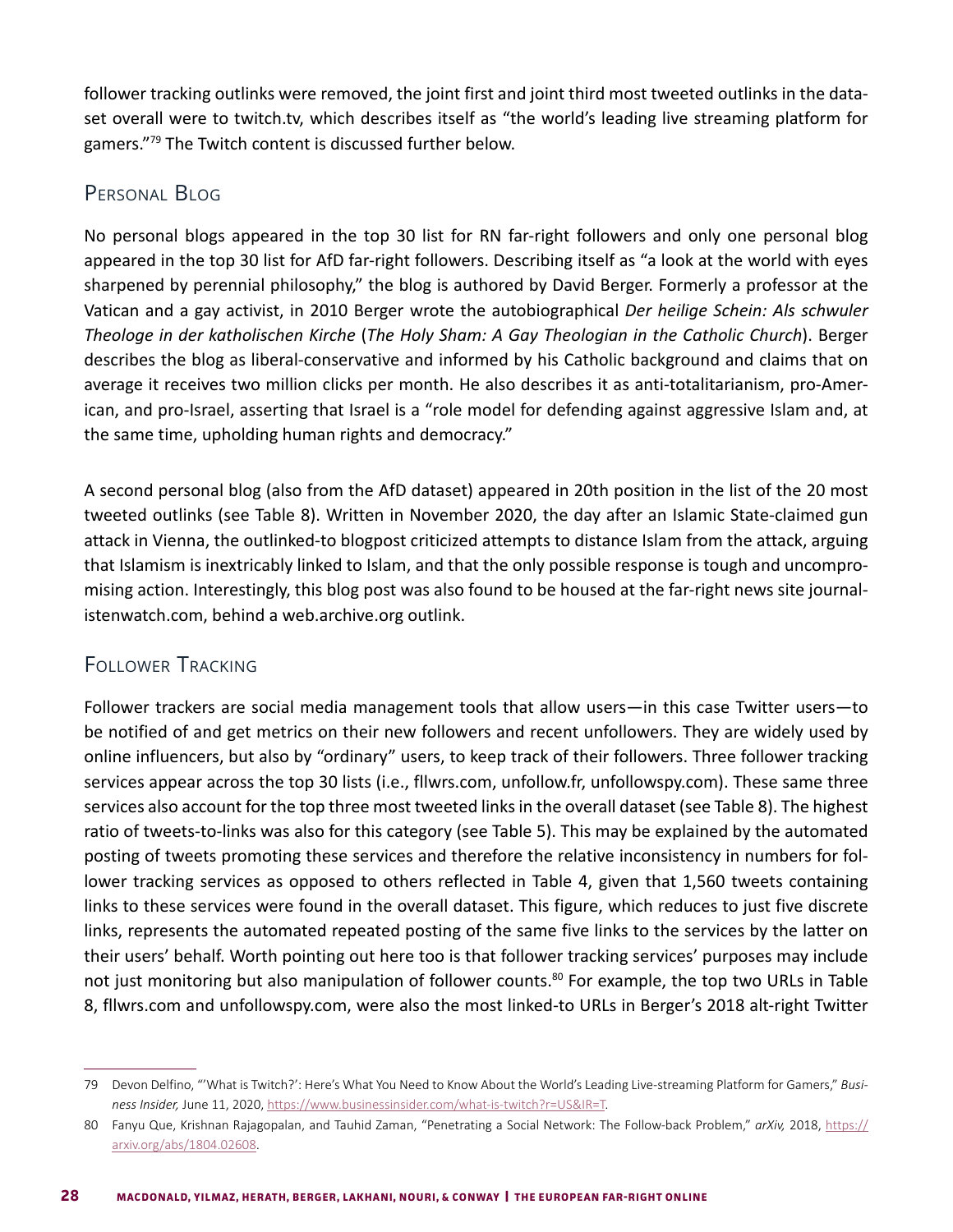census, which he described as likely playing "a significant role in distorting the distribution of friends and followers."81 Use of these services by far-right networks therefore warrants further examination.

## Content Types that Posts Outlinked to: Technical aspects

The second layer of our analysis investigated the technical specifications of the types of content being outlinked to by our sample of pro-far-right AfD and RN Twitter followers. To do this we utilized a sample of outlinks from the overall dataset. The sample contained 3,018 (25.04%) of the 12,052 total distinct links that contained one of the 58 hostnames from the top 30 lists for AfD and RN. The results, shown in Table 7, draw our attention to four major issues. The first is the predominance of video content, discussed in more depth below. Given that the most common top-level domain found in the outlinks was youtube.com, it is unsurprising that the most common type of content was YouTube videos.<sup>82</sup> However, the pro-far-right followers of both AfD and RN also posted links that led to BitChute videos and videos that were embedded within news articles and Facebook and Instagram posts. Twenty-five of the links in the RN dataset also led to other types of video content, including Periscope videos (n=16). In total, 805 (51.90%) of the AfD links and 752 (51.26%) of the RN links led to video content. The prominence of visuals is significant, given their accessibility (i.e., no high-level literacy skills necessary) and the ability of visual content to grab attention and produce a lasting persuasive and emotional response.<sup>83</sup>

The second issue is the prevalence of outlinking to website content versus, for example, posts on social networking platforms. For AfD, 48.36% of the links led to news articles or website posts compared to 7.48% that led to Facebook or Instagram posts. For RN, the equivalent figures were 48.74% compared to 8.86%. Third, there existed some limited signposting of users to Telegram channels. Given the relatively few outlinks to Telegram channels overall, it is worth noting that three of the fifteen Telegram channels outlinked to by RN users were also amongst the eighteen channels outlinked to by AfD users. Fourth, across both datasets there was a total of 149 (4.94%) links for which the content was no longer available.

<sup>81</sup> Berger, *The Alt-right Twitter Census,* 37.

<sup>82</sup> Note that, as well as the youtube.com hostname, there were some links that used URL shorteners that also led to YouTube videos.

<sup>83</sup> Dolf Zillmann, Silvia Knobloch, and Hong-sik Yu, "Effects of Photographs on the Selective Reading of News Reports," *Media Psychology* 3, no. 4 (2001): 301-324, [https://doi.org/10.1207/s1532785xmep0304\\_01](https://doi.org/10.1207/s1532785xmep0304_01); Nicole Smith Dahmen and Daniel D. Morrison, "Place, Space, Time: Media gatekeeping and iconic imagery in the digital and social media age," *Digital Journalism* 4, no. 5 (2016): 658-678, [https://doi.](https://doi.org/10.1080/21670811.2015.1081073) [org/10.1080/21670811.2015.1081073](https://doi.org/10.1080/21670811.2015.1081073); Georg Stenberg, "Conceptual and Perceptual Factors in the Picture Superiority Effect," *European Journal of Cognitive Psychology* 18, no. 6 (2006): 813-847,<https://doi.org/10.1080/09541440500412361>.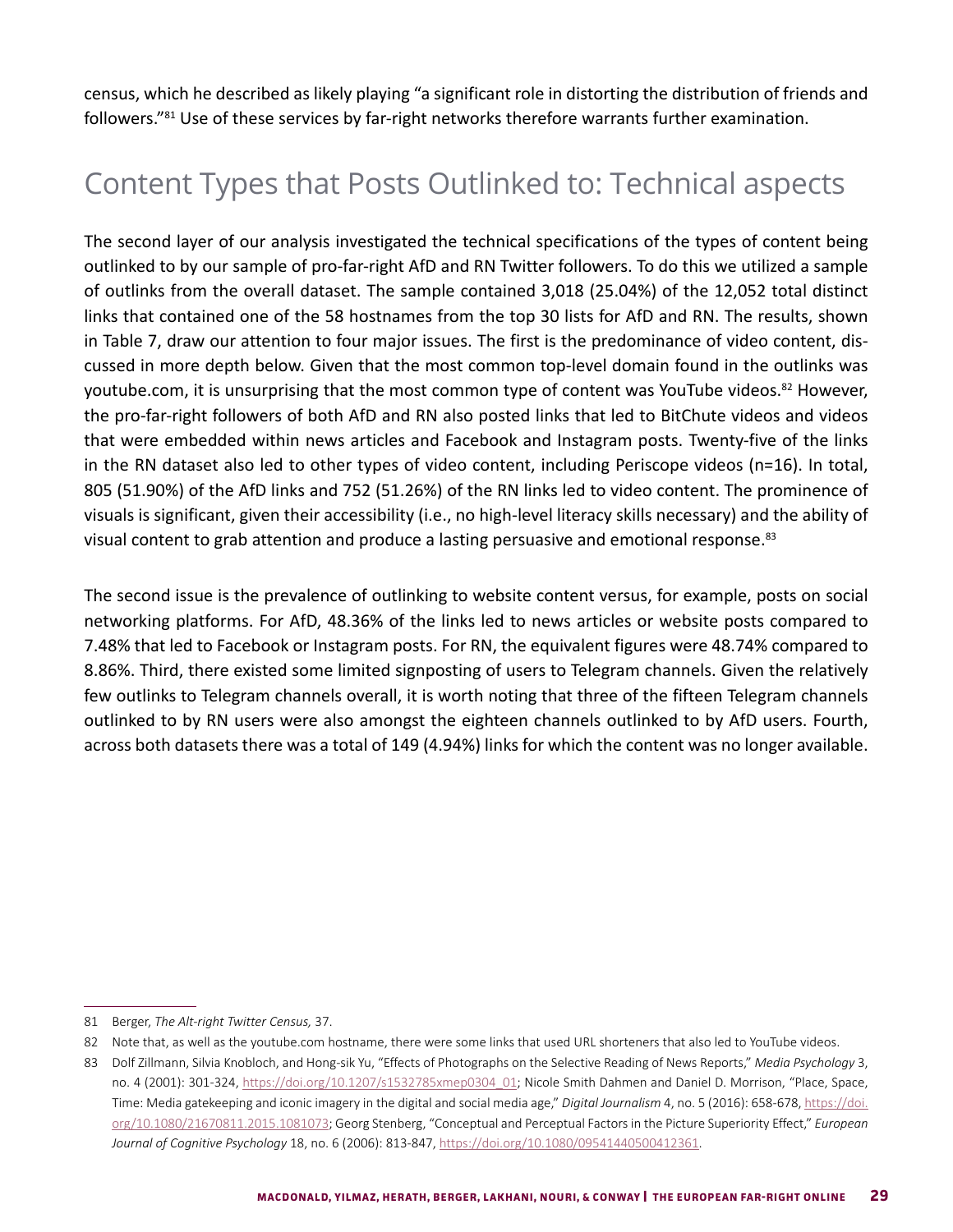**Table 7.** Types of Content Behind the Outlinks (25% Sample of Top 30 Top-Level Domains)

|                           | <b>AfD</b>                         |               | <b>RN</b>                 |                             |               |  |  |
|---------------------------|------------------------------------|---------------|---------------------------|-----------------------------|---------------|--|--|
| <b>Type of content</b>    | No. of<br>distinct<br><b>links</b> | $\frac{9}{6}$ | <b>Type of content</b>    | No. of<br>distinct<br>links | $\frac{9}{6}$ |  |  |
| YouTube video             | 569                                | 36.69         | YouTube video             | 480                         | 32.72         |  |  |
| News article              | 436                                | 28.11         | News article              | 464                         | 31.63         |  |  |
| News article with video   | 174                                | 11.22         | News article with video   | 175                         | 11.93         |  |  |
| Website postt             | 122                                | 7.87          | Unavailable content       | 80                          | 5.45          |  |  |
| Unavailable content       | 69                                 | 4.45          | Website post              | 63                          | 4.29          |  |  |
| Facebook post             | 60                                 | 3.87          | Facebook post             | 55                          | 3.75          |  |  |
| Instagram post            | 30                                 | 1.93          | Facebook post with video  | 41                          | 2.79          |  |  |
| Facebook post with video  | 23                                 | 1.48          | Other video content       | 25                          | 1.70          |  |  |
| Telegram channel          | 18                                 | 1.16          | Instagram post            | 16                          | 1.09          |  |  |
| Website post with video   | 18                                 | 1.16          | Telegram channel          | 15                          | 1.02          |  |  |
| <b>BitChute video</b>     | 18                                 | 1.16          | Website post with video   | 13                          | 0.89          |  |  |
| Telegram post             | 7                                  | 0.45          | Petition                  | 13                          | 0.89          |  |  |
| <b>PDF</b>                | 4                                  | 0.26          | Instagram post with video | 9                           | 0.61          |  |  |
| Instagram post with video | 3                                  | 0.19          | VK post                   | 9                           | 0.61          |  |  |
|                           |                                    |               | BitChute video            | 9                           | 0.61          |  |  |
| <b>Total</b>              | 1,551                              | 100%          | <b>Total</b>              | 1,467                       | 100%          |  |  |

## Content Types that Posts Outlinked to: Ideological aspects

The third and final layer of our analysis examined the ideological nature of the content outlinked to in the top 20 most tweeted links in the overall dataset. The results are shown in Table 8, which is notably dominated by outlinks posted by far-right RN Twitter followers; it was not possible to discern why this was the case from the dataset. The top 20 most tweeted links contained content falling into the following categories:

- **•** Follower tracking services;
- **•** Journalistic integrity;
- **•** Video game streaming;
- **•** Nationalism;
- **•** Anti-Islam narratives;
- **•** Anti-migration narratives;
- **•** Child exploitation;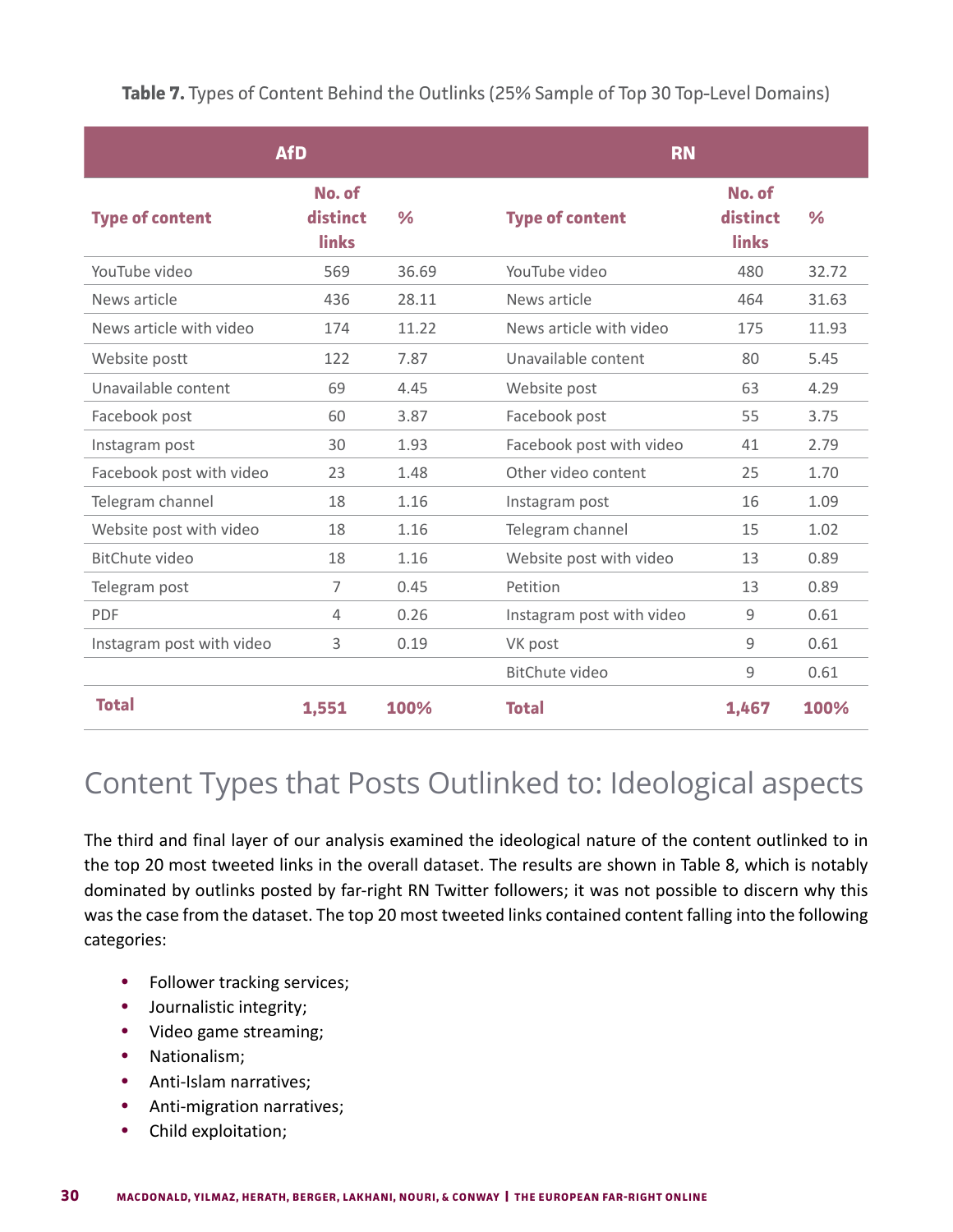- **•** COVID-19 restrictions and conspiracies;
- **•** Support for far-right groups and parties.

As already mentioned, follower tracking services occupy the top three entry spots in Table 8, which warrants further research, but is not further discussed herein.

Follower tracking services aside, the joint top posts were a Facebook post in Italian calling for journalism that is not afraid to ask questions, which nonetheless appeared in just 37 tweets in the RN dataset, and a link to a German video gamer's live Twitch stream that again appeared just 37 times, this time in the AfD dataset. The next most outlinked to content, which appeared in 32 tweets in the RN dataset, was also a Twitch live stream, this time in English, by a self-described "proud nationalist."

Of the next 14 most tweeted links, a total of six outlinked to news articles. These articles covered such topics as a potential hijab and burqa ban in Switzerland; an organization that provides support to migrants; a study that found that a majority of Algerian students planned to settle in France following their studies; and a study that claimed that the lockdown was worsening the COVID-19 situation.

Although YouTube was the most outlinked to entity, only two of the top 20 most tweeted links in the dataset led to YouTube videos. The first of these was a video claiming to state the truth about the child sexual exploitation scandals in Telford and Rotherham in the UK. These and other similar events have contributed to a "Muslim grooming gangs" narrative, claiming "that a 'dis-proportionate' number of Asian/Muslim/Pakistani-heritage men are involved in grooming (mostly) white British girls for organised sexual abuse,"<sup>84</sup> which has been propagated by extremist groups such as Britain First.<sup>85</sup> The other was a video of the speech of anti-vaccine propagandist Robert F. Kennedy, Jr. in Berlin in August 2020, in which he promoted COVID-19 conspiracy theories and called for an end to restrictions.

Of the remaining six outlinks, one led to a Facebook post, two led to online petitions (one against the dissolution of Generation Identity, the other the previously mentioned petition calling for support for Generation Identity following the imprisonment of three of its members), one led to RN's official website for membership and donations, one led to a personal blog (written following the Vienna gun attack, as outlined previously), and the final link was inactive. Also worth mentioning here is the presence of not just German and French, but also Italian and English content in the list of most popular tweeted links.

<sup>84</sup> Ella Cockbain and Waqas Tufail, "Failing Victims, Fuelling Hate: Challenging the Harms of the 'Muslim Grooming Gangs' Narrative," *Race & Class* 61, no. 3 (2020): 3-32, [https://doi.org/10.1177/0306396819895727.](https://doi.org/10.1177/0306396819895727)

<sup>85</sup> Lella Nouri and Nuria Lorenzo-Dus, "Investigating Reclaim Australia and Britain First's Use of Social Media: Developing a New Model of Imagined Political Communities Online," *Journal for Deradicalization* no.18 (Spring 2019): 1-37, [https://journals.sfu.ca/jd/index.php/jd/](https://journals.sfu.ca/jd/index.php/jd/article/view/183) [article/view/183](https://journals.sfu.ca/jd/index.php/jd/article/view/183).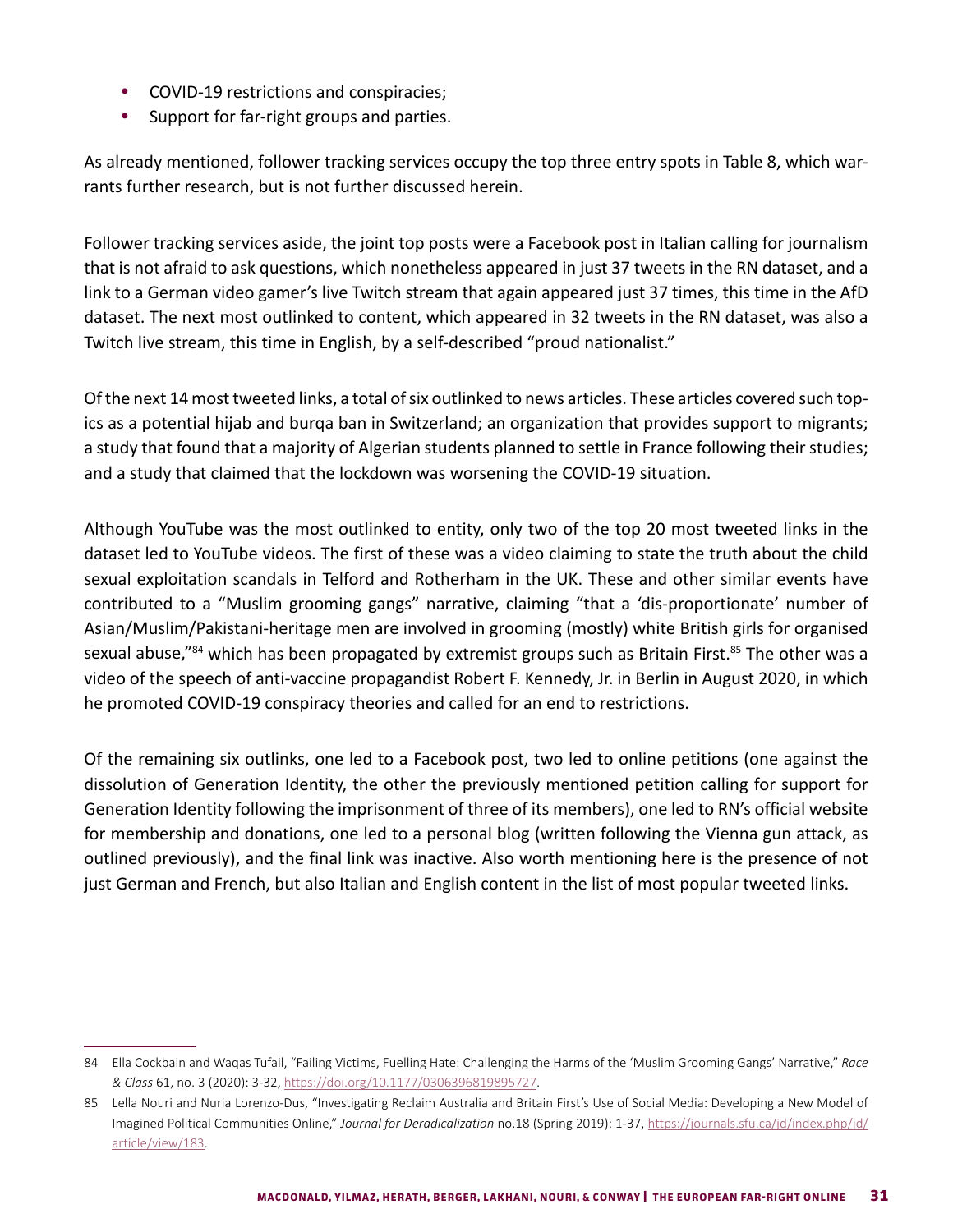## **Table 8.** Top 20 Tweeted Links in Overall Dataset

| <b>Rank</b>  | <b>Hostname</b>      | <b>Dataset</b> | <b>Description</b>                                                                                                                      | <b>Language</b> | No. of<br>posts                |
|--------------|----------------------|----------------|-----------------------------------------------------------------------------------------------------------------------------------------|-----------------|--------------------------------|
| $\mathbf{1}$ | fllwrs.com           | <b>Both</b>    | Website of follower tracking service                                                                                                    | English         | 1,111<br>(AfD: 937<br>RN: 174) |
| 2            | unfollowspy.com      | <b>Both</b>    | Website of follower tracking service                                                                                                    | English         | 266<br>(RN: 199<br>AfD: 67)    |
| 3            | unfollow.fr          | <b>RN</b>      | Website of follower tracking service                                                                                                    | English         | 250                            |
| 4            | twitch.tv            | AfD            | Video gamer live stream                                                                                                                 | German          | 37                             |
| 5            | m.facebook.com       | <b>RN</b>      | Post calling for journalism that isn't afraid to ask<br>questions                                                                       | Italian         | 37                             |
| 6            | twitch.tv            | <b>RN</b>      | Live stream of a "proud nationalist"                                                                                                    | English         | 32                             |
| 7            | swissinfo.ch         | <b>RN</b>      | News article: 'Switzerland moves toward hijab<br>and burga ban'                                                                         | French          | 32                             |
| 8            | youtube.com          | <b>RN</b>      | Video claiming to state the truth about the<br>grooming gangs of Telford and Rotherham, UK                                              | French          | 29                             |
| 9            | valeursactuelles.com | <b>RN</b>      | News article: 'A swimming pool in Nanterre<br>has reserved slots for Muslim women for three<br>years'                                   | French          | 28                             |
| 10           | m.facebook.com       | <b>RN</b>      | Post criticising the former Italian Prime Minister<br>Matteo Renzi                                                                      | Italian         | 27                             |
| 11           | france-petitions.com | <b>RN</b>      | Petition against the dissolution of Generation<br>Identity                                                                              | French          | 26                             |
| 12           | adhesions-rn.fr      | <b>RN</b>      | RN donations and membership                                                                                                             | French          | 25                             |
| 13           | lefigaro.fr          | <b>RN</b>      | News article: 'Utopia 56, the pro-migrants asso-<br>ciation that challenges the state'                                                  | French          | 25                             |
| 14           | youtube.com          | AfD            | Robert F Kennedy Jr speech in Berlin in August<br>2020 (has since been removed by the uploader)                                         | English         | 25                             |
| 15           | valeursactuelles.com | <b>RN</b>      | News article about a study that claimed that<br>lockdown was worsening the Covid-19 situation                                           | French          | 24                             |
| 16           | mesopinions.com      | <b>RN</b>      | Petition calling for support for Generation Iden-<br>tity, following the conviction and imprisonment<br>of three of the group's members | French          | 24                             |
| 17           | fdesouche.com        | <b>RN</b>      | News article about a police operation following<br>the discovery of a decapitated body                                                  | French          | 23                             |
| 18           | fdesouche.com        | <b>RN</b>      | News article about a study that found that 57%<br>of Algerian students in France plan to settle<br>there after their studies            | French          | 21                             |
| 19           | sumall.com           | AfD            | Content unavailable                                                                                                                     | Unknown         | 20                             |
| 20           | edtmeier.at          | AfD            | Personal blog attributing recent terrorist attacks<br>to Islamization                                                                   | German          | 16                             |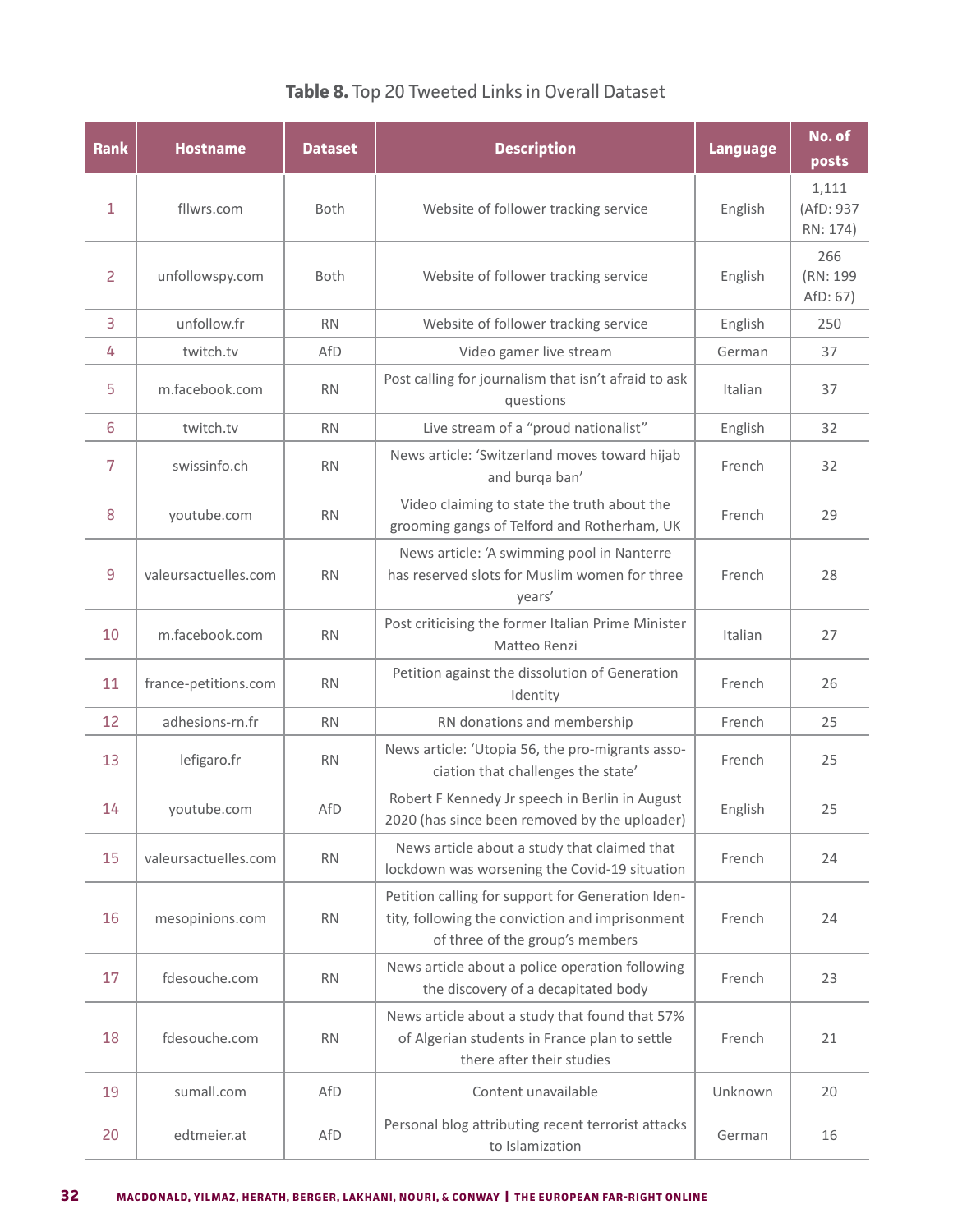# DISCUSSION AND IMPLICATIONS

Our overall dataset contained links from Twitter to well over 1,500 discrete other top-level domains. Most outlinks, however, resolved to just a handful of these, which is not anomalous; this type of power-law probability distribution has been found in other outlink analyses too.<sup>86</sup> The focus of the top-level domain analysis presented in this report was, therefore, on the top 30 most outlinked to such entities by the curated sample of confirmed far-right AfD and RN Twitter followers. The report addressed both the types of online services most outlinked to and, where discernible, their ideological type.

Based on the data presented above, and our initial research questions, a few key findings are of particular note for policymakers, researchers, and social media platforms. Chief among these findings, as discussed further below, the research did not uncover any REMVE or violent extremist support or content. As such, the discussion below emphasizes the importance of the development of effective policy and practice aimed at addressing REMVE, including, but not limited to, properly discerning the appropriate communities and online spaces of focus. In that vein, data gathered and analyzed in this report does not provide discernable evidence to suggest that the online ecosystems of far-right political party followers are (or are not) interconnected with REMVE online ecosystems or that there were any interactions between these two types of far-right actors. Appropriately, caveats to, factors that may have impacted, and avenues for future research to further test this finding are discussed in more detail below.

## **Question 1:** Types of online spaces linked to—the prevalence of news and mainstream media

Our first question focused on the types of online spaces linked to by the two parties' confirmed far-right followers. A main finding from this analysis is that websites appeared to be a core component among outlinks shared by the defined far-right online networks. News websites were shown to be of particular importance, with both far-right news sites and mainstream media websites, including both press and television, playing prominent roles in far-right AfD and RN Twitter followers' outlinking behaviors. Put another way, lack of attention to traditional websites and their roles by researchers and policymakers interested in the contemporary far-right online scene would constitute a significant oversight. These findings regarding key roles for websites, news content, and video were backed up by our second and third layers of analysis. In terms of our second layer's focus on the technical specifications of outlinked to content, we found that video, news articles, and news articles with embedded video comprised 76% of the outlinked content. Our third analytical layer, focusing on the most tweeted links, again underlined the importance of news in the European far-right online ecosystem(s), with six of these links directing those who clicked them to news articles (of which four were on far-right news sites).

News articles, including factual items from mainstream media sources, have, in the past, consistently been used to portray far-right users themselves in an extremely positive light and their "enemies" in an

<sup>86</sup> Conway et al., "A Snapshot of the Syrian Jihadi Online Ecology," 9.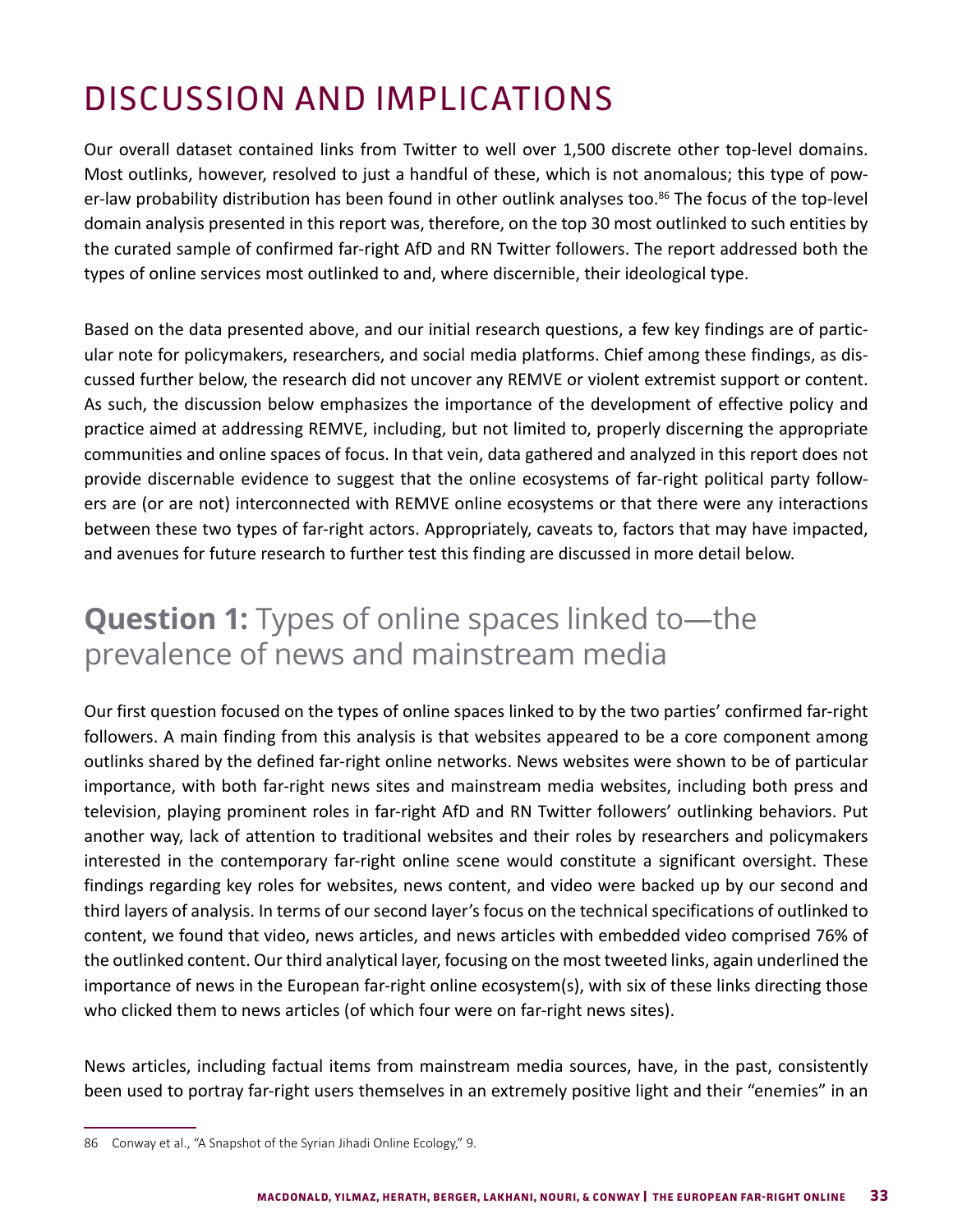extremely negative light.<sup>87</sup> Put another way, far-right media content shared in online ecosystems can be produced and circulated, either intentionally or unintentionally, to fuel othering and/or conspiratorial rhetoric. It was not possible to understand if there was any strategic intent behind the sharing of news articles by the far-right AfD and RN Twitter followers we studied, but the likelihood is that the news content shared reflected their individual concerns and interests. Still, while not necessarily reflective of REMVE or violent extremist exploitation of the far-right online ecosystems studied here, it is important to note the prevalence of "othering" or conspiratorial news content shared and the potential impact that has on individual viewership.

The findings of this report also offer an insight into online ecosystems in general, and the variety of platforms and services they may encompass. The far-right Twitter followers of both AfD and RN outlinked to a diversity of online services and platforms. These included websites, video-sharing, follower tracking, and URL shortening services, in addition to social networking. In fact, outlinking to website content was far more prevalent than outlinking to posts on social networking platforms. In addition to widening the policy focus to include these other service types, it is also important to understand the inter-connected nature of online ecosystems. Take a type of online entity that does not appear in Table 4: file-sharing sites. File-sharing sites have been described as "black boxes" that are utilized to "enable the rapid redistribution of content even under conditions of drastic policing and filtering."<sup>88</sup> Whereas one file sharing site, web.archive.org, does appear in the top 30 list for AfD, there was no evidence of strategic use of file-sharing among AfD's and RN's followers' outlinking. Still, future research should probe further into the use of file-sharing sites like web.archive.org by online actors more broadly, particularly in situations where it may be used as a mechanism to avoid activities that would otherwise result in content disruption and deplatforming.

## **Question 2:** Types of outlinked content—absence of explicit calls for violence or explicitly violent content

Our second question focused on the types of content confirmed far-right supporters of AfD and RN outlink to, including attention to the presence or absence of explicitly violent extremist, including REMVE, content. A key finding in this regard is that, while an array of the entities and content appearing in our overall dataset were assuredly anti-immigrant, anti-refugee, anti-Muslim, and Islamophobic, explicit calls for violence were absent, as was neo-Nazi content, which is plainly anti-Semitic and may also be held to have an implicit violence factor. It was not possible to determine why this was the case from the data gathered. It may be due, in part, to the public nature of Twitter as a social media platform and the platform's content moderation and deplatforming practices, as compared to less stringent policies that may be in place in encrypted or other web content platforms. It could also suggest that this type of content may simply not be shared or necessarily promoted within this portion of these far-right online ecosys-

<sup>87</sup> Birgitte P. Haanshuus and Karoline Andrea Ihlebæk, "Recontextualising the News: How Antisemitic Discourses are Constructed in Extreme Far-right Alternative Media," *Nordicom Review* 42, no. 1 (2021): 37-50, <https://doi.org/10.2478/nor-2021-0005>.

<sup>88</sup> Ahmad Shehabat and Teodor Mitew, "Black-boxing the black flag: anonymous sharing platforms and ISIS content distribution tactics," *Perspectives on Terrorism* 12, no. 1 (2018): 97,<https://www.jstor.org/stable/26343748>.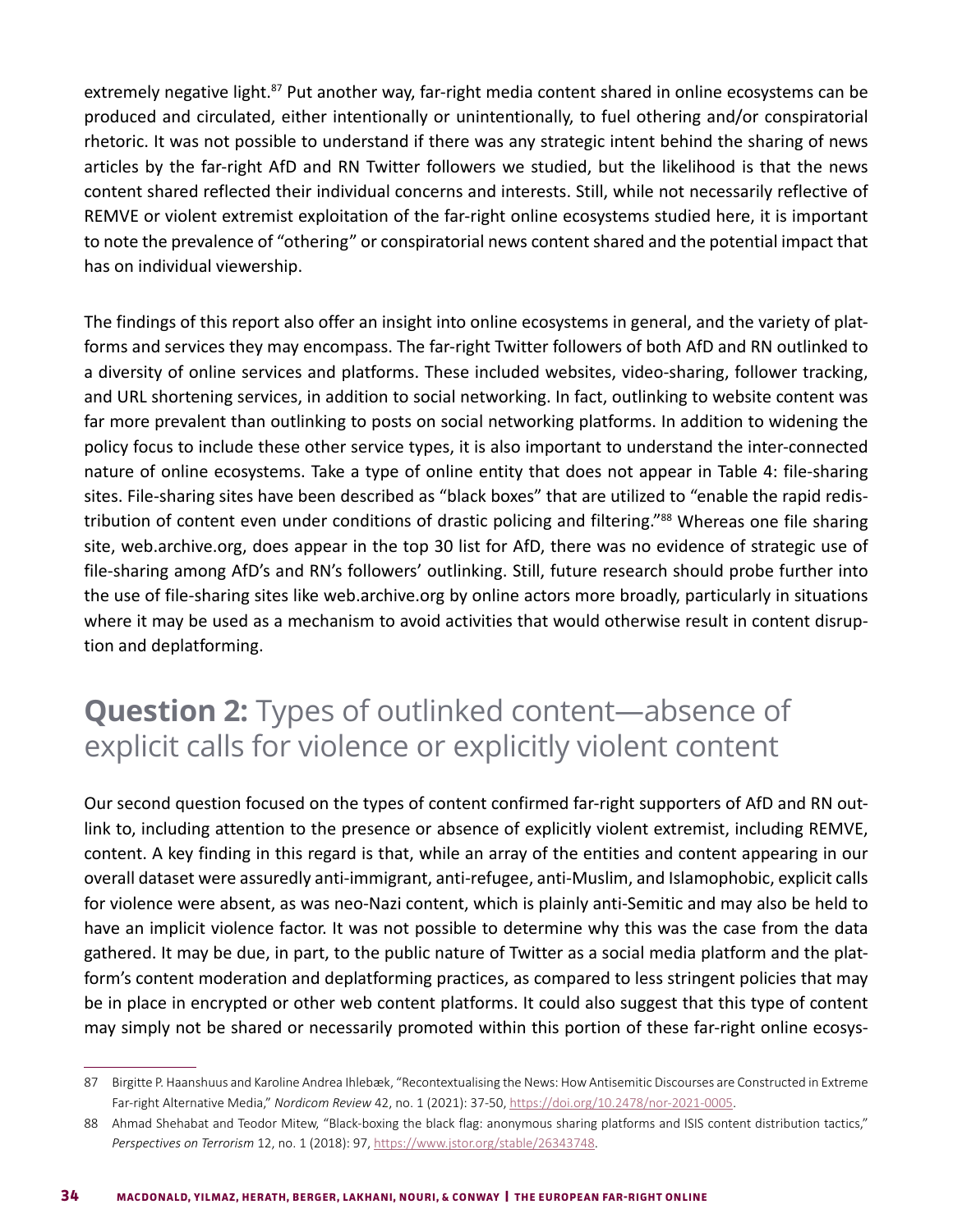tems, which in turn could suggest that the online ecosystems of far-right political party followers may be largely insulated and separate from those of more extremist or violent elements, rather than intertwined or connected.

News coverage of "real-world" events offers a factual grounding, and "mainstream" news outlets confer a sense of authority and legitimacy and can be used in support of wider narratives that seek to "Other" the out-group by homogenizing, stereotyping, and dehumanizing them. Regardless of intent, in place of explicit calls for violence, the prevalence of this type of content can function as a kind of "mood music" that could be considered potentially harmful, even if not explicitly violent. This speaks to the need for greater awareness, media literacy, and consideration of efforts aimed at appropriately tagging misinformation and disinformation.

Still, there are a number of additional likely reasons for the absence of explicit calls for violence in the data analyzed herein. First, it is possible that our focus on European accounts and users had a lessening effect, given the stringent online hate rules in many European countries and relevant EU legislation. Second, and relatedly, it may be that online ecosystems are actually more separated from each other than we would otherwise think. Would we have seen the same findings, for example, if our focus was on far-right street movements, rather than on followers of the official Twitter accounts of two—albeit far-right—political parties? Third, it is possible that our choice of platform impacted the findings: Twitter has considerably ramped-up its deplatforming of far-right users in recent years, especially in the wake of the January 6, 2021 events at the U.S. Capitol, and users know this. This may mean that explicitly REMVE-supporting Twitter accounts are rarer on the platform than they once were, as such users have either been deplatformed and/or migrated elsewhere. It could also mean that supporters of REMVE are seeking to avoid deplatforming by moderating the positions they express on Twitter, including their outlinking activity.

Important to considering these possibilities is that just shy of 5% of all links across both follower networks were no longer accessible. Explanations for this may include the link having been deleted by the user or removed by the host platform, the user that posted the content choosing to close their account or having their account suspended/terminated by the platform, or the content having been moved elsewhere rendering the original URL redundant. In most instances it was not possible to identify which of these reasons, or others, might have applied to the inaccessible content in our dataset(s). What is clear is that there were no more than a small minority of cases in which content was removed by the host platform in the period between the outlink being posted and the completion of the analysis for Table 7. Again, there are different possible explanations: it may be that such content was not being uploaded in the first place, for example, either through user choice or because it was being blocked at the point of upload.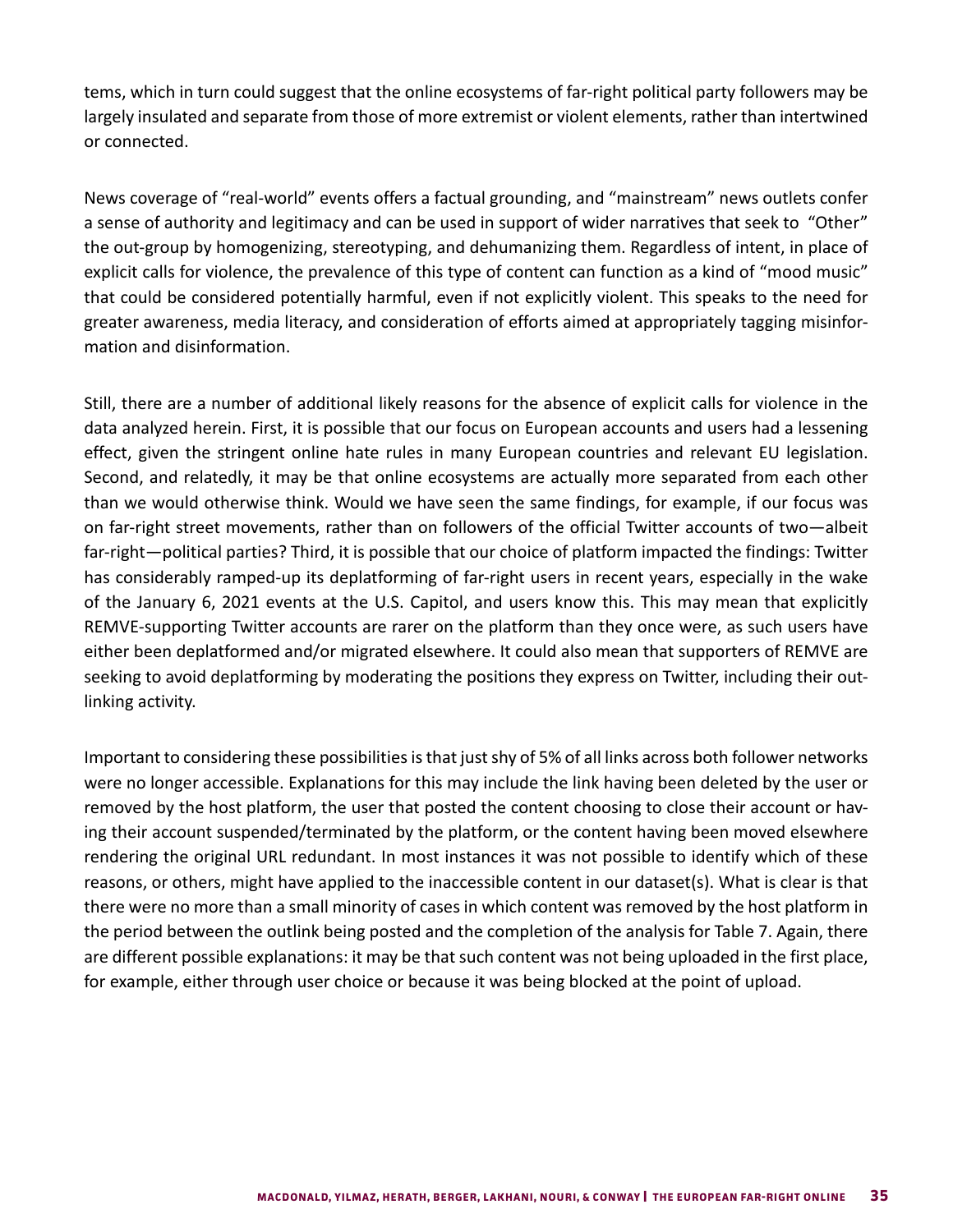## **Question 3:** Comparing and contrasting far-right AfD and RN Twitter followers—U.S. and Russian influences, low transnationalization

Our final question was comparative, seeking to examine the similarities and differences between the two parties' explicitly far-right Twitter followers. There were ten shared top-level domains that appeared in the top 30 lists for both AfD and RN. Along with the overall most outlinked to top-level domain youtube. com and its far-right video sharing clone bitchute.com, the other double entries were the giant social networking platforms facebook.com and instagram.com, the Telegram instant messaging application, the bit.ly URL shortener, the follower-tracking service fllwrs.com, the automated posting service dlvr.it, the state-owned Russian news channel rt.com, and the regional German newspaper wz.de (discussed previously). In addition to AfD and RN's Twitter follower networks being fairly distinct, the relatively low number of hostnames that appeared in both top 30 lists indicates that the pro-far right users in these networks largely prefer different online spaces. For example, the five far-right news sites in the AfD top 30 were different from the five far-right news sites in the RN top 30. To an extent, this is unsurprising, given the different languages involved. Having said this, two of the far-right news sites in the AfD top 30 list were in the English language (breitbart.com and voiceofeurope.com), but neither of these appeared in the top 30 list for RN. The multi-language far-right newspaper *Epoch Times* also only appeared in the AfD top 30 list (albeit the German-language version). While outlinks to Telegram channels were few overall, one-fifth of the channels outlinked to by RN users were included amongst the 18 channels outlinked to by AfD users, suggesting that, while there is limited overlap between the pro-far-right Twitter follower networks of AfD and RN, the two may have other networks in common with which they both interact. While transnationalization was relatively low overall, two aspects of it are worth further comment: Russian and U.S. actors and influences.

#### Russian Media Connections

*RT* appears in the top 15 most outlinked to online spaces by both the AfD and RN followers in our dataset(s), in terms of both number of tweets and number of distinct links (see Tables 2 and 3). Though not appearing on the AfD top 30 list, *Sputnik News* also enters RN followers' top 30 listing. The Russian-owned VK social networking site appears at number 30 on the RN top 30 list as well (see Table 3). Scholars have described *RT* as "one of the most important organizations in the global political economy of disinformation,"89 while a 2018 NATO report implicated both *RT* and *Sputnik* in a wide array of meddlesome and polarizing activity, especially around elections and referenda in EU member states, along with the UK and the US.<sup>90</sup> While it is difficult to determine the exact reach of these outlets in France and Germany, a comparison between *RT* and *Le Figaro* is revealing: *Le Figaro* is France's most popular news

<sup>89</sup> Mona Elswah and Philip N. Howard, "Anything that Causes Chaos": The Organizational Behavior of Russia Today (RT)," *Journal of Communication* 70, no.5 (2020): 623–645,<https://doi.org/10.1093/joc/jqaa027>. Disinformation is information that is intentionally false and intended to deceive or mislead.

<sup>90</sup> NATO Science and Technology and Committee (STC), *Russian Meddling in Elections and Referenda in the Alliance,* 2018, [https://www.](https://www.nato-pa.int/download-file?filename=sites/default/files/2018-11/181%20STC%2018%20E%20fin%20-%20RUSSIAN%20MEDDLING%20-%20DAVIS%20REPORT.pdf) [nato-pa.int/download-file?filename=sites/default/files/2018-11/181%20STC%2018%20E%20fin%20-%20RUSSIAN%20MEDDLING%20](https://www.nato-pa.int/download-file?filename=sites/default/files/2018-11/181%20STC%2018%20E%20fin%20-%20RUSSIAN%20MEDDLING%20-%20DAVIS%20REPORT.pdf) [-%20DAVIS%20REPORT.pdf](https://www.nato-pa.int/download-file?filename=sites/default/files/2018-11/181%20STC%2018%20E%20fin%20-%20RUSSIAN%20MEDDLING%20-%20DAVIS%20REPORT.pdf).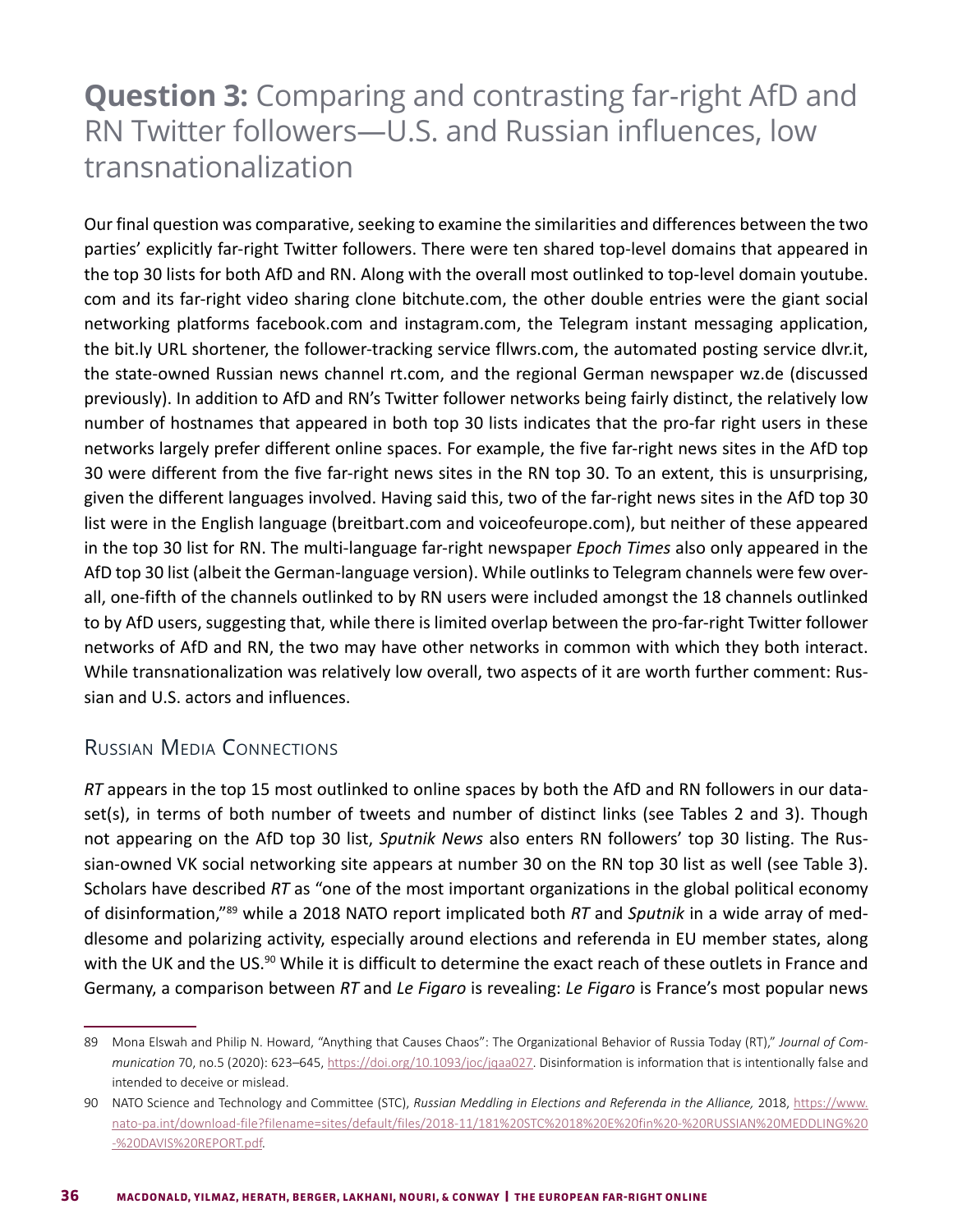website, estimated to reach 22.3% of French internet users, and which appears at number 5 on RN's top 30 list. This is just 10 slots above *RT* at number 15, however, pointing to the outsized appeal of *RT* among confirmed far-right followers of RN as compared to the general French online audience, around 1.5% of whom it is estimated to reach.<sup>91</sup> Researchers have also found Western right-wing extremists migrating to Vkontakte (VK), a Russian social media site, in the wake of crackdowns on such content on major Western platforms, pointing out that while the Russian government suppresses online content hostile to it, it does not discourage the activity of foreign extreme right users or groups.  $92$ 

### U.S. Media Connections

A U.S. connection is also apparent, which is relatively unsurprising given the US is the Western democracy with not only the largest number of what Heft et al. term "online right-wing news sites" but also the most active ones.<sup>93</sup> This U.S. connection also has a disinformation and additional misinformation<sup>94</sup> angle. While the Russian actors prominent in the AfD and especially RN follower networks are state-controlled, the U.S. actors are commercial entities. U.S. entities are much more apparent in the German than the French case, however, with *Breitbart* highly ranked in our curated AfD follower network's top 30 on the basis of both number of tweets (no.18) and number of distinct links (no.15) (Table 2), but not appearing in the RN top 30 at all (Table 3). Even higher in the AfD top 30 rankings is the German language version of the Falun Gong-associated *Epoch Times*, appearing at number 15 and number 11, respectively (Table 2). Again, the *Epoch Times*, which *The New York Times* has described as "a global-scale misinformation machine that has repeatedly pushed fringe narratives into the mainstream,"<sup>95</sup> is absent from the RN top 30 listing. While *Breitbart* has been regularly identified as a core node in the transnational right-wing news ecosystem,96 our findings regarding the New York-based *Epoch Times*' high ranking echo those of a 2018 study on AfD-centered Facebook discussions which found a similarly high frequency of use.<sup>97</sup> Also in the AfD dataset, just over half of the tweets that used the buff.ly service led to the conservative Christian satirical news site *The Babylon Bee*. One study of misinformation, satire, and social media has described stories published by the Florida-based publication as being "among the most shared factually inaccurate content in almost every survey we conducted."98

<sup>91</sup> Richard Fletcher, Alessio Cornia, Lucas Graves, and Rasmus Kleis Nielsen, "Measuring the Reach of 'Fake News' and Online Disinformation in Europe," *Reuters Institute,* February 2018, [https://reutersinstitute.politics.ox.ac.uk/our-research/](https://reutersinstitute.politics.ox.ac.uk/our-research/measuring-reach-fake-news-and-online-disinformation-europe) [measuring-reach-fake-news-and-online-disinformation-europe](https://reutersinstitute.politics.ox.ac.uk/our-research/measuring-reach-fake-news-and-online-disinformation-europe).

<sup>92</sup> Shelby Butt and Daniel Byman, "Right-wing Extremism: The Russian Connection," *Survival* 62, no.2 (2020): 137–152, [https://doi.org/10.](https://doi.org/10.1080/00396338.2020.1739960) [1080/00396338.2020.1739960.](https://doi.org/10.1080/00396338.2020.1739960)

<sup>93</sup> Annett Heft, Eva Mayerhöffer, Susanne Reinhardt, and Curd Knüpfer, "Beyond Breitbart: Comparing Right-Wing Digital News Infrastructures in Six Western Democracies," *Policy & Internet* 12, no. 1 (2020): 20–45, [https://doi.org/10.1002/poi3.219;](https://doi.org/10.1002/poi3.219) see also: Annett Heft, Curd Knüpfer, Susanne Reinhardt, and Eva Mayerhöffer, "Toward a Transnational Information Ecology on the Right? Hyperlink Networking among Right-Wing Digital News Sites in Europe and the United States," *The International Journal of Press/Politics* 26, no. 2 (2021): 484–504,<https://doi.org/10.1177/1940161220963670>.

<sup>94</sup> Misinformation is false or out-of-context information that is presented as fact without necessarily an intent to misinform or deceive.

<sup>95</sup> Kevin Roose, "How The Epoch Times Created a Giant Influence Machine," *The New York Times,* October 24, 2020, [https://www.nytimes.](https://www.nytimes.com/2020/10/24/technology/epoch-times-influence-falun-gong.html) [com/2020/10/24/technology/epoch-times-influence-falun-gong.html.](https://www.nytimes.com/2020/10/24/technology/epoch-times-influence-falun-gong.html)

<sup>96</sup> Heft et al, "Toward a Transnational Information Ecology on the Right?," 497.

<sup>97</sup> Marko Bachl, "(Alternative) Media Sources in AfD-centered Facebook Discussions," *Studies in Communication | Media* 7, no. 2 (2018): 256–270,<https://doi.org/10.5771/2192-4007-2018-2-128>.

<sup>98</sup> R. Kelly Garrett, Robert Bond, and Shannon Poulsen, "Too Many People Think Satirical News is Real," *The Conversation,* August 16, 2019, <https://theconversation.com/too-many-people-think-satirical-news-is-real-121666>.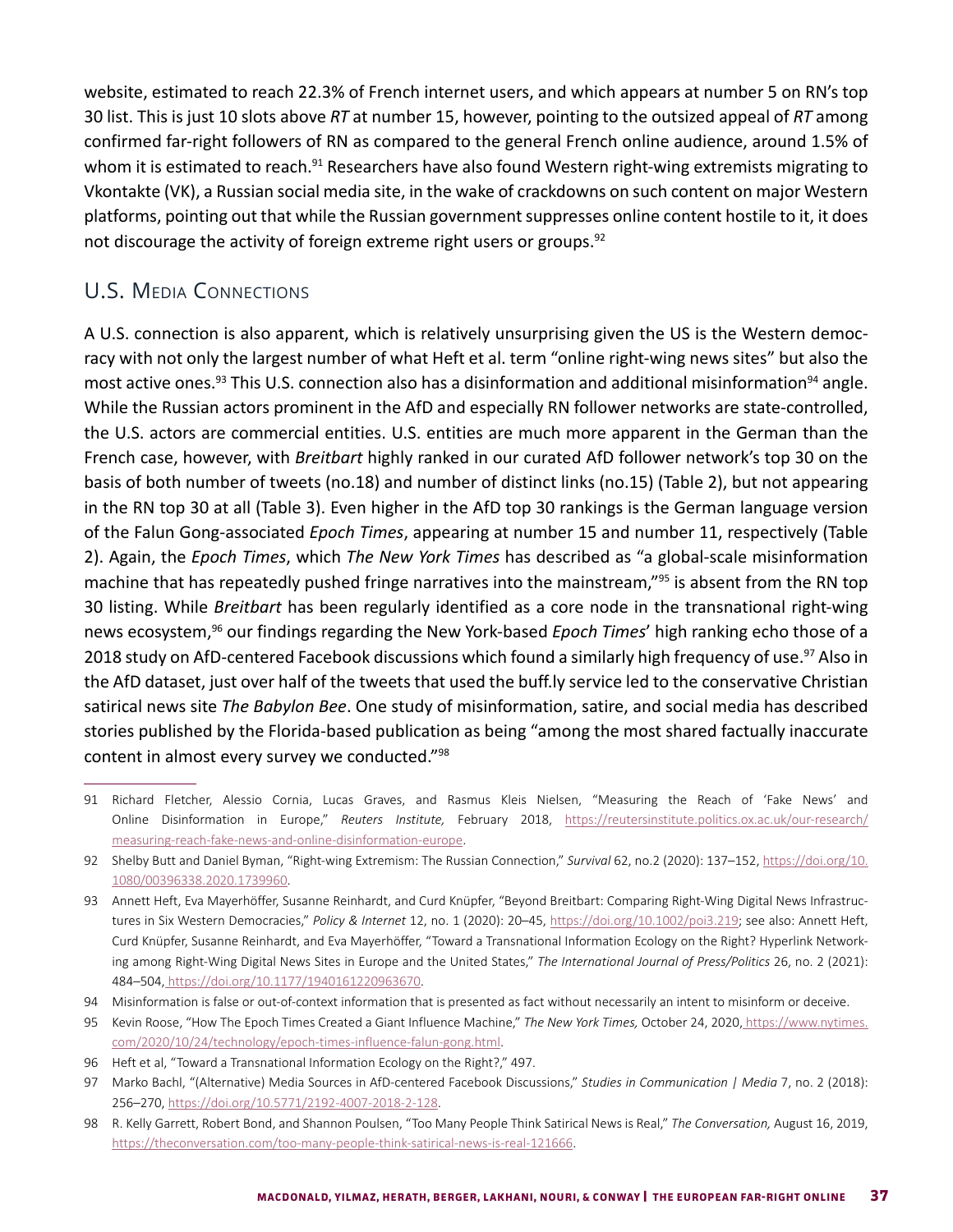The revealed differences in the AfD follower network's preferred online entities versus their RN counterparts point to the significance of national media ecosystems and the implications that their dissimilar structures and workings, including their differing international connections, may have in mainstreaming polarizing positions.

# CONCLUSION

There has been a tendency with regard to research into the online far-right to focus on discrete platforms (e.g., Telegram, Twitter, YouTube), make connections between discrete types of online entities (e.g., websites), or explore the role of particular types of content (e.g., memes). Similarly, regulatory efforts have tended to focus on the removal of text, images, and videos from (the largest) social media platforms. Instead, an ecological approach seeks to supply a more thorough and consistent picture of, in this case, a portion of the European far-right online ecosystem(s). Our approach differs from previous ecological studies in two ways. First, it is one of the first studies to focus on the far-right in both Germany and France. Second, it takes a comprehensive approach—our three-layered analysis explores not just the top-level domains outlinked to by our sample of AfD and RN Twitter followers but combines this with analysis of the technical specifications of the content types outlinked to and treatment of the socio-political nature of the content arrived at by clicking on the most tweeted URLs. This results in the provision of a more thorough and cohesive view of this online ecosystem than contained in other similar studies.

Amidst a backdrop of concern and ire over COVID-19 restrictions, government surveillance, legal actions against European far-right entities and personalities, and continued nationalistic and anti-Islamic sentiments, our findings indicate that, by and large, explicitly pro-far-right followers of European far-right political parties', Germany's AfD and France's RN, official Twitter accounts tended to outlink predominantly to news and mainstream media reporting websites. The importance of both mainstream and fringe news websites as content sources and destinations should not therefore be discounted. In terms of popularity, these were followed by video sharing, social networking, URL shortening, social media marketing/ posting/sharing, instant messaging, online petitioning, internet archiving, video streaming, personal blog and follower tracking. The studied users' top outlinked content focused on journalistic integrity, video game streaming, nationalism, anti-Islam narratives, anti-migration narratives, child exploitation, COVID-19 restrictions and conspiracies, and support for far-right groups and parties.

Importantly, we found no definitive data suggesting REMVE or violent extremist content, material, or support among the far-right ecosystems studied. While this does not definitively negate the possibility that REMVE actors and/or content exist within, exploit, and/or overlap with European far-right online ecosystems, it also provides no evidence to suggest this is the case. Even in the case of European far-right political party online ecosystems, the data collected suggests relatively little overlap between the outlinks of the AfD and RN followers analyzed, despite their outlinking to similar website types.

Future research should assess the extent to which this finding holds on a similar sized and curated sample of followers of, for example, one or more official non-European far-right party Twitter accounts. In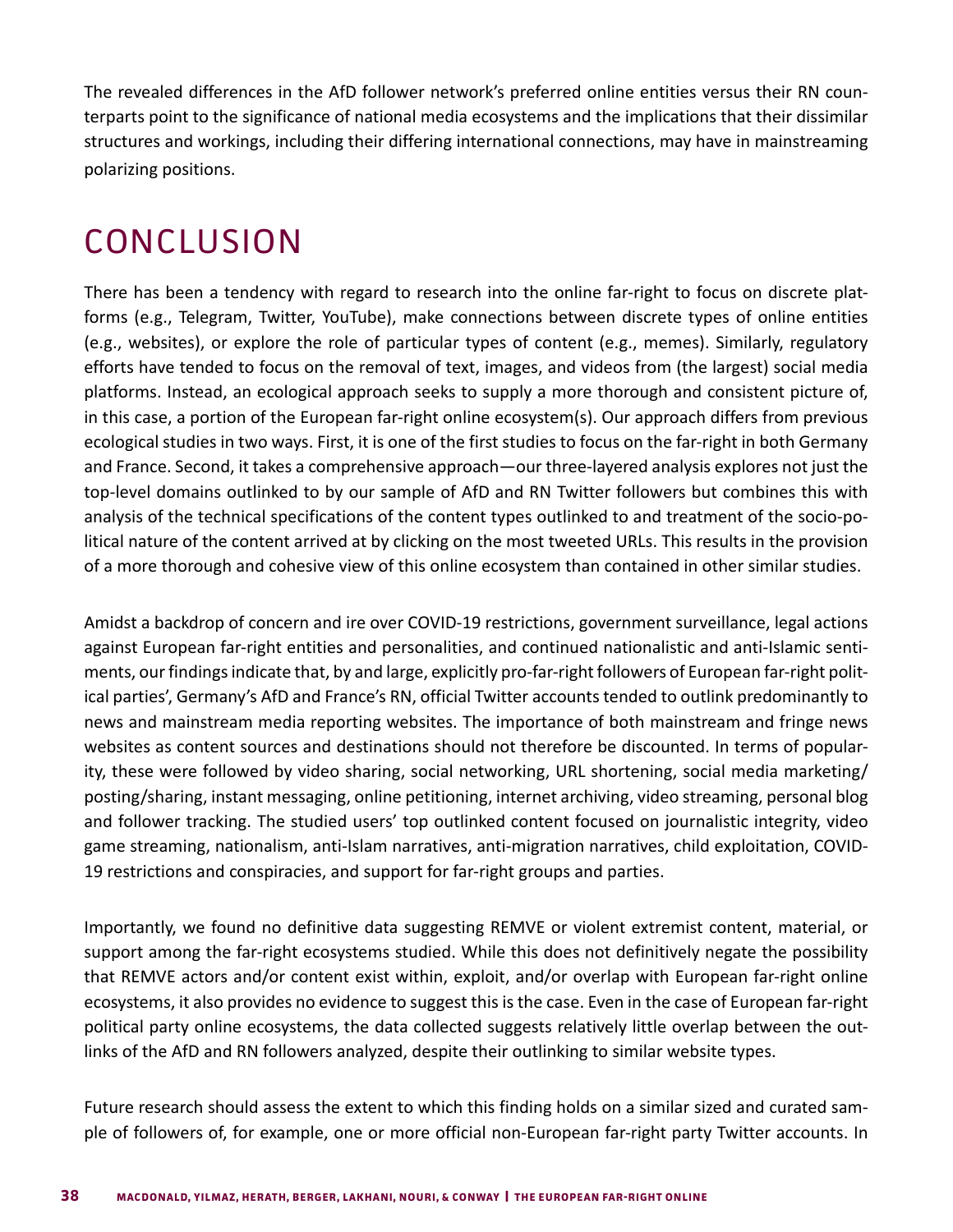addition, future research could identify a similarly sized far-right Twitter user cohort that is not political party-linked and run the same analyses for comparison. To determine whether the selection of Twitter as a gateway platform inevitably skewed our data away from REMVE content, future research could also use broadly the same three-layered analytical approach as applied here but focusing on a different "gateway" platform that does not regulate REMVE or violent extremist content to the same extent as Twitter. The Telegram messaging application may work for this purpose. Relatedly, future research could utilize this same methodology on a group of identified violent extremist far-right or REMVE supporters to compare the types of platforms utilized, types of content outlinked to, and identify any overlaps existing between those and far-right political party online ecosystems.

Finally, the lack of evidence of violent extremist exploitation of these online platforms or explicitly violent content in our dataset does not negate the polarizing qualities of the content found, nor, ultimately, the risk to some users of immersion in an online ecosystem producing a steady 24/7 drumbeat of hateful and anti-minority sentiment. Efforts to construct and denigrate the "Other" on mainstream platforms such as Twitter—whether that be immigrants, refugees, Muslims, or some other out-group—warrant further attention, as does the sharing of news articles that can have the effect of justifying and rationalizing these sentiments. Greater attention to these issues is needed from research, practice, and policy communities to better understand their impacts and implications for broader social and policy-oriented goals.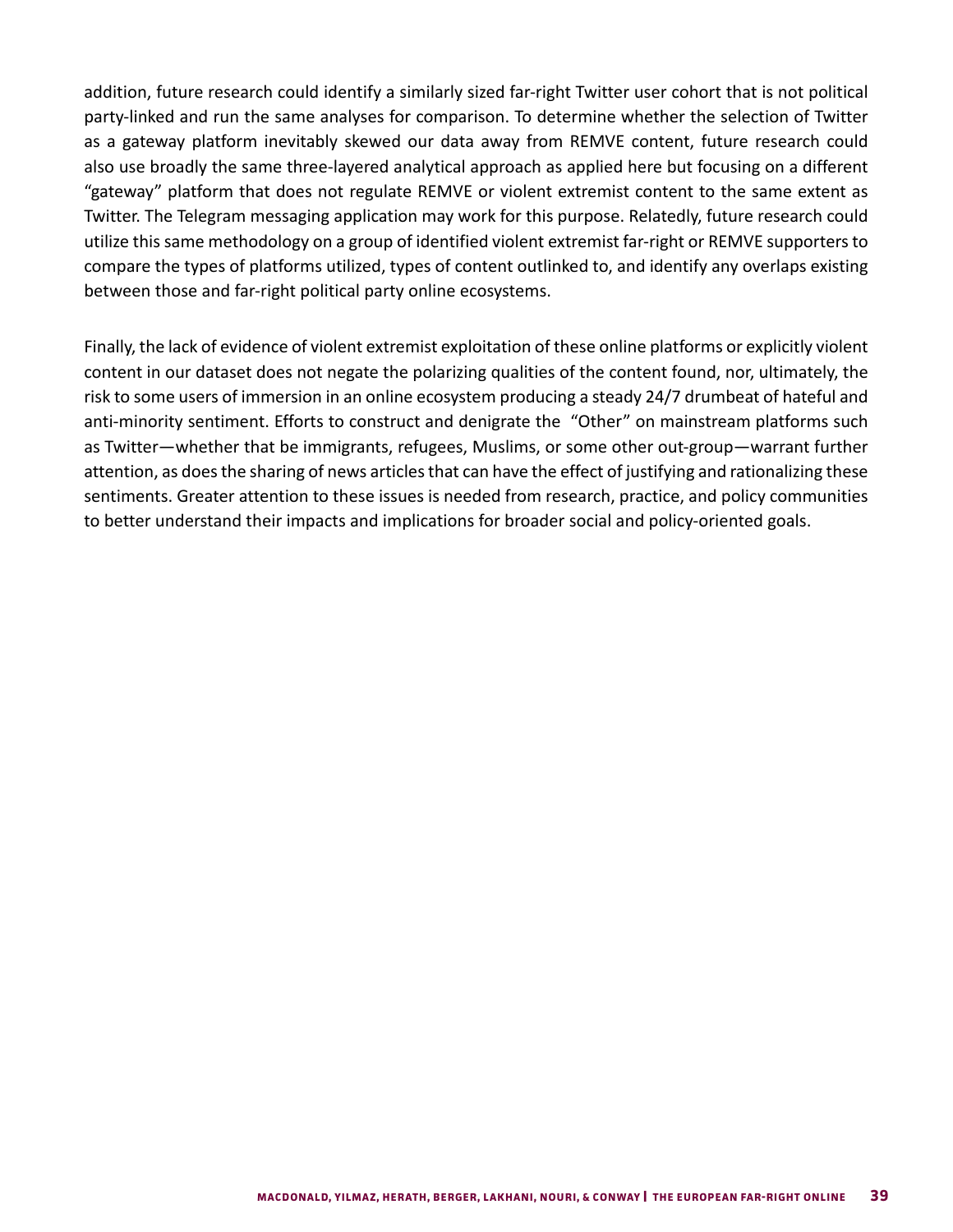# BIBLIOGRAPHY

"France bans far-right group Generation Identity." *DW,* March 3, 2021. <https://www.dw.com/en/france-bans-far-right-group-generation-identity/a-56760300>.

- "France's Far-Right Leader Marine Le Pen Acquitted of Hate Speech Charges." *France24,* May 4, 2021. [https://www.france24.com/en/europe/20210504-france](https://www.france24.com/en/europe/20210504-france-)s-far-right-leader-marine-le-pen-acquitted-of-hate-speech-charges.
- "French Professor Faces Disciplinary Case Over Hydroxychloroquine Claims." *The Guardian,* November 12, 2020. [https://www.theguardian.com/world/2020/](https://www.theguardian.com/world/2020/nov/12/covid-professor-didier-raoult-hydroxychloroquine) [nov/12/covid-professor-didier-raoult-hydroxychloroquine](https://www.theguardian.com/world/2020/nov/12/covid-professor-didier-raoult-hydroxychloroquine).
- "German Court Suspends Surveillance of Far-Right AfD, For Now." *DW,* March 5, 2021. [https://www.dw.com/en/german-court-suspends-surveillance-of-far-right](https://www.dw.com/en/german-court-suspends-surveillance-of-far-right-afd-for-now/a-56785125) [-afd-for-now/a-56785125](https://www.dw.com/en/german-court-suspends-surveillance-of-far-right-afd-for-now/a-56785125).

"Germany Expected To Put Right-Wing AfD Under Surveillance For Violating Constitution." *NPR,* January 22, 2021. <https://www.npr.org/transcripts/959264440>.

"Germany to spy on far-right AfD's Flügel faction." *BBC News,* March 12, 2020. <https://www.bbc.com/news/world-europe-51850840>.

- "Germany's Far-right AfD to Dissolve Extreme 'Wing' Faction." *DW,* March 20, 2020. [https://www.dw.com/en/germanys-far-right-afd-to-dissolve-extreme-wing](https://www.dw.com/en/germanys-far-right-afd-to-dissolve-extreme-wing-faction/a-52864683)[faction/a-52864683](https://www.dw.com/en/germanys-far-right-afd-to-dissolve-extreme-wing-faction/a-52864683).
- "How the Violent Far-Right Infiltrated France's National Rally." *Al Jazeera,* December 10, 2018. [https://www.aljazeera.com/news/2018/12/10/](https://www.aljazeera.com/news/2018/12/10/how-the-violent-far-right-infiltrated-frances-national-rally) [how-the-violent-far-right-infiltrated-frances-national-rally](https://www.aljazeera.com/news/2018/12/10/how-the-violent-far-right-infiltrated-frances-national-rally).
- "How was the Capitol Insurrection Viewed by Far-Right Extremists Globally?" *The Soufan Center,* February 8, 2021. [https://thesoufancenter.org/](https://thesoufancenter.org/intelbrief-2021-february-8/) [intelbrief-2021-february-8/](https://thesoufancenter.org/intelbrief-2021-february-8/).
- "Le Gouvernement Annonce la Dissolution de la Ligue de Défense Noire Africaine." *Le Monde,* September 29, 2021. [https://www.lemonde.fr/politique/arti](https://www.lemonde.fr/politique/article/2021/09/29/le-gouvernement-annonce-la-dissolution-de-la-ligue-de-defense-noire-africaine_6096474_823448.html)[cle/2021/09/29/le-gouvernement-annonce-la-dissolution-de-la-ligue-de-defense-noire-africaine\\_6096474\\_823448.html](https://www.lemonde.fr/politique/article/2021/09/29/le-gouvernement-annonce-la-dissolution-de-la-ligue-de-defense-noire-africaine_6096474_823448.html).
- Ahmed, Reem, and Daniela Pisoiu. "Uniting the Far Right: How the Far-Right Extremist, New Right, and Populist Frames Overlap on Twitter—A German Case Study." *European Societies* (2020): 1–23. <https://doi.org/10.1080/14616696.2020.1818112>.
- Åkerlund, Mathilda. "The Importance of Influential Users in (Re)Producing Swedish Far-Right Discourse on Twitter." *European Journal of Communication* 35, no. 6 (2020): 613–628. <https://doi.org/10.1177/0267323120940909>.
- Akkerman, Tjitske, and Matthijs Rooduijn. "Pariahs or Partners? Inclusion and Exclusion of Radical Right Parties and the Effects on Their Policy Positions." *Political Studies* 63, no. 5 (2015): 1140–1157. <https://doi.org/10.1111/1467-9248.12146>.
- Alternative für Deutschland. "Manifesto for Germany: The Political Programme of the Alternative for Germany." 2017. [https://www.afd.de/wp-content/uploads/](https://www.afd.de/wp-content/uploads/sites/111/2017/04/2017-04-12_afd-grundsatzprogramm-englisch_web.pdf) [sites/111/2017/04/2017-04-12\\_afd-grundsatzprogramm-englisch\\_web.pdf](https://www.afd.de/wp-content/uploads/sites/111/2017/04/2017-04-12_afd-grundsatzprogramm-englisch_web.pdf)
- Bachl, Marko. "(Alternative) Media Sources in AfD-centered Facebook Discussions." *Studies in Communication | Media* 7, no. 2 (2018): 256–270. [https://doi.](https://doi.org/10.5771/2192-4007-2018-2-128) [org/10.5771/2192-4007-2018-2-128](https://doi.org/10.5771/2192-4007-2018-2-128).
- Baele, Stephane J., Lewys Brace, and Travis G. Coan. "Uncovering the Far-Right Online Ecosystem: An Analytical Framework and Research Agenda." *Studies in Conflict and Terrorism* (2020): 1–21. <https://doi.org/10.1080/1057610x.2020.1862895>.
- Bayer, Lili, Maïa De la Baume, and Hannah Roberts. "European Far-Right Leaders Fail to Tie the Knot." Politico, December 4, 2021. [https://www.politico.eu/](https://www.politico.eu/article/viktor-orban-marine-le-pen-jaroslaw-kaczynski-europe-far-right-parties-coalition/) [article/viktor-orban-marine-le-pen-jaroslaw-kaczynski-europe-far-right-parties-coalition/](https://www.politico.eu/article/viktor-orban-marine-le-pen-jaroslaw-kaczynski-europe-far-right-parties-coalition/).
- Berbuir, Nicole, Marcel Lewandowsky, and Jasmin Siri. "The AfD and Its Sympathisers: Finally a Right-Wing Populist Movement in Germany?" *German Politics*  24, no. 2 (2015): 154–178. <https://doi.org/10.1080/09644008.2014.982546>.
- Berger, J. M., and Bill Strathearn. *Who Matters Online: Measuring Influence, Evaluating Content and Countering Violent Extremism in Online Social Networks.* London: ICSR, 2013. [https://icsr.info/wp-content/uploads/2013/03/ICSR-Report-Who-Matters-Online-Measuring-influence-Evaluating-Con](https://icsr.info/wp-content/uploads/2013/03/ICSR-Report-Who-Matters-Online-Measuring-influence-Evaluating-Content-and-Countering-Violent-Extremism-in-Online-Social-Networks.pdf)[tent-and-Countering-Violent-Extremism-in-Online-Social-Networks.pdf](https://icsr.info/wp-content/uploads/2013/03/ICSR-Report-Who-Matters-Online-Measuring-influence-Evaluating-Content-and-Countering-Violent-Extremism-in-Online-Social-Networks.pdf).
- Berger, J. M., The Alt-right Twitter Census: Defining and Describing the Audience for Alt-right Content on Twitter. Dublin: VOX-Pol, 2018. [https://www.voxpol.eu/](https://www.voxpol.eu/download/vox-pol_publication/AltRightTwitterCensus.pdf) [download/vox-pol\\_publication/AltRightTwitterCensus.pdf](https://www.voxpol.eu/download/vox-pol_publication/AltRightTwitterCensus.pdf).
- Bjørgo, Tore, and Jacob Aasland Ravndal. *Extreme-Right Violence and Terrorism: Concepts, Patterns, and Responses.* International Centre for Counter-Terrorism—The Hague, 2019. <https://icct.nl/publication/extreme-right-violence-and-terrorism-concepts-patterns-and-responses/>.
- Black, Crofton, and Abigail Fielding-Smith. "Astroturfing, Twitter Bots, Amplification: Inside the Online Influence Industry." *NS Tech,* December 7, 2017. [https://](https://tech.newstatesman.com/feature/astroturfing-twitter-bots-amplification-inside-online-influence-industry) [tech.newstatesman.com/feature/astroturfing-twitter-bots-amplification-inside-online-influence-industry](https://tech.newstatesman.com/feature/astroturfing-twitter-bots-amplification-inside-online-influence-industry).

Butt, Shelby, and Daniel Byman. "Right-wing Extremism: The Russian Connection." *Surviva*l 62, no.2 (2020): 137–152. <https://doi.org/10.1080/00396338.2020.1739960>.

- Carter, Elisabeth. "Right-Wing Extremism/Radicalism: Reconstructing the Concept." *Journal of Political Ideologies* 23, no. 2 (2018): 157-182. [https://doi.org/10.1](https://doi.org/10.1080/13569317.2018.1451227) [080/13569317.2018.1451227](https://doi.org/10.1080/13569317.2018.1451227).
- Cockbain, Ella, and Waqas Tufail. "Failing Victims, Fuelling Hate: Challenging the Harms of the 'Muslim Grooming Gangs' Narrative." *Race & Class* 61, no. 3 (2020): 3-32. <https://doi.org/10.1177/0306396819895727>.
- Cody, John. "Voice of Europe Closes Down Following Big Tech Censorship and Ad Service Ban." REMIX, June 26, 2020. [https://rmx.news/article/](https://rmx.news/article/voice-of-europe-closes-down-following-big-tech-censorship-and-ad-service-ban/) [voice-of-europe-closes-down-following-big-tech-censorship-and-ad-service-ban/](https://rmx.news/article/voice-of-europe-closes-down-following-big-tech-censorship-and-ad-service-ban/).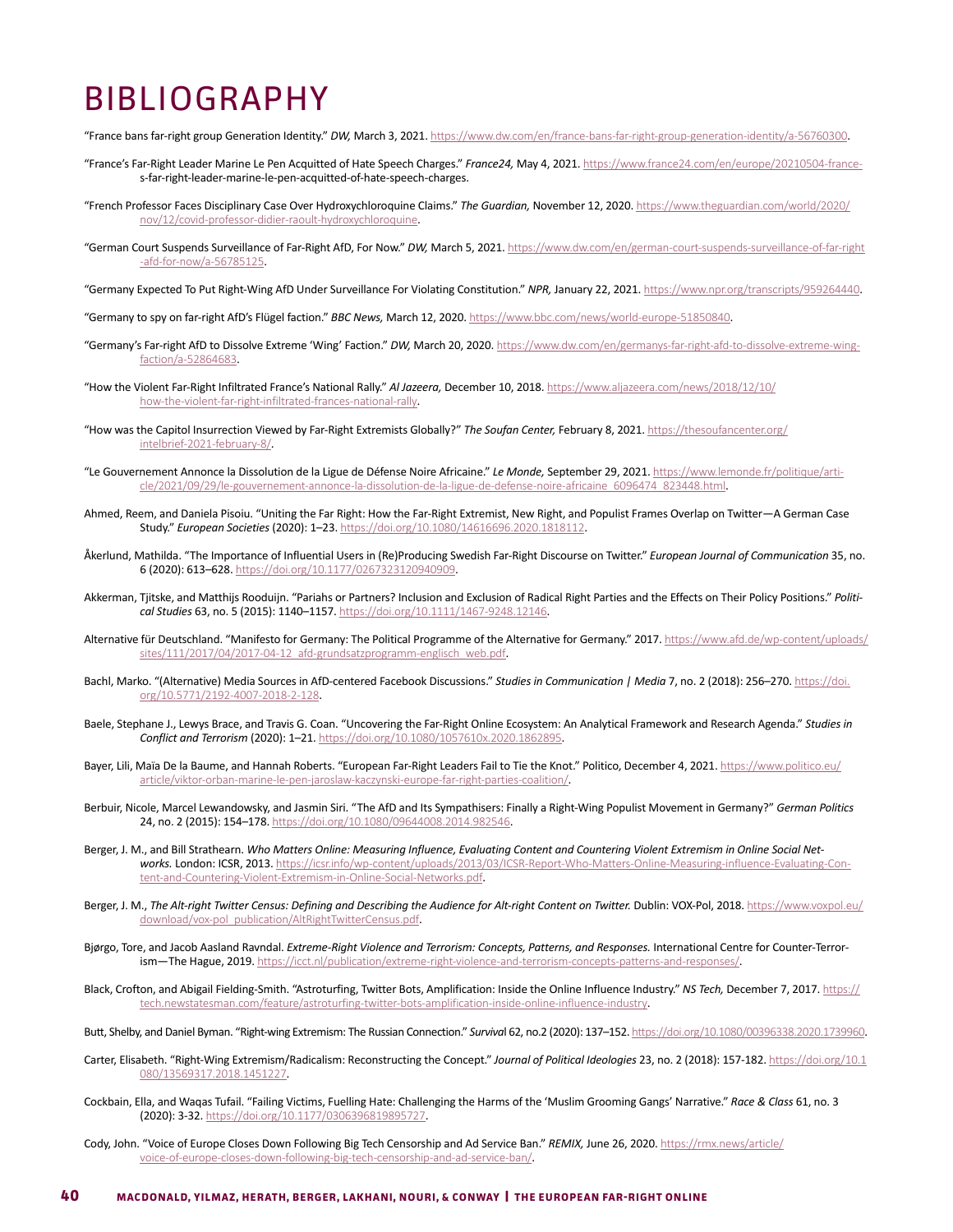- Cointet, Jean-Philippe, Dominique Cardon, Andreï Mogoutov, Benjamin Ooghe-Tabanou, Guillaume Plique, and Pedro Morales. "Uncovering the Structure of the French Media Ecosystem." *IC2S2*, July 2021. <https://halshs.archives-ouvertes.fr/halshs-03299024/document>.
- Conway, Maura, Moign Khawaja, Suraj Lakhani, and Jeremy Reffin. "A Snapshot of the Syrian Jihadi Online Ecology: Differential Disruption, Community Strength, and Preferred Other Platforms." *Studies in Conflict and Terrorism* (2021): 1-17. <https://doi.org/10.1080/1057610x.2020.1866736>.
- Conway, Maura, Moign Khawaja, Suraj Lakhani, Jeremy Reffin, Andrew Robertson, and David Weir. "Disrupting Daesh: Measuring Takedown of Online Terrorist Material and Its Impacts." *Studies in Conflict and Terrorism* 42, no. 1/2 (2019): 141–160. <https://doi.org/10.4324/9781003015406-8>.
- Conway, Maura, Ryan Scrivens, and Logan Macnair. *Right-Wing Extremists' Persistent Online Presence: History and Contemporary Trends.* International Centre for Counter-Terrorism -The Hague, 2019. https://icct.nl/publication/right-wing-extremists-persistent-online-presence-history-and-contemporary-trends,
- Conway, Maura. "Routing the Extreme Right: Challenges for Social Media Platforms." *RUSI Journal* 165, no. 1 (2020): 108-113. [https://doi.org/10.1080/0307184](https://doi.org/10.1080/03071847.2020.1727157) [7.2020.1727157](https://doi.org/10.1080/03071847.2020.1727157).
- Darmanin, Jules. "France bans far-right group Generation Identity." *Politico,* March 3, 2021. [https://www.politico.eu/article/](https://www.politico.eu/article/france-bans-far-right-group-generation-identity/) [france-bans-far-right-group-generation-identity/](https://www.politico.eu/article/france-bans-far-right-group-generation-identity/).
- Dassonville, Aude, and William Audureau. "France-Soir, le Nouveau Repaire des Covid-sceptiques." *Le Monde,* September 10, 2021. [https://www.lemonde.fr/](https://www.lemonde.fr/politique/article/2020/11/17/francesoir-le-nouveau-repaire-des-covid-sceptiques_6060038_823448.html) [politique/article/2020/11/17/francesoir-le-nouveau-repaire-des-covid-sceptiques\\_6060038\\_823448.html](https://www.lemonde.fr/politique/article/2020/11/17/francesoir-le-nouveau-repaire-des-covid-sceptiques_6060038_823448.html).
- Davey, Jacob, and Julia Ebner. 'The Great Replacement': The Violent Consequences of Mainstream Extremism. London: Institute for Strategic Dialogue, 2019. <https://www.isdglobal.org/wp-content/uploads/2019/07/The-Great-Replacement-The-Violent-Consequences-of-Mainstreamed-Extremism-by-ISD.pdf>.
- Davies, Peter. *The National Front in France: Ideology, Discourse and Power.* Routledge, 2012.
- De la Baume, Maïa. "French, German Euroskeptics Plot Alliance." *Politico,* January 25, 2019. [https://www.politico.eu/article/](https://www.politico.eu/article/french-german-euroskeptics-plot-alliance-afd-national-rally-nicolas-bay-joerg-meuthen/) [french-german-euroskeptics-plot-alliance-afd-national-rally-nicolas-bay-joerg-meuthen/](https://www.politico.eu/article/french-german-euroskeptics-plot-alliance-afd-national-rally-nicolas-bay-joerg-meuthen/).
- Delfino, Devon. "'What is Twitch?': Here's What You Need to Know About the World's Leading Live-streaming Platform for Gamers." *Business Insider*, June 11, 2020. <https://www.businessinsider.com/what-is-twitch?r=US&IR=T>.
- Elswah, Mona, and Philip N. Howard. "Anything that Causes Chaos": The Organizational Behavior of Russia Today (RT)." *Journal of Communication* 70, no.5 (2020): 623–645. <https://doi.org/10.1093/joc/jqaa027>.
- Fletcher, Richard, Alessio Cornia, Lucas Graves, and Rasmus Kleis Nielsen. "Measuring the Reach of 'Fake News' and Online Disinformation in Europe." *Reuters Institute,* February 2018. <https://reutersinstitute.politics.ox.ac.uk/our-research/measuring-reach-fake-news-and-online-disinformation-europe>.
- Froio, Caterina, and Bharath Ganesh. "The Transnationalisation of Far Right Discourse on Twitter." *European Societies* 21, no. 4 (2019): 513–39. [https://doi.org/](https://doi.org/10.1080/14616696.2018.1494295) [10.1080/14616696.2018.1494295](https://doi.org/10.1080/14616696.2018.1494295).
- Garrett, R. Kelly, Robert Bond, and Shannon Poulsen. "Too Many People Think Satirical News is Real." *The Conversation*, August 16, 2019. [https://theconversa](https://theconversation.com/too-many-people-think-satirical-news-is-real-121666)[tion.com/too-many-people-think-satirical-news-is-real-121666](https://theconversation.com/too-many-people-think-satirical-news-is-real-121666).
- Gaston, Sophie. "Far-Right Extremism in the Populist Age." *Demos Briefing Paper,* May 23, 2017. [https://www.demos.co.uk/wp-content/uploads/2017/06/Dem](https://www.demos.co.uk/wp-content/uploads/2017/06/Demos-Briefing-Paper-Far-Right-Extremism-2017.pdf)[os-Briefing-Paper-Far-Right-Extremism-2017.pdf](https://www.demos.co.uk/wp-content/uploads/2017/06/Demos-Briefing-Paper-Far-Right-Extremism-2017.pdf).
- Gehrke, Laurenz. "Germany's Far-Right AfD Files Lawsuit to Avoid Security Service Surveillance." *Politico,* January 22, 2021. [https://www.politico.eu/article/](https://www.politico.eu/article/germany-afd-lawsuits-against-security-service-surveillance/) [germany-afd-lawsuits-against-security-service-surveillance/](https://www.politico.eu/article/germany-afd-lawsuits-against-security-service-surveillance/).
- Goujard, Clothilde. "Brussels, Paris Split with Press Publishers Over Exemptions in Online Content Rules." *Politico,* October 20, 2021. [https://www.politico.eu/](https://www.politico.eu/article/digital-services-act-europe-france-press-publishers-exemptions-online-content-rules/) [article/digital-services-act-europe-france-press-publishers-exemptions-online-content-rules/](https://www.politico.eu/article/digital-services-act-europe-france-press-publishers-exemptions-online-content-rules/).
- Grisham, Kevin. "Far-Right Groups Move to Messaging Apps as Tech Companies Crack Down on Extremist Social Media." *The Conversation,* January 22,, 2021. <https://theconversation.com/far-right-groups-move-to-messaging-apps-as-tech-companies-crack-down-on-extremist-social-media-153181>.
- Guhl, Jakob, and Jacob Davey. A Safe Space to Hate: White Supremacist Mobilisation on Telegram. London: Institute for Strategic Dialogue, 2020. [https://www.](https://www.isdglobal.org/isd-publications/a-safe-space-to-hate-white-supremacist-mobilisation-on-telegram/) [isdglobal.org/isd-publications/a-safe-space-to-hate-white-supremacist-mobilisation-on-telegram/](https://www.isdglobal.org/isd-publications/a-safe-space-to-hate-white-supremacist-mobilisation-on-telegram/).
- Guhl, Jakob, Julia Ebner, and Jan Rau. The Online Ecosystem of the German Far-Right. London: Institute for Strategic Dialogue, 2020. [https://www.isdglobal.org/](https://www.isdglobal.org/isd-publications/the-online-ecosystem-of-the-german-far-right/) [isd-publications/the-online-ecosystem-of-the-german-far-right/](https://www.isdglobal.org/isd-publications/the-online-ecosystem-of-the-german-far-right/).
- Haanshuus, Birgitte P., and Karoline Andrea Ihlebæk. "Recontextualising the News: How Antisemitic Discourses are Constructed in Extreme Far-right Alternative Media." *Nordicom Review* 42, no. 1 (2021): 37-50. <https://doi.org/10.2478/nor-2021-0005>.
- Heft, Annett, Curd Knüpfer, Susanne Reinhardt, and Eva Mayerhöffer. "Toward a Transnational Information Ecology on the Right? Hyperlink Networking among Right-Wing Digital News Sites in Europe and the United States." *International Journal of Press/Politics* 26, no. 2 (2020): 484–504. [https://doi.](https://doi.org/10.1177/1940161220963670) [org/10.1177/1940161220963670](https://doi.org/10.1177/1940161220963670).
- Heft, Annett, Eva Mayerhöffer, Susanne Reinhardt, and Curd Knüpfer. "Beyond Breitbart: Comparing Right-Wing Digital News Infrastructures in Six Western Democracies." *Policy & Internet* 12, no. 1 (2020): 20–45. <https://doi.org/10.1002/poi3.219>
- Jupskås, Anders Ravik, and Iris Beau Segers. "What is Right-Wing Extremism?" *C-REX Compendium*, August 31, 2020. [https://www.sv.uio.no/c-rex/english/](https://www.sv.uio.no/c-rex/english/groups/compendium/what-is-right-wing-extremism.html) [groups/compendium/what-is-right-wing-extremism.html](https://www.sv.uio.no/c-rex/english/groups/compendium/what-is-right-wing-extremism.html).
- Klein, Ofra, and Jasper Muis. "Online Discontent: Comparing Western European Far-Right Groups on Facebook." *European Societies* 21, no. 4 (2019): 540–62. <https://doi.org/10.1080/14616696.2018.1494293>.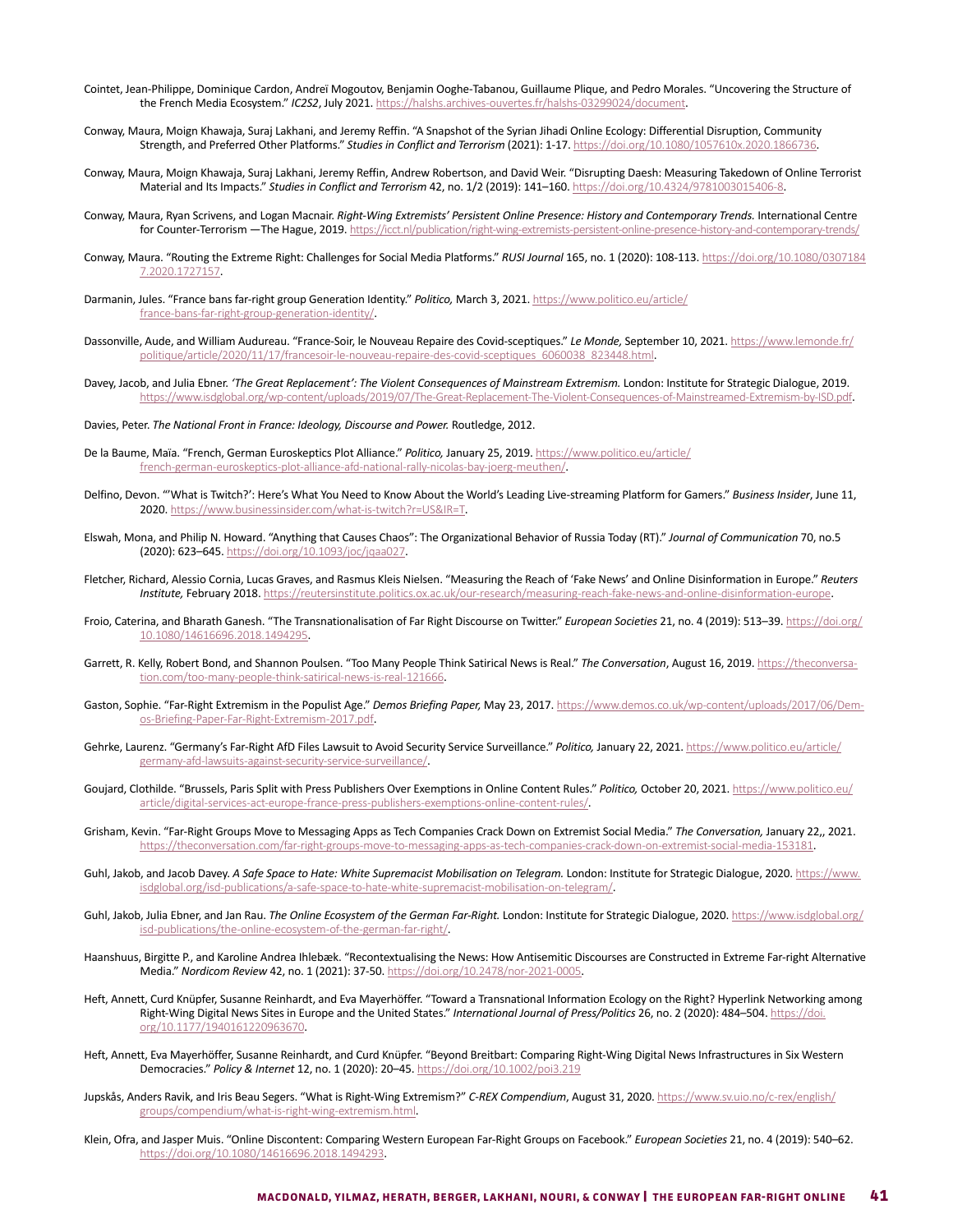- Koehler, Daniel. "Right-Wing Extremism and Terrorism in Europe: Current Developments and Issues for the Future." *PRISM* 6, no. 2 (2016): 85-104. [https://cco.](https://cco.ndu.edu/PRISM/PRISM-Volume-6-no-2/Article/839011/right-wing-extremism-and-terrorism-in-europe-current-developments-and-issues-fo/) [ndu.edu/PRISM/PRISM-Volume-6-no-2/Article/839011/right-wing-extremism-and-terrorism-in-europe-current-developments-and-issues-fo/](https://cco.ndu.edu/PRISM/PRISM-Volume-6-no-2/Article/839011/right-wing-extremism-and-terrorism-in-europe-current-developments-and-issues-fo/).
- Lakhani, Suraj, and Natalie James. "'Prevent Duty': Empirical Reflections on the Challenges of Addressing Far-Right Extremism within Secondary Schools and Colleges in the UK." *Critical Studies on Terrorism* 14, no. 1 (2021): 67-89. <https://doi.org/10.1080/17539153.2021.1876550>.
- Lee, Benjamin. Overview of the Far-Right. Lancaster University: CREST, 2019. [https://assets.publishing.service.gov.uk/government/uploads/system/uploads/](https://assets.publishing.service.gov.uk/government/uploads/system/uploads/attachment_data/file/816692/Ben_Lee_-_Overview_of_the_far_right.pdf) attachment\_data/file/816692/Ben\_Lee - Overview\_of\_the\_far\_right.pdf.
- Lees, Charles. "The 'Alternative for Germany': The Rise of Right-Wing Populism at the Heart of Europe." *Politics* 38, no. 3 (2018): 295-310. [https://doi.](https://doi.org/10.1177/0263395718777718) [org/10.1177/0263395718777718](https://doi.org/10.1177/0263395718777718).
- Macdonald, Stuart, Daniel Grinnell, Anina Kinzel and Nuria Lorenzo-Dus. "A Study of Outlinks Contained in Tweets Mentioning Rumiyah." *Global Research Network on Terrorism and Technology* no. 2 (2019). <https://gnet-research.org/2020/01/07/a-study-of-outlinks-contained-in-tweets-mentioning-rumiyah/>.
- McMahon, Richard. "Is Alt-Europe Possible? Populist Radical Right Counternarratives of European Integration." *Journal of Contemporary European Studies* 30, no. 1 (2022): 10-25. <https://doi.org/10.1080/14782804.2021.1919865>.
- Miller-Idriss, Cynthia. Hate in the Homeland: The New Global Far Right. New Jersey: Princeton University Press, 2020.
- Mudde, Cas. "Right-Wing Extremism Analysed: A comparative analysis of the ideologies of three alleged right-wing extremist parties (NPD, NDP, CP'86)." *European Journal of Political Research* 27, no. 2 (1995): 203-224. <https://doi.org/10.1111/j.1475-6765.1995.tb00636.x>.
- Mudde, Cas. *The Far Right Today.* Wiley, 2019.
- Nasr, Joseph. "Germany Designates Radical Wing of Far-right AfD as 'Extremist Entity.'" *Reuters,* March 12, 2020. [https://www.reuters.com/article/](https://www.reuters.com/article/us-germany-security/germany-designates-radical-wing-of-far-right-afd-as-extremist-entity-idUSKBN20Z1SW) [us-germany-security/germany-designates-radical-wing-of-far-right-afd-as-extremist-entity-idUSKBN20Z1SW](https://www.reuters.com/article/us-germany-security/germany-designates-radical-wing-of-far-right-afd-as-extremist-entity-idUSKBN20Z1SW).
- NATO Science and Technology and Committee (STC). *Russian Meddling in Elections and Referenda in the Alliance,* 2018. [https://www.nato-pa.int/down](https://www.nato-pa.int/download-file?filename=sites/default/files/2018-11/181%20STC%2018%20E%20fin%20-%20RUSSIAN%20MEDDLING%20-%20DAVIS%20REPORT.pdf)[load-file?filename=sites/default/files/2018-11/181%20STC%2018%20E%20fin%20-%20RUSSIAN%20MEDDLING%20-%20DAVIS%20REPORT.pdf](https://www.nato-pa.int/download-file?filename=sites/default/files/2018-11/181%20STC%2018%20E%20fin%20-%20RUSSIAN%20MEDDLING%20-%20DAVIS%20REPORT.pdf).
- Nouri, Lella, and Nuria Lorenzo-Dus. "Investigating Reclaim Australia and Britain First's Use of Social Media: Developing a New Model of Imagined Political Communities Online." *Journal for Deradicalization* no.18 (Spring 2019): 1-37. <https://journals.sfu.ca/jd/index.php/jd/article/view/183>.
- Pavan, Elena, and Manuela Caiani. "'Not in My Europe': Extreme Right Online Networks and Their Contestation of EU Legitimacy." In *Euroscepticism, Democracy and the Media*, edited by Manuela Caiani and Simona Guerra, 169–93. London, Palgrave Macmillan, 2017.
- Que, Fanyu, Krishnan Rajagopalan, and Tauhid Zaman. "Penetrating a Social Network: The Follow-back Problem." *arXiv,* 2018. <https://arxiv.org/abs/1804.02608>.
- Roose, Kevin. "How The Epoch Times Created a Giant Influence Machine." *The New York Times,* October 24, 2020. [https://www.nytimes.com/2020/10/24/tech](https://www.nytimes.com/2020/10/24/technology/epoch-times-influence-falun-gong.html)[nology/epoch-times-influence-falun-gong.html](https://www.nytimes.com/2020/10/24/technology/epoch-times-influence-falun-gong.html).
- Schumacher, Elizabeth. "Germany's Far-right AfD Can Be Put Under Surveillance." *DW,* March 8, 2022. [https://www.dw.com/en/](https://www.dw.com/en/germanys-far-right-afd-can-be-put-under-surveillance/a-61058359) [germanys-far-right-afd-can-be-put-under-surveillance/a-61058359](https://www.dw.com/en/germanys-far-right-afd-can-be-put-under-surveillance/a-61058359).
- Shehabat, Ahmad, and Teodor Mitew. "Black-boxing the black flag: anonymous sharing platforms and ISIS content distribution tactics." *Perspectives on Terrorism* 12, no. 1 (2018): 81-99. <https://www.jstor.org/stable/26343748>.
- Smith Dahmen, Nicole, and Daniel D. Morrison. "Place, Space, Time: Media gatekeeping and iconic imagery in the digital and social media age." *Digital Journalism* 4, no. 5 (2016): 658-678. <https://doi.org/10.1080/21670811.2015.1081073>.
- Stenberg, Georg. "Conceptual and perceptual factors in the picture superiority effect." European Journal of Cognitive Psychology 18, no. 6 (2006): 813-847. <https://doi.org/10.1080/09541440500412361>.
- Trujillo, Milo, Maurício Gruppi, Cody Buntain, and Benjamin D. Horne. "What is BitChute? Characterizing the 'Free Speech' Alternative to YouTube." *ACM Conference on Hypertext and Social Media*, 2020. <https://arxiv.org/pdf/2004.01984.pdf>.
- Urman, Aleksandra, and Stefan Katz. "What They Do in the Shadows: Examining the Far-Right Networks on Telegram." *Information, Communication & Society*  (2020). <https://doi.org/10.1080/1369118X.2020.1803946>.
- von Beyme, Klaus. "Right-Wing Extremism in Post-War Europe." *West European Politics* 11, no. 2 (1988): 1-18. <https://doi.org/10.1080/01402388808424678>.
- Wheeldon, Tom. "Martine Wonner, the Pro-Macron MP Turned French Covid Conspiracy 'Figurehead.'" *France24,* August 7, 2021. [https://www.france24.com/](https://www.france24.com/en/france/20210807-martine-wonner-the-pro-macron-mp-turned-french-covid-conspiracy-figurehead) [en/france/20210807-martine-wonner-the-pro-macron-mp-turned-french-covid-conspiracy-figurehead](https://www.france24.com/en/france/20210807-martine-wonner-the-pro-macron-mp-turned-french-covid-conspiracy-figurehead).
- Willsher, Kim. "French Court Jails Far-Right Activists Over Anti-Immigrant Alps Stunt." *The Guardian*, August 29, 2019. [https://www.theguardian.com/](https://www.theguardian.com/world/2019/aug/29/french-court-jails-far-right-activists-over-anti-migrant-alps-stunt) [world/2019/aug/29/french-court-jails-far-right-activists-over-anti-migrant-alps-stunt](https://www.theguardian.com/world/2019/aug/29/french-court-jails-far-right-activists-over-anti-migrant-alps-stunt).
- Wilsher, Kim. "France bans far-right 'paramilitary' group Génération Identitaire." *The Guardian*, March 3, 2021. [https://www.theguardian.com/world/2021/](https://www.theguardian.com/world/2021/mar/03/france-bans-far-right-paramilitary-group-generation-identitaire) [mar/03/france-bans-far-right-paramilitary-group-generation-identitaire](https://www.theguardian.com/world/2021/mar/03/france-bans-far-right-paramilitary-group-generation-identitaire).
- Zillmann, Dolf, Silvia Knobloch, and Hong-sik Yu. "Effects of Photographs on the Selective Reading of News Reports." *Media Psychology* 3, no. 4 (2001): 301-324. [https://doi.org/10.1207/s1532785xmep0304\\_01](https://doi.org/10.1207/s1532785xmep0304_01).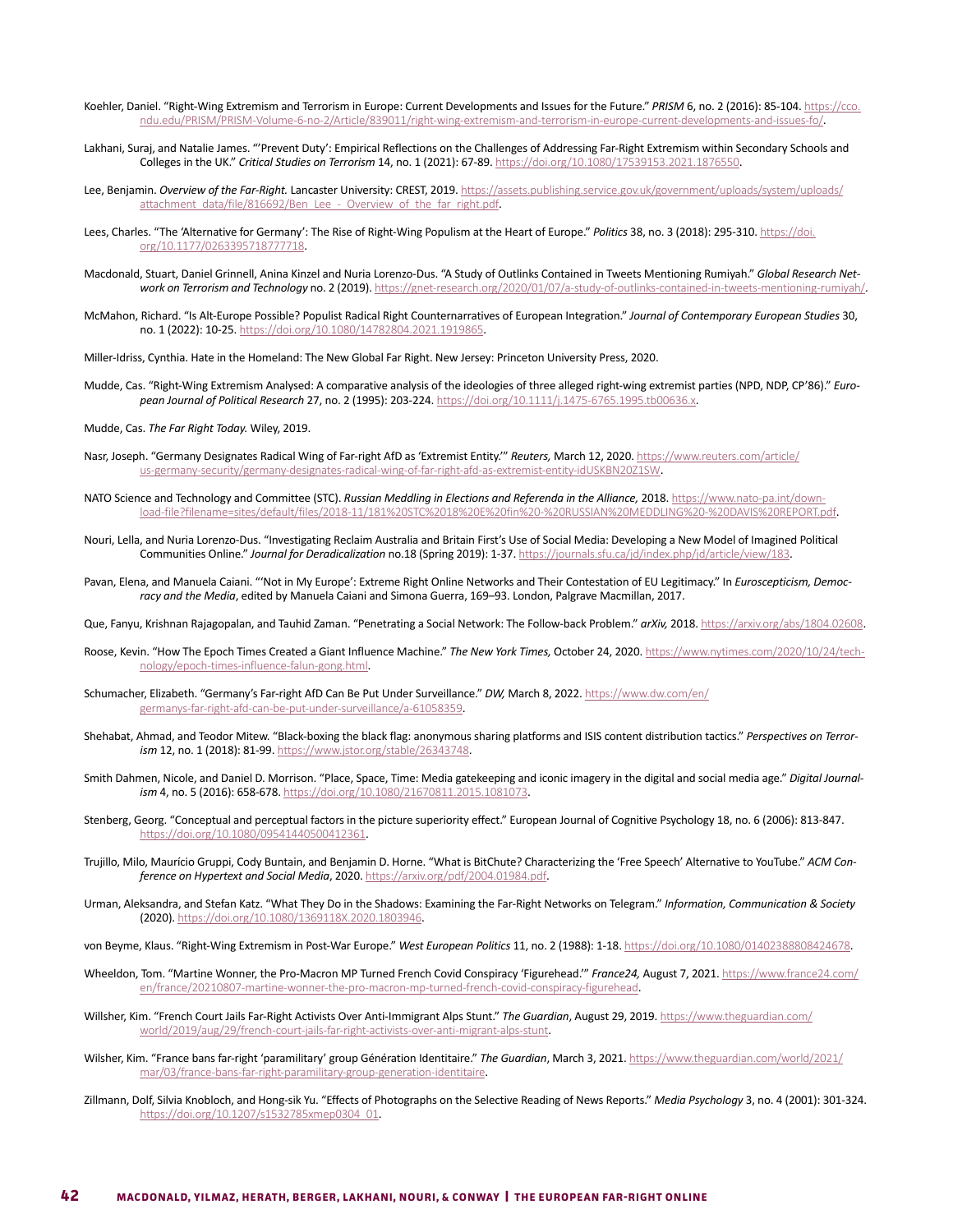## *About the Authors*

*Stuart Macdonald is Professor of Law at Swansea University, UK. Stuart is Director of the University's Cyber Threats Research Centre (CYTREC) and a Co-Director of its £7.5m EPSRC Centre for Doctoral Training in Enhancing Human Interactions and Collaborations with Data and Intelligence Driven Systems. Stuart is also the lead organiser of the biennial #TASMConf (Terrorism and Social Media Conference) and co-ordinates the University's contribution to the Global Network on Extremism and Technology (GNET). Stuart's research interests lie in criminal law and counterterrorism, particularly cyberterrorism and terrorists' use of the internet. His most recent work has examined violent jihadist narratives, their dissemination via online platforms, and legal and policy responses. Stuart has held visiting scholarships in the US, Australia and France and in 2016/17 was the holder of a Fulbright Cyber Security Award.*

*Dr. Kamil Yilmaz works as a post-doctoral researcher at the Cyber Threats Research Centre (CyTREC), Swansea University. He holds a PhD in applied (political) anthropology from Columbia University and multiple master's degrees in criminal justice, international affairs, and anthropology. He has taught undergraduate and graduate students in counterterrorism, international politics, discourse analysis and research methods, based both on theory and practice. He is the author of "Disengaging from Terrorism: Lessons from the Turkish Penitents" (Routledge 2014) and numerous articles related to counterterrorism. Dr. Yilmaz is interested in Computational Social Science and his research interests include political violence, anthropology of terrorism, radicalization and deradicalization processes related to terrorism, discourse analysis, and terrorists' use of the Internet and social media.* 

*Chamin Herath is a Research Analyst in cyber threats and cyber security. His research interests include foreign and UK cyber policy, emerging technology, and the development of smart cities, cyber psychology, and the use of the internet by violent extremists. Prior to joining RUSI, he worked as a Research Assistant for the University of Sussex on projects mapping the online ecosystem of two far-right political parties and exploring the spread of COVID-19 misinformation by far-right networks on Twitter. Chamin holds an MA in Cyber Crime and Terrorism from Swansea University where he studied domestic and international responses to cyber crime, cyber crime control strategies, and the regulation of online harms, such as violent extremist content on social media. He achieved a distinction overall, as well as in his dissertation which examined the dynamic between the online and offline behaviors of Islamic State terrorists in the United States. He also holds a BSc in Criminology and Psychology.*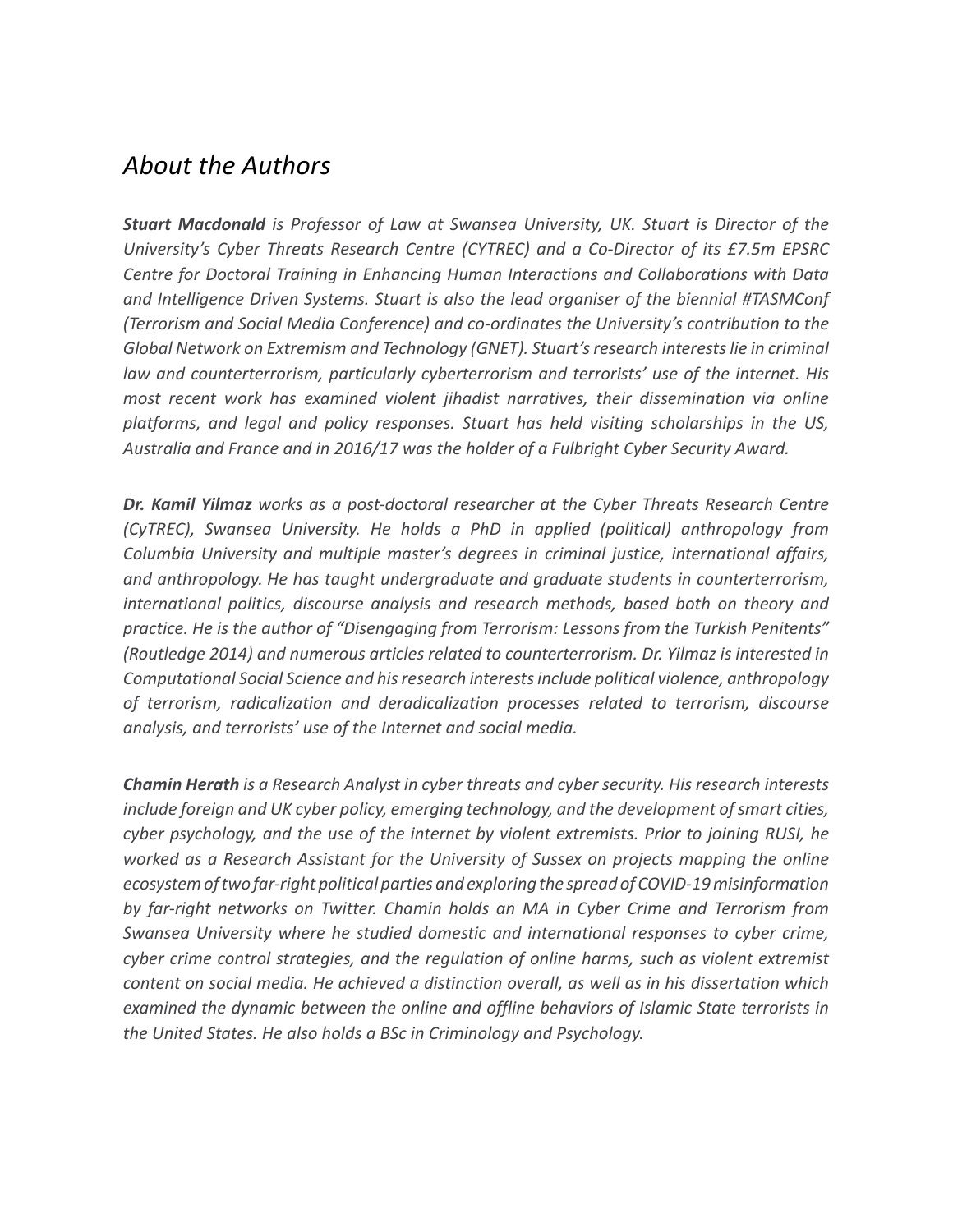*J.M. Berger is a writer and researcher focused on extremism. He is the author of four books, including Extremism (2018) and Optimal (2020), and contributes to The Atlantic and other international publications. Berger is a research fellow with VOX-Pol and a PhD candidate at Swansea University's School of Law, where he studies extremist ideologies. His research encompasses extremism and terrorism, propaganda, and social media analytical techniques. As a consultant for social media and security companies and government agencies, he has conducted research and training on issues and policies related to homegrown terrorism, online extremism, advanced social media analysis, and countering violent extremism (CVE). He is a member of the RESOLVE Network Research Advisory Council.* 

*Suraj Lakhani is a Senior Lecturer in the Department of Sociology at the University of Sussex. He also holds the roles of Research Fellow at VoxPol, Associate Fellow at the Royal United Services Institute, and Core Member of the Extremism and Gaming Research Network. His research interests include the sociology of terrorism, (violent) extremism and the internet, radicalisation, violent extremism and video-gaming, and counter-terrorism policy. He has published a number of peer reviewed journal articles in internationally recognised academic publications, including Critical Studies on Terrorism, Studies in Conflict & Terrorism, Terrorism and Political Violence, and The Howard Journal of Criminal Justice, amongst others. He also has a number of book chapters in edited collections. Suraj has acted as primary investigator, both individually and leading recognised international consortiums consisting of a number of renowned world-leading experts on terrorism, on research projects funded by, for example, the Home Office, European Commission, Research England, ESRC, British Academy, and the Leverhulme Trust.* 

*Lella Nouri is a Senior Lecturer of Criminology and Programme Director of the MA in Cyber Crime and Terrorism at Swansea University. She specializes in the radical right and extremist use of the internet. Lella heads up the Online Radical Right Research International Network (ORIN), which is part of Swansea University's Cyber Threats Intelligence Centre. To date ORIN has conducted research on the discourse of the U.S. alt-right online, the development of virtual communities by UK extremist groups, and the visual strategies of the UK far right. ORIN held its first workshop in March 2019, which was supported and funded by VOX-Pol. The workshop comprised of an expert group with representation from Europe, North America, South America, Argentina, Brazil, and Australasia, as well as in the form of stakeholders such as South Wales Police. In 2017-2018, Lella held a visiting scholar position at the University of California, Santa Barbara on a Fulbright Cyber Security Award. Previously, Lella has worked on projects focusing on understandings and constructions of cyberterrorism as well as on the UK Prevent Strategy.*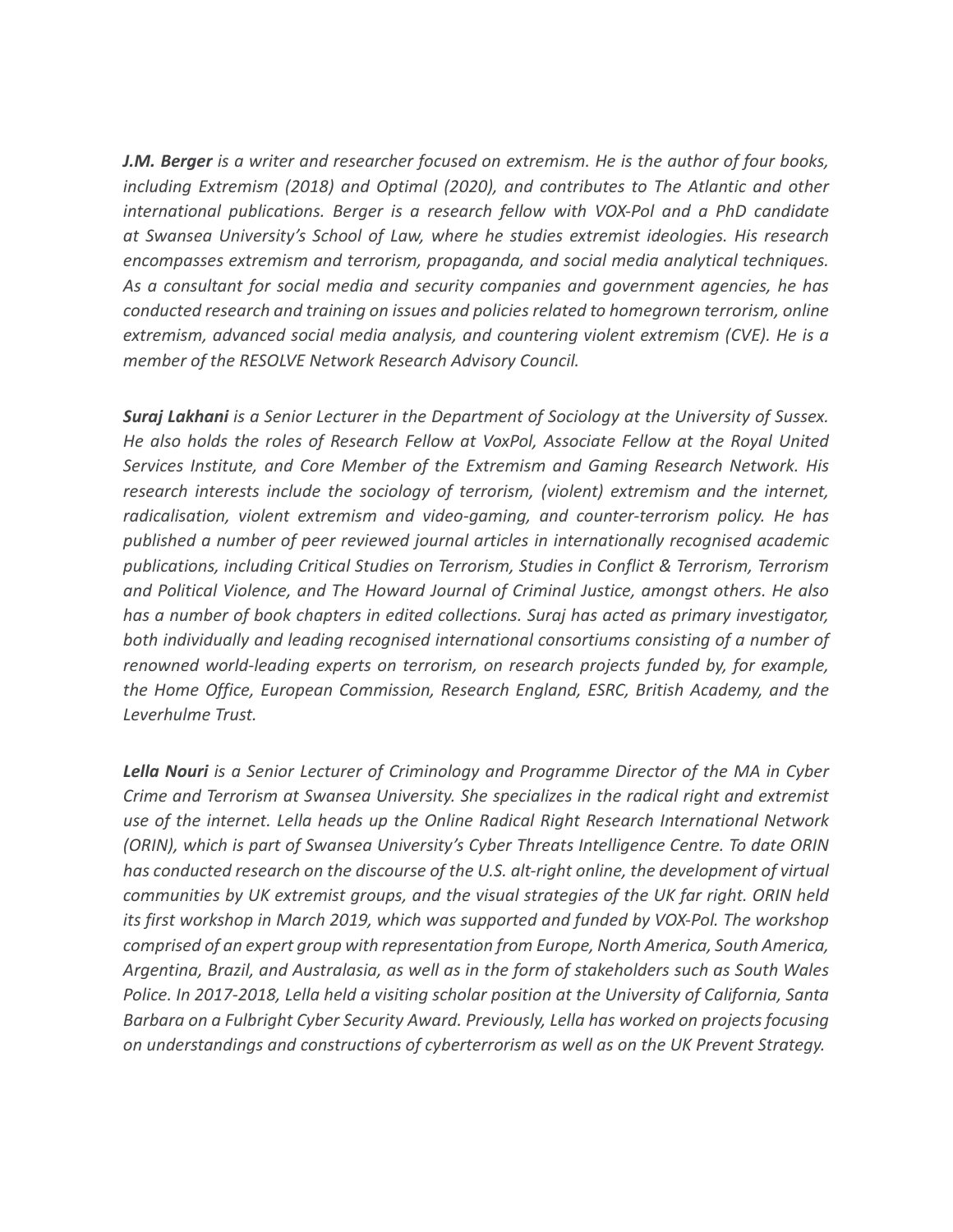*Dr. Maura Conway is Professor of International Security in the School of Law and Government at Dublin City University (DCU) in Dublin, Ireland, and Coordinator of VOX-Pol, an EU-funded project on violent online political extremism. Prof. Conway's principal research interests are in the area of terrorism and the Internet, including cyberterrorism, the functioning and effectiveness of violent political extremist online content, and violent online radicalization. She is the author of over 40 articles and chapters in her specialist area(s). Her research has appeared in, amongst others, Studies in Conflict & Terrorism, Media, War & Conflict, Parliamentary Affairs, and Social Science Computer Review. Prof. Conway has presented her findings before the United Nations in New York, the Commission of the European Union in Brussels, the UK House of Lords, and elsewhere. She is a member of the Academic Advisory Board of Europol's Counter-terrorism Centre and a member of the Editorial Board of Terrorism and Political Violence.* 

### **RESOLVE NETWORK**

better research**.**informed practice**.**improved policy on violent extremism**.**

www.resolvenet.org



RESOLVE is housed at the U.S. Institute of Peace, building upon the Institute's decades-long legacy of deep engagement in conflict affected communities. **Making Peace Possible**